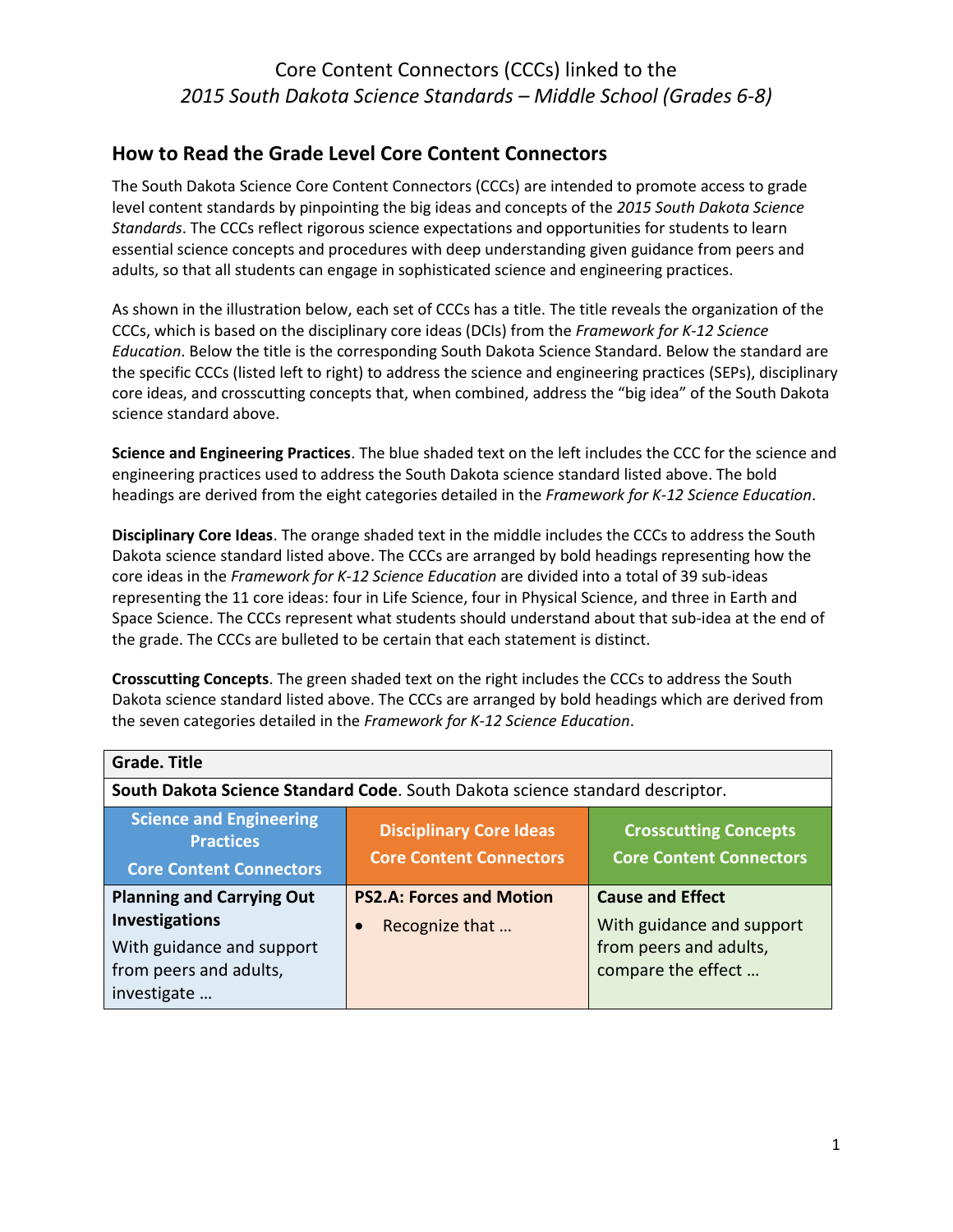#### **Middle School Physical Science Conceptual Understanding\*:**

Matter is composed of atoms and molecules that can be used to explain the physical and chemical properties of substances, diversity of materials, states of matter, phase changes, and conservation of matter and energy. Reacting substances rearrange to form different molecules, but the number of atoms is conserved. Some reactions release energy and others absorb energy. The role of the mass of an object must be qualitatively accounted for in any change of motion due to the application of an attractive or repulsive force. Gravitational, electrical, and magnetic forces occur through collisions and over distances. Forces that act at a distance involve fields that can be mapped by their relative strength and effect on an object. Kinetic energy can be distinguished from the various forms of potential energy. Energy changes, to and from each type, can be tracked through physical or chemical interactions. The relationship between the temperature and the total energy of a system depends on the types, states, and amounts of matter. When two objects interact, each one exerts a force on the other, and these forces can transfer energy between them. Energy is transferred in chemical processes and everyday life. A simple wave model has a repeating pattern with a specific wavelength, frequency, and amplitude, and mechanical waves need a medium through which they are transmitted. This model can explain many phenomena including sound and light. Waves can transmit energy and digital information.

| MS-PS1<br><b>Matter and Its Interactions</b>                                                                                                                                                                                                                                                          |                                                                                                                                                                                                                                                                                                                     |                                                                                                                                                                                                                                 |
|-------------------------------------------------------------------------------------------------------------------------------------------------------------------------------------------------------------------------------------------------------------------------------------------------------|---------------------------------------------------------------------------------------------------------------------------------------------------------------------------------------------------------------------------------------------------------------------------------------------------------------------|---------------------------------------------------------------------------------------------------------------------------------------------------------------------------------------------------------------------------------|
| <b>MS-PS1-1.</b> Develop models to describe the atomic composition of simple molecules and<br>extended structures.                                                                                                                                                                                    |                                                                                                                                                                                                                                                                                                                     |                                                                                                                                                                                                                                 |
| <b>Science and Engineering</b><br><b>Practices</b><br><b>Core Content Connectors</b>                                                                                                                                                                                                                  | <b>Disciplinary Core Ideas</b><br><b>Core Content Connectors</b>                                                                                                                                                                                                                                                    | <b>Crosscutting Concepts</b><br><b>Core Content Connectors</b>                                                                                                                                                                  |
| <b>Developing and Using</b><br><b>Models</b>                                                                                                                                                                                                                                                          | <b>PS1.A: Structure and</b><br><b>Properties of Matter</b>                                                                                                                                                                                                                                                          | <b>Scale, Proportion, and</b><br>Quantity                                                                                                                                                                                       |
| Work with peers to identify<br>the relevant components of<br>the atomic composition of<br>simple molecules and pure<br>substances, and use models<br>to describe molecules of<br>different types of atoms that<br>are attracted to each other<br>to form extended structures<br>(e.g., sugar, nylon). | Identify a model that<br>$\bullet$<br>shows an atom's nucleus<br>as made of protons and<br>neutrons, and is<br>surrounded by electrons.<br>Identify a model that<br>$\bullet$<br>shows individual atoms of<br>the same or different<br>types that repeat to form<br>extended structures (e.g.,<br>sodium chloride). | Work with peers to describe<br>relationships between<br>components of the model<br>(i.e., individual atoms to<br>atoms combined to form<br>molecules, which can be<br>made up of the same type or<br>different types of atoms). |

\* As stated in the *2015 South Dakota Science Standards.*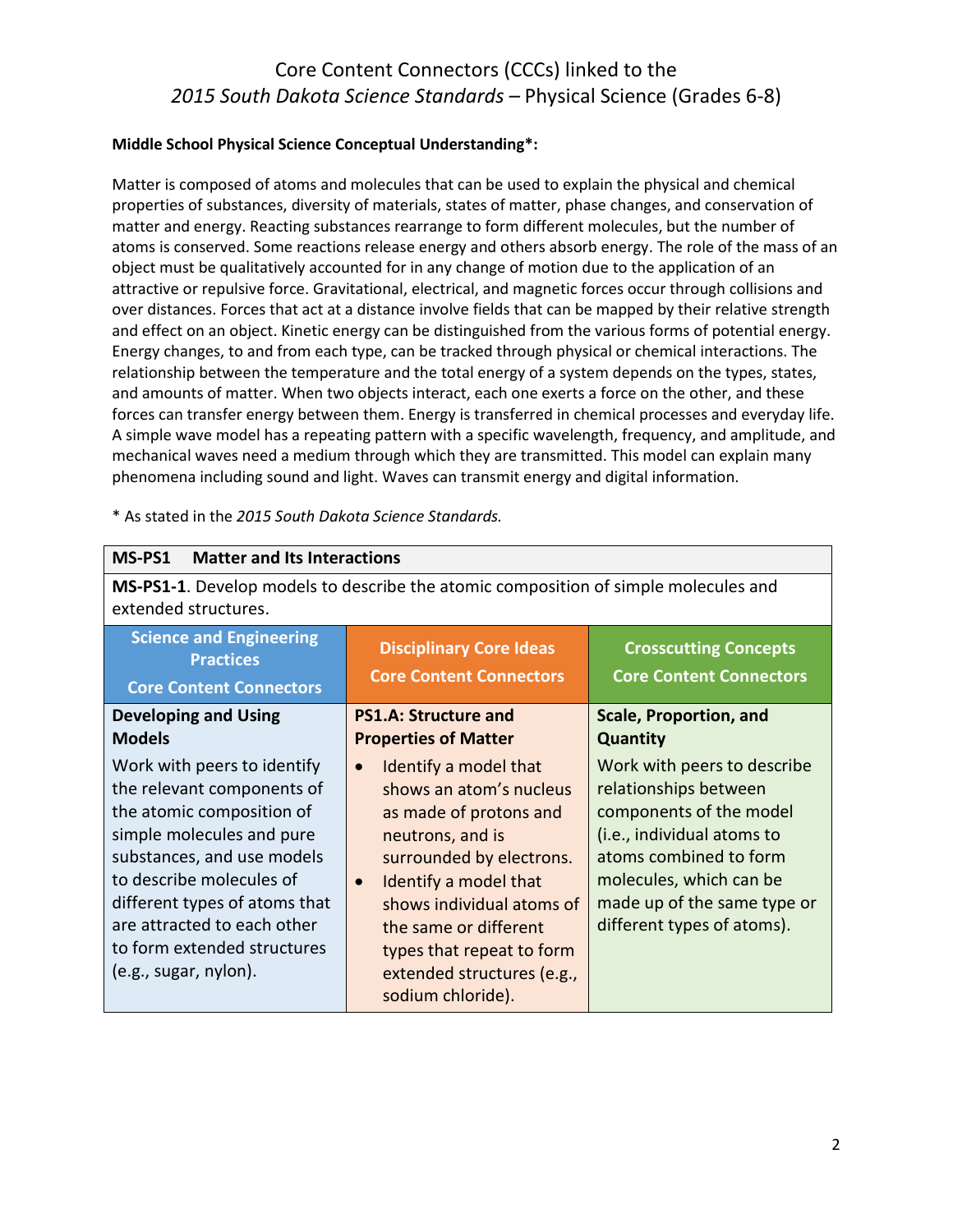| MS-PS1<br><b>Matter and Its Interactions</b>                                                                                                                                                                                                                                                                                                                       |                                                                                                                                                                                                                              |                                                                                                                                                                                                                                              |
|--------------------------------------------------------------------------------------------------------------------------------------------------------------------------------------------------------------------------------------------------------------------------------------------------------------------------------------------------------------------|------------------------------------------------------------------------------------------------------------------------------------------------------------------------------------------------------------------------------|----------------------------------------------------------------------------------------------------------------------------------------------------------------------------------------------------------------------------------------------|
| MS-PS1-2. Analyze and interpret data on the properties of substances before and after the<br>substances interact to determine if a chemical reaction has occurred.                                                                                                                                                                                                 |                                                                                                                                                                                                                              |                                                                                                                                                                                                                                              |
| <b>Science and Engineering</b><br><b>Practices</b><br><b>Core Content Connectors</b>                                                                                                                                                                                                                                                                               | <b>Disciplinary Core Ideas</b><br><b>Core Content Connectors</b>                                                                                                                                                             | <b>Crosscutting Concepts</b><br><b>Core Content Connectors</b>                                                                                                                                                                               |
| <b>Analyzing and Interpreting</b><br>Data<br>Work with peers to organize<br>given data about the<br>characteristic physical and<br>chemical properties (e.g.,<br>density, melting point,<br>boiling point, solubility,<br>flammability, odor) of pure<br>substances before and after<br>they interact to determine<br>whether a chemical reaction<br>has occurred. | <b>PS1.B: Chemical Reactions</b><br>Identify evidence that<br>$\bullet$<br>proves a chemical<br>reaction has taken place<br>(e.g., change in color<br>occurs, gas is created,<br>heat or light is given off<br>or taken in). | <b>Patterns</b><br>Work with peers to use data<br>to identify patterns (i.e.,<br>similarities and differences),<br>including the changes in<br>physical and chemical<br>properties of each substance<br>before and after the<br>interaction. |

| MS-PS1<br><b>Matter and Its Interactions</b>                                                                                                                                                                         |                                                                                                                                                                                                                            |                                                                                                                                                                                                                                                                                                          |
|----------------------------------------------------------------------------------------------------------------------------------------------------------------------------------------------------------------------|----------------------------------------------------------------------------------------------------------------------------------------------------------------------------------------------------------------------------|----------------------------------------------------------------------------------------------------------------------------------------------------------------------------------------------------------------------------------------------------------------------------------------------------------|
| <b>MS-PS1-3.</b> Obtain and evaluate information to describe that synthetic materials come from<br>natural resources and impact society.                                                                             |                                                                                                                                                                                                                            |                                                                                                                                                                                                                                                                                                          |
| <b>Science and Engineering</b><br><b>Practices</b><br><b>Core Content Connectors</b>                                                                                                                                 | <b>Disciplinary Core Ideas</b><br><b>Core Content Connectors</b>                                                                                                                                                           | <b>Crosscutting Concepts</b><br><b>Core Content Connectors</b>                                                                                                                                                                                                                                           |
| <b>Obtaining, Evaluating, and</b>                                                                                                                                                                                    | <b>PS1.A: Structure and</b>                                                                                                                                                                                                | <b>Structure and Function</b>                                                                                                                                                                                                                                                                            |
| <b>Communicating Information</b><br>Work with peers to gather<br>information (e.g., text,<br>media, visual displays, data)<br>about synthetic materials<br>and the natural resources<br>from which they are derived. | <b>Properties of Matter</b><br>Compare and contrast<br>$\bullet$<br>characteristics of natural<br>and synthetic materials<br>(e.g., fibers) from<br>provided information<br>(e.g., text, media, visual<br>displays, data). | Work with peers to describe<br>the chemical processes used<br>to create synthetic materials<br>from natural resources and<br>the use of synthetic<br>resources in society (e.g.,<br>how the synthetic material<br>satisfies a societal need<br>through the properties of its<br>structure and function). |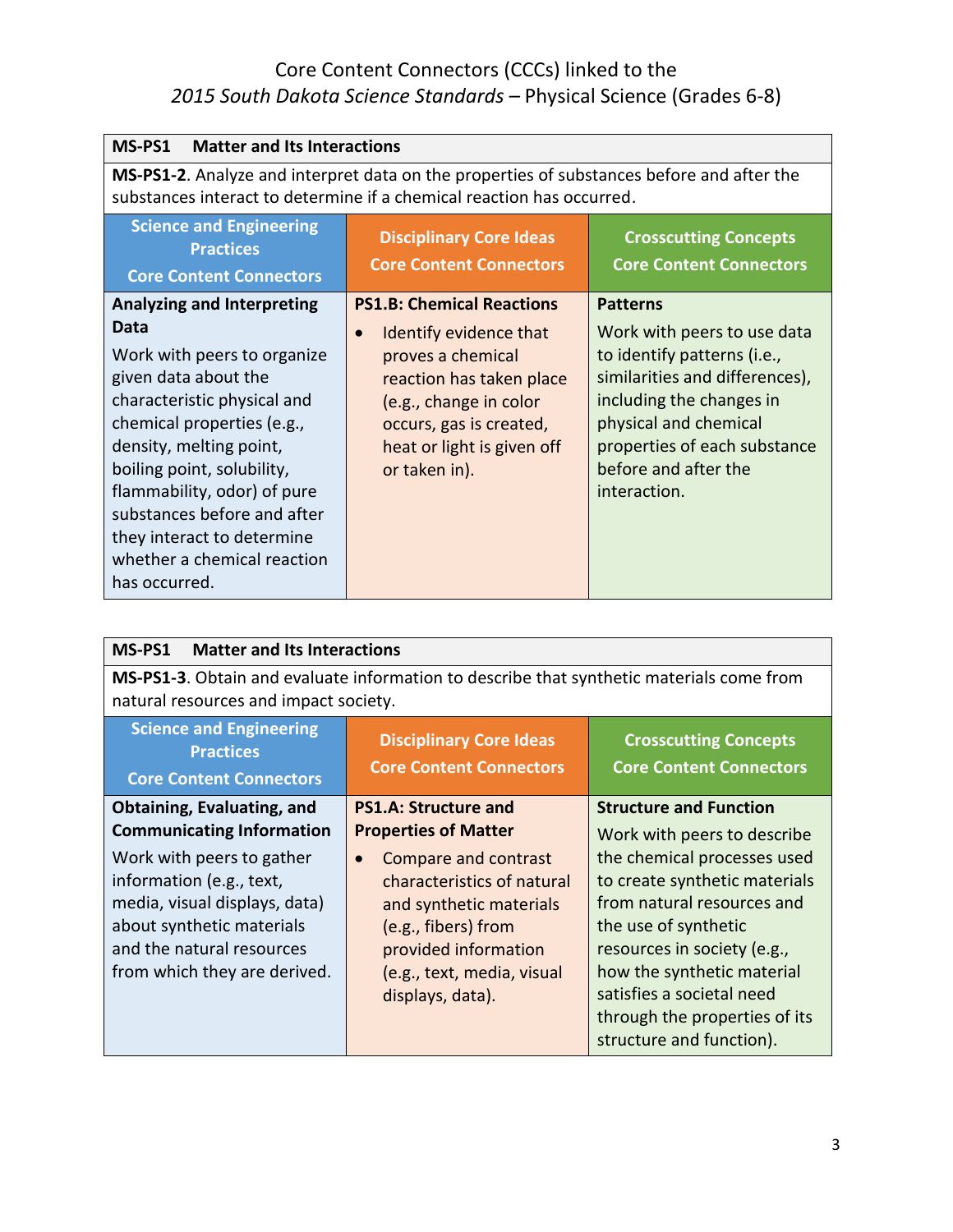| MS-PS1<br><b>Matter and Its Interactions</b>                                                                                                                                                                                                                                                    |                                                                                                                                                                                                                                                |                                                                                                                                                                        |
|-------------------------------------------------------------------------------------------------------------------------------------------------------------------------------------------------------------------------------------------------------------------------------------------------|------------------------------------------------------------------------------------------------------------------------------------------------------------------------------------------------------------------------------------------------|------------------------------------------------------------------------------------------------------------------------------------------------------------------------|
| MS-PS1-4. Develop a model that predicts and describes changes in particle motion,<br>temperature, and state of a pure substance when thermal energy is added or removed.                                                                                                                        |                                                                                                                                                                                                                                                |                                                                                                                                                                        |
| <b>Science and Engineering</b><br><b>Practices</b><br><b>Core Content Connectors</b>                                                                                                                                                                                                            | <b>Disciplinary Core Ideas</b><br><b>Core Content Connectors</b>                                                                                                                                                                               | <b>Crosscutting Concepts</b><br><b>Core Content Connectors</b>                                                                                                         |
| <b>Developing and Using</b><br><b>Models</b><br>Work with peers to develop a<br>model to identify particles,<br>including their motion, the<br>system within which the<br>particles are contained, the<br>temperature of the system,<br>and the state of matter of<br>the pure substance (i.e., | <b>PS1.A: Structure and</b><br><b>Properties of Matter</b><br>Identify that adding or<br>$\bullet$<br>removing thermal energy<br>increases or decreases<br>particle motion until a<br>change of state occurs<br>using drawings or<br>diagrams. | <b>Cause and Effect</b><br>Work with peers to identify<br>the cause and effect<br>relationship of what happens<br>when thermal energy is<br>transferred into a system. |
| solid, liquid, gas).                                                                                                                                                                                                                                                                            |                                                                                                                                                                                                                                                |                                                                                                                                                                        |

| <b>Matter and Its Interactions</b><br>MS-PS1                                                                                                      |                                                                                                                                         |  |
|---------------------------------------------------------------------------------------------------------------------------------------------------|-----------------------------------------------------------------------------------------------------------------------------------------|--|
| MS-PS1-5. Develop and use a model to describe how the total number of atoms does not<br>change in a chemical reaction and thus mass is conserved. |                                                                                                                                         |  |
| <b>Disciplinary Core Ideas</b><br><b>Core Content Connectors</b>                                                                                  | <b>Crosscutting Concepts</b><br><b>Core Content Connectors</b>                                                                          |  |
| <b>PS1.B: Chemical Reactions</b>                                                                                                                  | <b>Energy and Matter</b>                                                                                                                |  |
| Identify a chemical<br>$\bullet$                                                                                                                  | Work with peers to use the                                                                                                              |  |
| reaction in which the                                                                                                                             | model to show that mass is                                                                                                              |  |
| mass of the reactants is                                                                                                                          | conserved during chemical                                                                                                               |  |
|                                                                                                                                                   | reactions because the                                                                                                                   |  |
|                                                                                                                                                   | number and types of atoms                                                                                                               |  |
|                                                                                                                                                   | that are in the reactants<br>equal the number and types                                                                                 |  |
|                                                                                                                                                   | of atoms that are in the                                                                                                                |  |
| does not change.                                                                                                                                  | products.                                                                                                                               |  |
|                                                                                                                                                   | shown to be equal to the<br>mass of the products.<br>Identify a chemical<br>$\bullet$<br>reaction in which the<br>total number of atoms |  |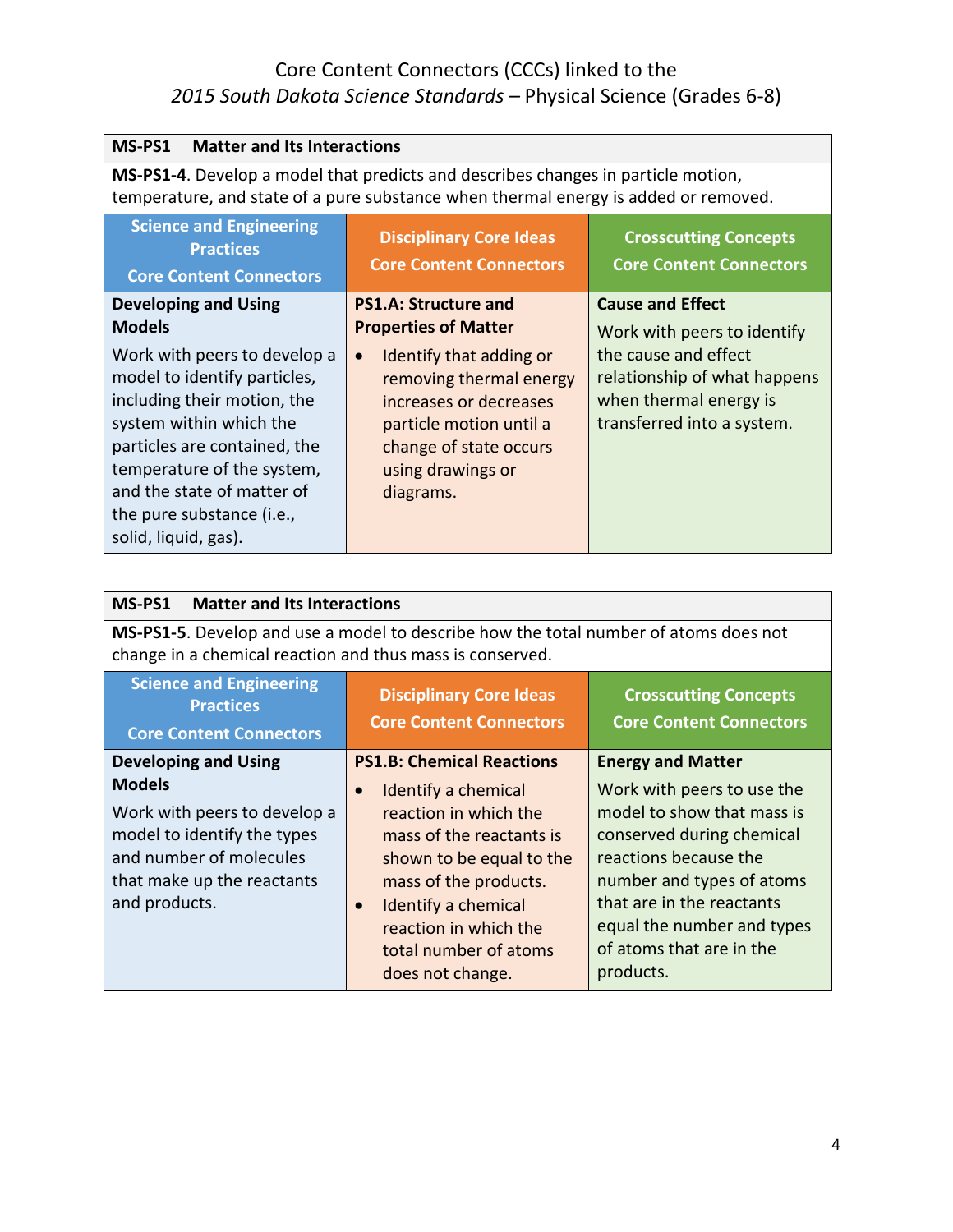| MS-PS1<br><b>Matter and Its Interactions</b>                                                                                                                                                                                         |                                                                                                                                                                                                                                                                       |                                                                                                                                                                                                                                                   |
|--------------------------------------------------------------------------------------------------------------------------------------------------------------------------------------------------------------------------------------|-----------------------------------------------------------------------------------------------------------------------------------------------------------------------------------------------------------------------------------------------------------------------|---------------------------------------------------------------------------------------------------------------------------------------------------------------------------------------------------------------------------------------------------|
| MS-PS1-6. Design, construct, test, and modify a device that either releases or absorbs<br>thermal energy by chemical processes.                                                                                                      |                                                                                                                                                                                                                                                                       |                                                                                                                                                                                                                                                   |
| <b>Science and Engineering</b><br><b>Practices</b><br><b>Core Content Connectors</b>                                                                                                                                                 | <b>Disciplinary Core Ideas</b><br><b>Core Content Connectors</b>                                                                                                                                                                                                      | <b>Crosscutting Concepts</b><br><b>Core Content Connectors</b>                                                                                                                                                                                    |
| <b>Constructing Explanations</b><br>and Designing Solutions<br>Work with peers to identify<br>how the transfer of thermal<br>energy between the device<br>and other components within<br>the system will solve the<br>given problem. | <b>PS1.B: Chemical Reactions</b><br>Identify a chemical<br>$\bullet$<br>process that releases or<br>absorbs thermal energy<br>(e.g., dissolving<br>ammonium chloride or<br>calcium chloride) which,<br>given the features of a<br>problem, may provide a<br>solution. | <b>Energy and Matter</b><br>Work with peers to identify<br>the components within the<br>system related to a design<br>solution (i.e., components<br>within the system to or from<br>which energy will be<br>transferred to solve the<br>problem). |

| <b>Motion and Stability: Forces and Interactions</b><br>MS-PS2                                                                                                                                                                             |                                                                                                                                                                                                                                                                                                                                    |                                                                                                                                                                                                                                                                                                                                                                                                                        |
|--------------------------------------------------------------------------------------------------------------------------------------------------------------------------------------------------------------------------------------------|------------------------------------------------------------------------------------------------------------------------------------------------------------------------------------------------------------------------------------------------------------------------------------------------------------------------------------|------------------------------------------------------------------------------------------------------------------------------------------------------------------------------------------------------------------------------------------------------------------------------------------------------------------------------------------------------------------------------------------------------------------------|
| MS-PS2-1. Design a solution to a problem involving the motion of two colliding objects that<br>illustrates Newton's Third Law.                                                                                                             |                                                                                                                                                                                                                                                                                                                                    |                                                                                                                                                                                                                                                                                                                                                                                                                        |
| <b>Science and Engineering</b><br><b>Practices</b><br><b>Core Content Connectors</b>                                                                                                                                                       | <b>Disciplinary Core Ideas</b><br><b>Core Content Connectors</b>                                                                                                                                                                                                                                                                   | <b>Crosscutting Concepts</b><br><b>Core Content Connectors</b>                                                                                                                                                                                                                                                                                                                                                         |
| <b>Constructing Explanations</b><br>and Designing Solutions<br>Work with peers to describe<br>the force that will be exerted<br>by one of the colliding<br>objects before or after the<br>collision in a problem<br>involving two objects. | <b>PS2.A: Forces and Motion</b><br>Describe the motion of<br>$\bullet$<br>two colliding objects in<br>terms of the strength of<br>the force relationship of<br>action and reaction forces<br>given a model or<br>scenario.<br>Develop a solution to a<br>$\bullet$<br>problem involving the<br>motion of two colliding<br>objects. | <b>Systems and System Models</b><br>Work with peers to develop a<br>model using Newton's Third<br>Law to explain action-<br>reaction force pairs (e.g., air<br>pushing back on a bird's<br>wings with equal force that<br>propels the bird forward;<br>how a bathroom scale<br>indirectly indicates a person's<br>weight; size of the force on<br>the road equals the size of<br>the force on the wheels of a<br>car). |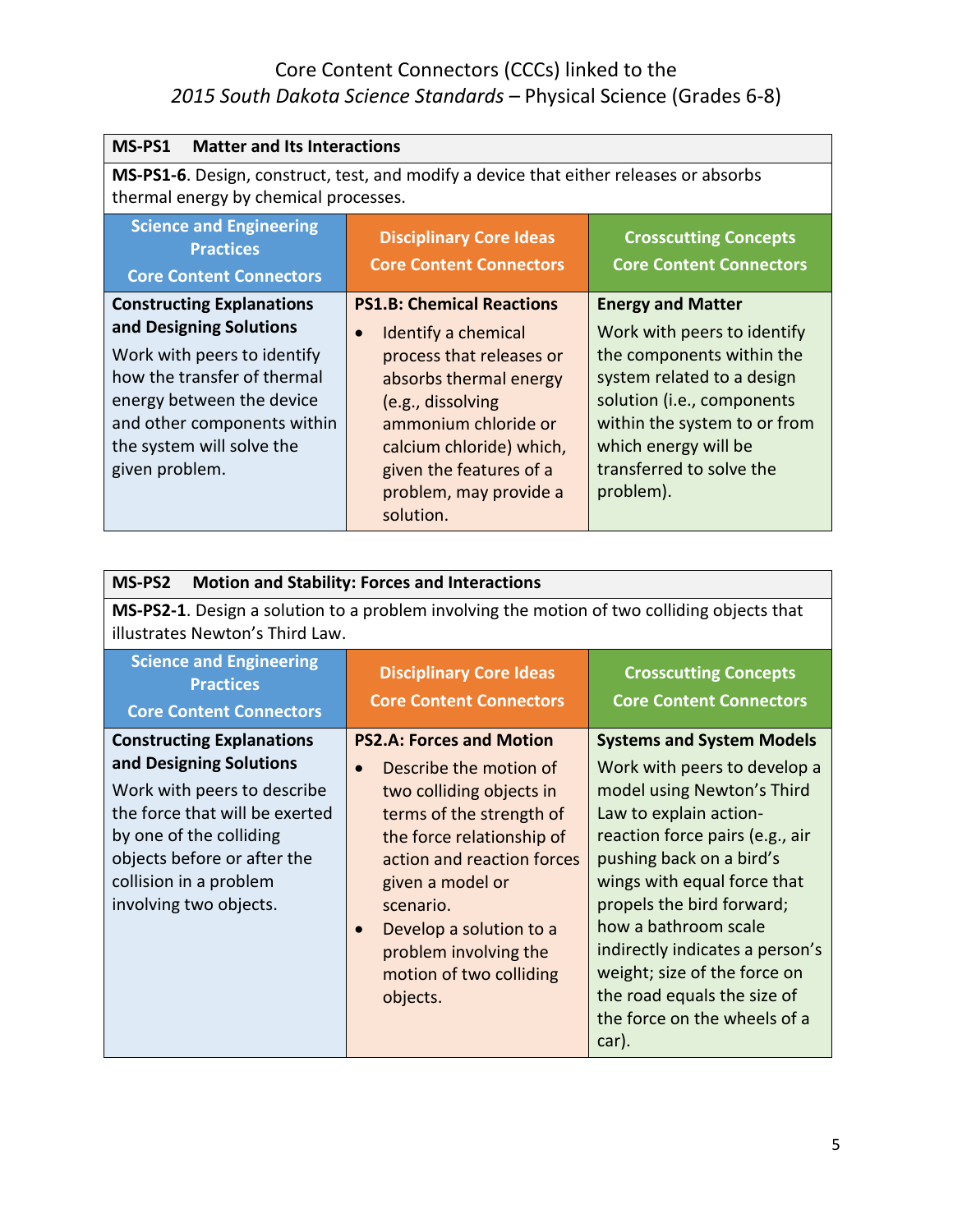| MS-PS2<br><b>Motion and Stability: Forces and Interactions</b>                                                                                                                                                              |                                                                                                                                                          |                                                                                                                                                                                  |
|-----------------------------------------------------------------------------------------------------------------------------------------------------------------------------------------------------------------------------|----------------------------------------------------------------------------------------------------------------------------------------------------------|----------------------------------------------------------------------------------------------------------------------------------------------------------------------------------|
| MS-PS2-2. Plan an investigation to provide evidence that the change in an object's motion<br>depends on the sum of the forces on the object and the mass of the object.                                                     |                                                                                                                                                          |                                                                                                                                                                                  |
| <b>Science and Engineering</b><br><b>Practices</b><br><b>Core Content Connectors</b>                                                                                                                                        | <b>Disciplinary Core Ideas</b><br><b>Core Content Connectors</b>                                                                                         | <b>Crosscutting Concepts</b><br><b>Core Content Connectors</b>                                                                                                                   |
| <b>Planning and Carrying Out</b>                                                                                                                                                                                            | <b>PS2.A: Forces and Motion</b>                                                                                                                          | <b>Stability and Change</b>                                                                                                                                                      |
| <b>Investigations</b><br>Work with peers to collect<br>data on the motion of an<br>object, the total forces acting<br>on the object, and the mass<br>of the object to support a<br>claim related to the object's<br>motion. | Recognize, using provided<br>data, that a change in an<br>object's motion is due to<br>the mass of an object and<br>the forces acting on that<br>object. | Work with peers to explain<br>that less force is required to<br>change the motion of smaller<br>objects and more force is<br>required to change the<br>motion of larger objects. |

| MS-PS2<br><b>Motion and Stability: Forces and Interactions</b>                                                                                                                                                                               |                                                                                                                                                                                                                                                                                                                                                                                                                                            |                                                                                                                                                                                                                                                                                                                                      |
|----------------------------------------------------------------------------------------------------------------------------------------------------------------------------------------------------------------------------------------------|--------------------------------------------------------------------------------------------------------------------------------------------------------------------------------------------------------------------------------------------------------------------------------------------------------------------------------------------------------------------------------------------------------------------------------------------|--------------------------------------------------------------------------------------------------------------------------------------------------------------------------------------------------------------------------------------------------------------------------------------------------------------------------------------|
| MS-PS2-3. Ask questions about data to determine the factors that affect the strength of<br>electric and magnetic forces.                                                                                                                     |                                                                                                                                                                                                                                                                                                                                                                                                                                            |                                                                                                                                                                                                                                                                                                                                      |
| <b>Science and Engineering</b><br><b>Practices</b><br><b>Core Content Connectors</b>                                                                                                                                                         | <b>Disciplinary Core Ideas</b><br><b>Core Content Connectors</b>                                                                                                                                                                                                                                                                                                                                                                           | <b>Crosscutting Concepts</b><br><b>Core Content Connectors</b>                                                                                                                                                                                                                                                                       |
| <b>Asking Questions and</b><br><b>Defining Problems</b><br>Work with peers to answer<br>questions about how the<br>orientation of magnets<br>affects the direction of the<br>magnetic force (i.e.,<br>opposites attract and likes<br>repel). | <b>PS2.B: Types of Interactions</b><br>Identify that electricity<br>$\bullet$<br>can be used to make<br>magnetism, or<br>magnetism can be used<br>to make electricity.<br>Examine data of objects<br>(e.g., a model that<br>demonstrates that a<br>piece of metal, when<br>magnetized by electricity,<br>can pick up many times<br>its own weight) to<br>identify cause and effect<br>relationships that affect<br>electromagnetic forces. | <b>Cause and Effect</b><br>Work with peers to illustrate<br>the cause and effect<br>relationship that affects<br>magnetic forces due to the<br>distance between objects or<br>the cause and effect<br>relationship that affects<br>electric forces due to the<br>magnitude of the electric<br>charges on the interacting<br>objects. |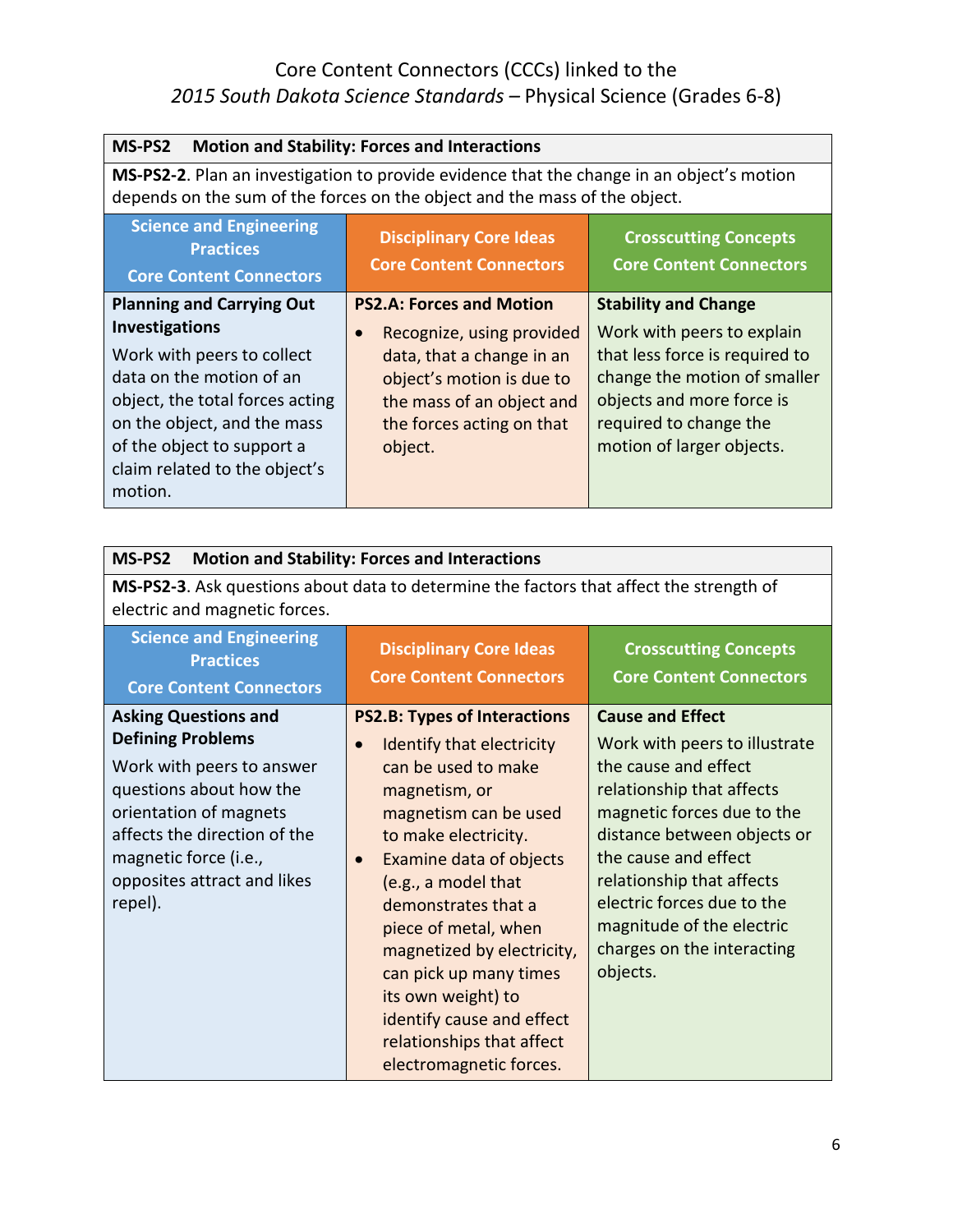| MS-PS2<br><b>Motion and Stability: Forces and Interactions</b>                                                                                                                                                                                      |                                                                                                                                                                                                                                                                                  |                                                                                                                                                                                                                                                                                                                                                                                                          |
|-----------------------------------------------------------------------------------------------------------------------------------------------------------------------------------------------------------------------------------------------------|----------------------------------------------------------------------------------------------------------------------------------------------------------------------------------------------------------------------------------------------------------------------------------|----------------------------------------------------------------------------------------------------------------------------------------------------------------------------------------------------------------------------------------------------------------------------------------------------------------------------------------------------------------------------------------------------------|
| MS-PS2-4. Construct and present arguments using evidence to support the claim that<br>gravitational interactions are attractive and depend on the masses of interacting objects.                                                                    |                                                                                                                                                                                                                                                                                  |                                                                                                                                                                                                                                                                                                                                                                                                          |
| <b>Science and Engineering</b><br><b>Practices</b><br><b>Core Content Connectors</b>                                                                                                                                                                | <b>Disciplinary Core Ideas</b><br><b>Core Content Connectors</b>                                                                                                                                                                                                                 | <b>Crosscutting Concepts</b><br><b>Core Content Connectors</b>                                                                                                                                                                                                                                                                                                                                           |
| <b>Engaging in Argument from</b><br><b>Evidence</b><br>Work with peers, using<br>evidence, to support the<br>claim that gravity applies a<br>greater force on massive<br>objects than on less massive<br>objects despite falling at<br>equal rates. | <b>PS2.B: Types of Interactions</b><br>Compare the magnitude<br>$\bullet$<br>of gravitational force on<br>interacting objects of<br>different mass (e.g., the<br>Earth and the sun) using a<br>chart displaying the mass<br>of those objects and the<br>strength of interaction. | <b>Systems and System Models</b><br>Work with peers to interpret<br>data (e.g., charts displaying<br>mass, strength of interaction,<br>distances) leading to a<br>relationship between mass<br>and distance on the force of<br>gravity (i.e., more massive<br>objects exert a stronger pull<br>than less massive objects and<br>objects at greater distances<br>exert less pull than closer<br>objects). |

| MS-PS2<br><b>Motion and Stability: Forces and Interactions</b>                                                                                                                                                                                                           |                                                                                                                                                                                                               |                                                                                                                                                                                                        |
|--------------------------------------------------------------------------------------------------------------------------------------------------------------------------------------------------------------------------------------------------------------------------|---------------------------------------------------------------------------------------------------------------------------------------------------------------------------------------------------------------|--------------------------------------------------------------------------------------------------------------------------------------------------------------------------------------------------------|
| MS-PS2-5. Conduct an investigation and evaluate the experimental design to provide<br>evidence that fields exist between objects exerting forces on each other even though the<br>objects are not in contact.                                                            |                                                                                                                                                                                                               |                                                                                                                                                                                                        |
| <b>Science and Engineering</b><br><b>Practices</b><br><b>Core Content Connectors</b>                                                                                                                                                                                     | <b>Disciplinary Core Ideas</b><br><b>Core Content Connectors</b>                                                                                                                                              | <b>Crosscutting Concepts</b><br><b>Core Content Connectors</b>                                                                                                                                         |
| <b>Planning and Carrying Out</b>                                                                                                                                                                                                                                         | <b>PS2.B: Types of Interactions</b>                                                                                                                                                                           | <b>Cause and Effect</b>                                                                                                                                                                                |
| <b>Investigations</b><br>Work with peers to conduct<br>an investigation to show that<br>a magnetic field exists (e.g.,<br>how magnetic forces depend<br>on the magnitude of the<br>magnetic strengths involved<br>and the distances between<br>the interacting objects). | Evaluate the change in<br>$\bullet$<br>the strength of a force<br>(i.e., electric and<br>magnetic) using data<br>regarding the cause of a<br>force on one object<br>mapped by its effect on a<br>test object. | Work with peers to describe<br>the rationale for why the<br>investigation plan includes<br>changing the strength of the<br>magnetic or electric field and<br>changing the distance<br>between objects. |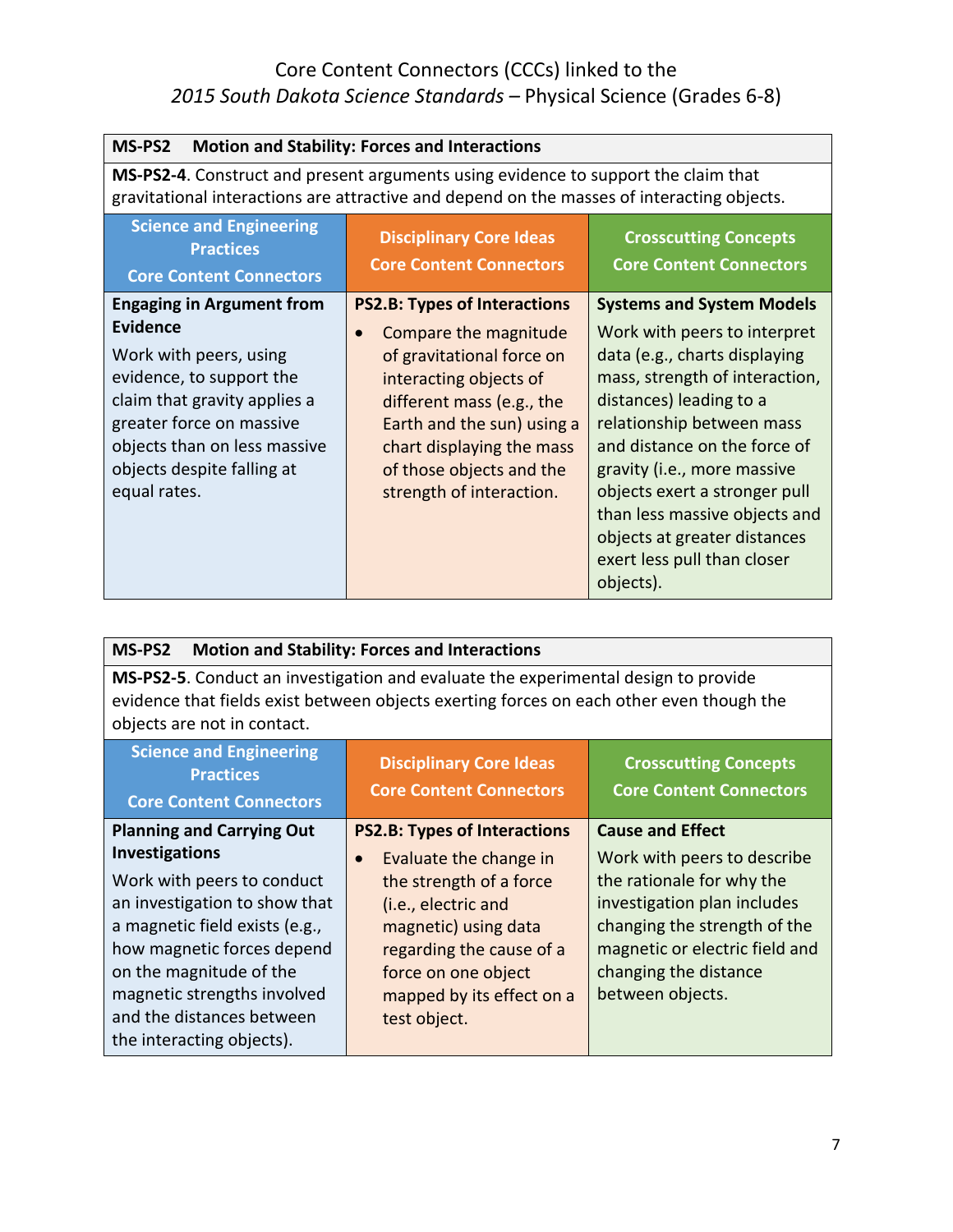| MS-PS3<br><b>Energy</b>                                                                                                                                                                                                                                                                                               |                                                                                                                                                                                                                   |                                                                                                                                                                                                                                                                                                                                                                                                            |
|-----------------------------------------------------------------------------------------------------------------------------------------------------------------------------------------------------------------------------------------------------------------------------------------------------------------------|-------------------------------------------------------------------------------------------------------------------------------------------------------------------------------------------------------------------|------------------------------------------------------------------------------------------------------------------------------------------------------------------------------------------------------------------------------------------------------------------------------------------------------------------------------------------------------------------------------------------------------------|
| MS-PS3-1. Construct and analyze graphical displays of data to describe the relationships of<br>kinetic energy to the mass of an object and to the speed of an object.                                                                                                                                                 |                                                                                                                                                                                                                   |                                                                                                                                                                                                                                                                                                                                                                                                            |
| <b>Science and Engineering</b><br><b>Practices</b><br><b>Core Content Connectors</b>                                                                                                                                                                                                                                  | <b>Disciplinary Core Ideas</b><br><b>Core Content Connectors</b>                                                                                                                                                  | <b>Crosscutting Concepts</b><br><b>Core Content Connectors</b>                                                                                                                                                                                                                                                                                                                                             |
| <b>Analyzing and Interpreting</b><br>Data<br>Work with peers to construct<br>graphical displays to describe<br>that kinetic energy increases<br>if either, or both, the mass or<br>the speed of the object<br>increases, or decreases if the<br>either, or both, the mass or<br>the speed of the object<br>decreases. | <b>PS3.A: Definitions of Energy</b><br>Describe the relationship<br>$\bullet$<br>of kinetic energy to the<br>mass of an object and to<br>the speed of an object by<br>interpreting graphical<br>displays of data. | <b>Scale, Proportion, and</b><br><b>Quantity</b><br>Work with peers to identify<br>the linear proportional<br>relationship between kinetic<br>energy and mass (i.e., kinetic<br>energy doubles as the mass<br>of the object doubles) and<br>the non-linear proportional<br>relationship between kinetic<br>energy and speed (i.e.,<br>kinetic energy quadruples as<br>the speed of the object<br>doubles). |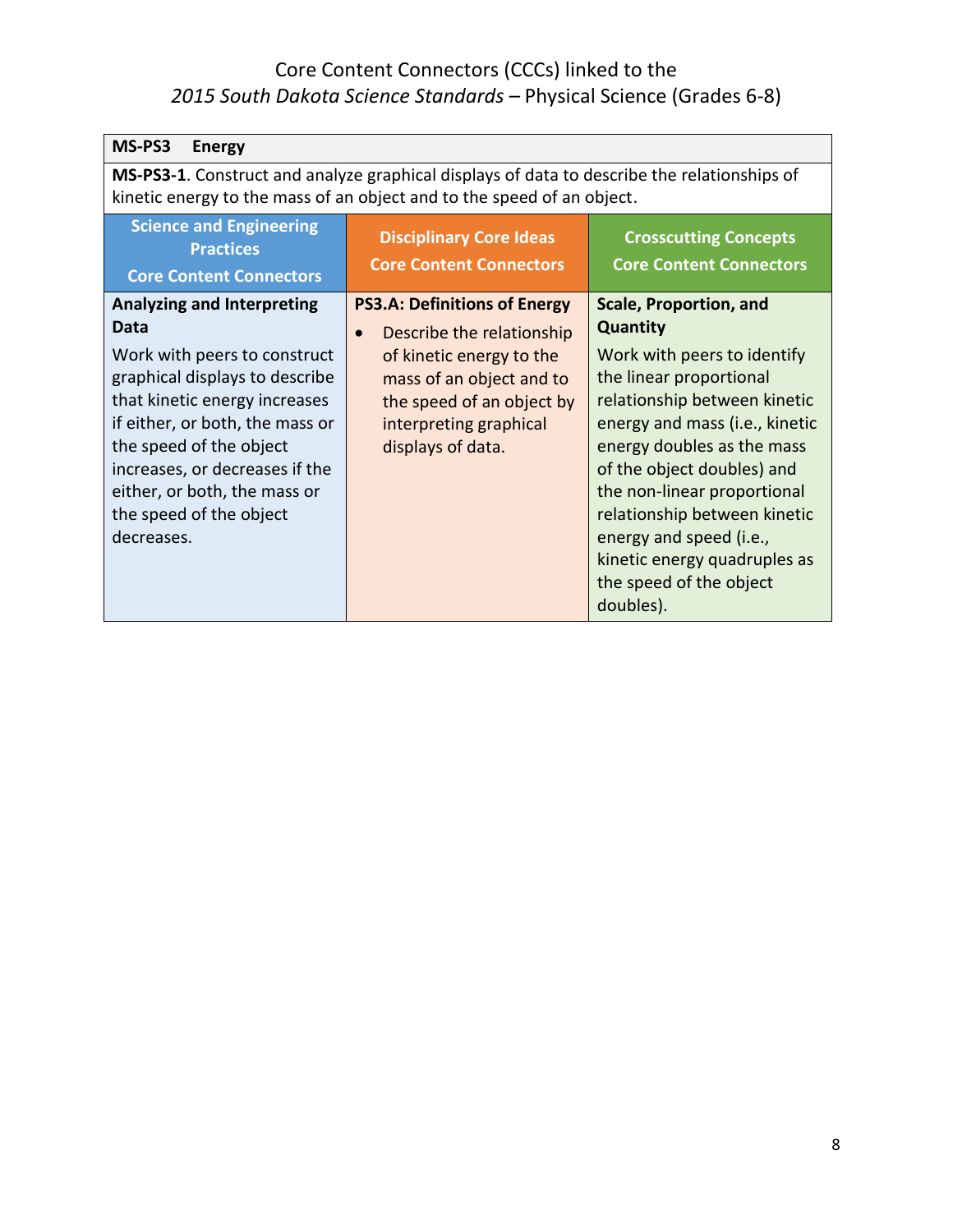| MS-PS3<br><b>Energy</b>                                                                                                                                                                                                                                                                                                                              |                                                                                                                                                                                                                  |                                                                                                                                                                                                                                                                                                                                                                                                                                  |
|------------------------------------------------------------------------------------------------------------------------------------------------------------------------------------------------------------------------------------------------------------------------------------------------------------------------------------------------------|------------------------------------------------------------------------------------------------------------------------------------------------------------------------------------------------------------------|----------------------------------------------------------------------------------------------------------------------------------------------------------------------------------------------------------------------------------------------------------------------------------------------------------------------------------------------------------------------------------------------------------------------------------|
| MS-PS3-2. Develop a model to describe that when the arrangement of objects interacting at<br>a distance changes, different amounts of potential energy are stored in the system.                                                                                                                                                                     |                                                                                                                                                                                                                  |                                                                                                                                                                                                                                                                                                                                                                                                                                  |
| <b>Science and Engineering</b><br><b>Practices</b><br><b>Core Content Connectors</b>                                                                                                                                                                                                                                                                 | <b>Disciplinary Core Ideas</b><br><b>Core Content Connectors</b>                                                                                                                                                 | <b>Crosscutting Concepts</b><br><b>Core Content Connectors</b>                                                                                                                                                                                                                                                                                                                                                                   |
| <b>Developing and Using</b><br><b>Models</b><br>Work with peers to develop a<br>model (e.g., representations,<br>diagrams, pictures) involving<br>two objects interacting at a<br>distance (i.e., the interacting<br>objects, forces, distance<br>between the objects, and<br>potential energy) and<br>describe relationships<br>between components. | <b>PS3.A: Definitions of Energy</b><br>Describe, using models,<br>how changing distance<br>changes the amount of<br>potential energy stored in<br>the system (e.g., carts at<br>varying positions on a<br>hill). | <b>Systems and System Models</b><br>Work with peers to use the<br>model to show how the<br>amount of potential energy<br>in a system of objects<br>changes when the distance<br>between stationary objects<br>interacting in the system<br>changes (i.e., a force must be<br>applied to move two<br>attracting objects farther<br>apart [or two repelling<br>objects closer together]),<br>transferring energy to the<br>system. |

**MS-PS3-3**. Design, construct, and test a device that either minimizes or maximizes thermal energy transfer.

| <b>Science and Engineering</b><br><b>Practices</b><br><b>Core Content Connectors</b>                                                                                                                                                                                       | <b>Disciplinary Core Ideas</b><br><b>Core Content Connectors</b>                                                                                                                                                            | <b>Crosscutting Concepts</b><br><b>Core Content Connectors</b>                                                                                           |
|----------------------------------------------------------------------------------------------------------------------------------------------------------------------------------------------------------------------------------------------------------------------------|-----------------------------------------------------------------------------------------------------------------------------------------------------------------------------------------------------------------------------|----------------------------------------------------------------------------------------------------------------------------------------------------------|
| <b>Constructing Explanations</b><br>and Designing Solutions                                                                                                                                                                                                                | <b>PS3.B: Conservation of</b><br><b>Energy and Energy Transfer</b>                                                                                                                                                          | <b>Energy and Matter</b>                                                                                                                                 |
| Work with peers to describe<br>different types of materials<br>used in the design solution<br>and their properties (e.g.,<br>thickness, heat conductivity,<br>reflectivity) and how these<br>materials will be used to<br>minimize or maximize<br>thermal energy transfer. | Use information (e.g.,<br>$\bullet$<br>graph, model) to identify<br>a device (e.g., foam cup,<br>insulated box) that either<br>minimizes or maximizes<br>thermal energy transfer<br>(e.g., keeping liquids hot<br>or cold). | Work with peers to identify<br>results of the design solution<br>showing that thermal energy<br>is transferred from hotter<br>objects to colder objects. |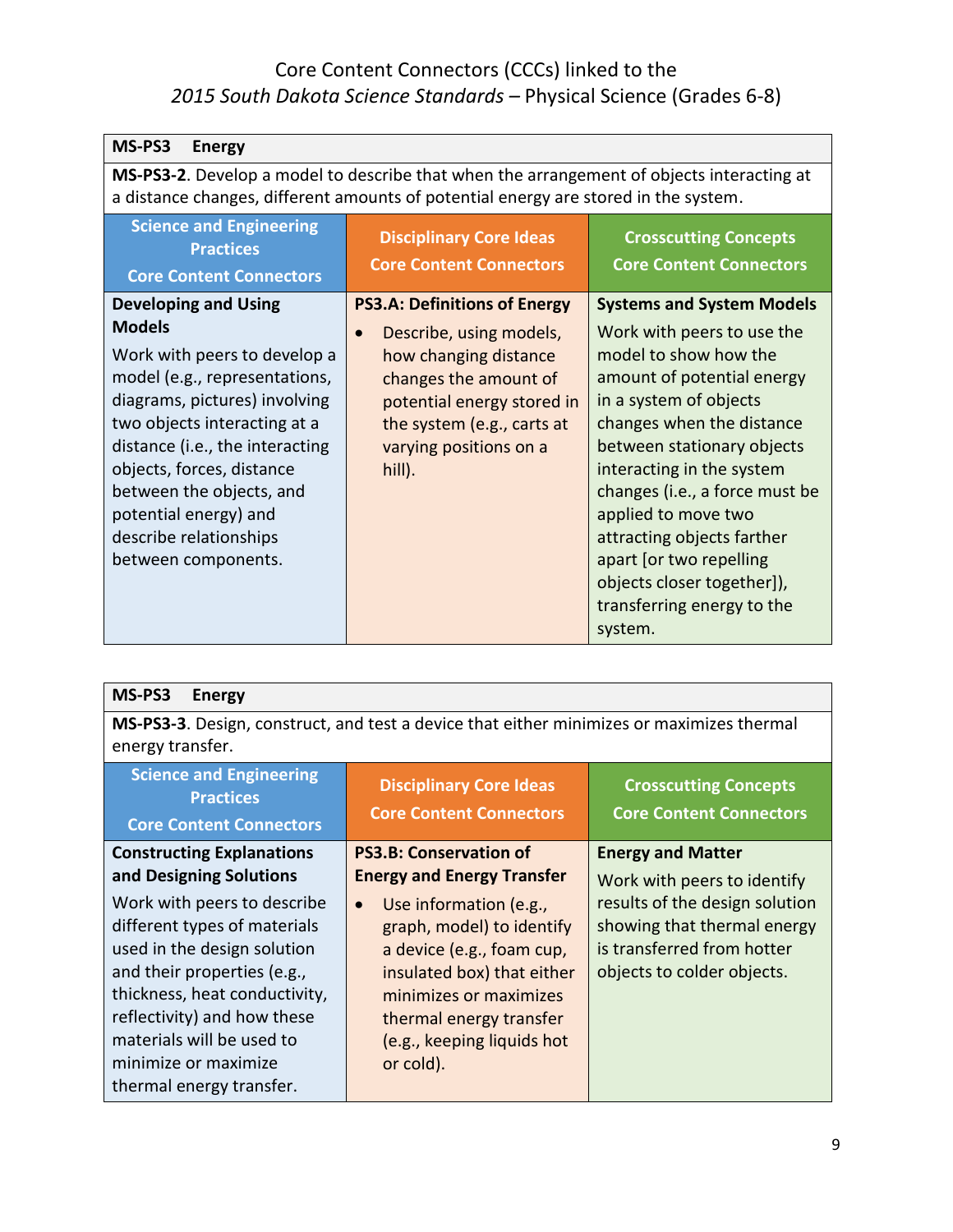| MS-PS3<br><b>Energy</b>                                                                                                                                                                                                                                         |                                                                                                                                                                                                                                                            |                                                                                                                                                                                                      |
|-----------------------------------------------------------------------------------------------------------------------------------------------------------------------------------------------------------------------------------------------------------------|------------------------------------------------------------------------------------------------------------------------------------------------------------------------------------------------------------------------------------------------------------|------------------------------------------------------------------------------------------------------------------------------------------------------------------------------------------------------|
| MS-PS3-4. Plan an investigation to determine the relationships among the energy<br>transferred, the type of matter, the mass, and the change in the average kinetic energy of the<br>particles as measured by the temperature of the sample.                    |                                                                                                                                                                                                                                                            |                                                                                                                                                                                                      |
| <b>Science and Engineering</b><br><b>Practices</b><br><b>Core Content Connectors</b>                                                                                                                                                                            | <b>Disciplinary Core Ideas</b><br><b>Core Content Connectors</b>                                                                                                                                                                                           | <b>Crosscutting Concepts</b><br><b>Core Content Connectors</b>                                                                                                                                       |
| <b>Planning and Carrying Out</b><br><b>Investigations</b>                                                                                                                                                                                                       | <b>PS3.B: Conservation of</b><br><b>Energy and Energy Transfer</b>                                                                                                                                                                                         | <b>Scale, Proportion, and</b><br><b>Quantity</b>                                                                                                                                                     |
| Work with peers to describe<br>an investigation to determine<br>the relationships among<br>transfer of thermal energy,<br>the type of matter, the mass<br>of matter involved in thermal<br>energy transfer, and the<br>change in the average kinetic<br>energy. | Describe the relationship<br>$\bullet$<br>between different masses<br>of the same substance<br>and the change in<br>average kinetic energy<br>when thermal energy is<br>added to or removed<br>from the system using<br>examples and data<br>measurements. | Work with peers to describe<br>evidence of proportional<br>relationships between<br>changes in temperature of<br>materials and the mass of<br>those materials using results<br>of the investigation. |

| MS-PS3<br><b>Energy</b>                                                                                                                                                                                                      |                                                                                                                                                                                                                                                                      |                                                                                                                                                                                                                                                                                                                                                            |
|------------------------------------------------------------------------------------------------------------------------------------------------------------------------------------------------------------------------------|----------------------------------------------------------------------------------------------------------------------------------------------------------------------------------------------------------------------------------------------------------------------|------------------------------------------------------------------------------------------------------------------------------------------------------------------------------------------------------------------------------------------------------------------------------------------------------------------------------------------------------------|
| MS-PS3-5. Engage in argument from evidence to support the claim that when the kinetic<br>energy of an object changes, energy is transferred to or from the object.                                                           |                                                                                                                                                                                                                                                                      |                                                                                                                                                                                                                                                                                                                                                            |
| <b>Science and Engineering</b><br><b>Practices</b><br><b>Core Content Connectors</b>                                                                                                                                         | <b>Disciplinary Core Ideas</b><br><b>Core Content Connectors</b>                                                                                                                                                                                                     | <b>Crosscutting Concepts</b><br><b>Core Content Connectors</b>                                                                                                                                                                                                                                                                                             |
| <b>Engaging in Argument from</b><br><b>Evidence</b><br>Work with peers to support<br>the claim, using evidence,<br>that when the kinetic energy<br>of an object changes, energy<br>is transferred to or from that<br>object. | <b>PS3.B: Conservation of</b><br><b>Energy and Energy Transfer</b><br>Describe the change in<br>$\bullet$<br>the kinetic energy of an<br>object as energy<br>transferred to or from an<br>object using information<br>from graphical displays of<br>data and models. | <b>Energy and Matter</b><br>Work with peers to describe,<br>using a model or diagram,<br>that when the kinetic energy<br>of an object increases or<br>decreases, the energy (e.g.,<br>kinetic, thermal, potential) of<br>other objects within the<br>system increases or<br>decreases, indicating that<br>energy was transferred to or<br>from the object. |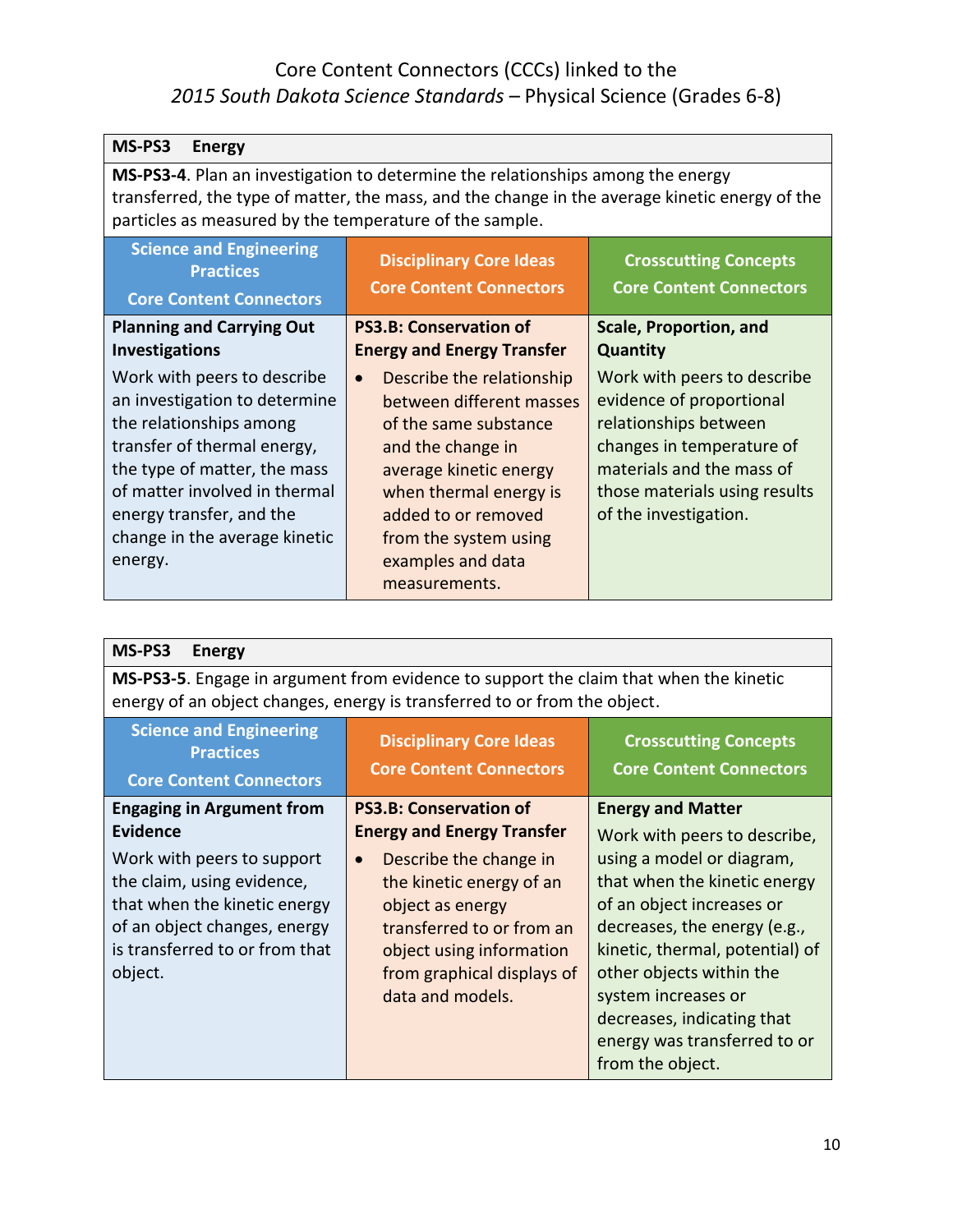| MS-PS4<br>Waves and Their Applications in Technologies for Information Transfer                                                                                                                                                                                                                                                     |                                                                                                                                                                                                      |                                                                                                                                                                                                                                                 |
|-------------------------------------------------------------------------------------------------------------------------------------------------------------------------------------------------------------------------------------------------------------------------------------------------------------------------------------|------------------------------------------------------------------------------------------------------------------------------------------------------------------------------------------------------|-------------------------------------------------------------------------------------------------------------------------------------------------------------------------------------------------------------------------------------------------|
| MS-PS4-1. Use mathematical representations to describe a simple model for waves that<br>includes how the amplitude of a wave is related to the energy in a wave.                                                                                                                                                                    |                                                                                                                                                                                                      |                                                                                                                                                                                                                                                 |
| <b>Science and Engineering</b><br><b>Practices</b><br><b>Core Content Connectors</b>                                                                                                                                                                                                                                                | <b>Disciplinary Core Ideas</b><br><b>Core Content Connectors</b>                                                                                                                                     | <b>Crosscutting Concepts</b><br><b>Core Content Connectors</b>                                                                                                                                                                                  |
| <b>Using Mathematics and</b><br><b>Computational Thinking</b><br>Work with peers to identify<br>data related to frequency<br>(e.g., beats per second),<br>amplitude (e.g., height or<br>depth of a water wave from<br>average sea level), and<br>wavelength (e.g., the<br>distance between the tops of<br>a series of water waves). | <b>PS4.A: Wave Properties</b><br>Identify qualitatively how<br>$\bullet$<br>the amplitude of a wave<br>is related to the energy in<br>a wave using a<br>mathematical or<br>graphical representation. | <b>Patterns</b><br>Work with peers to use<br>simple mathematical wave<br>models to identify patterns<br>(e.g., if twice as many water<br>waves hit the shore each<br>minute, then twice as much<br>energy will be transferred to<br>the shore). |

| MS-PS4<br>Waves and Their Applications in Technologies for Information Transfer                                                                                                                                                                                                                                                                                            |                                                                                                                                                                                                                                                                                                                                                                                |                                                                                                                                                                                              |
|----------------------------------------------------------------------------------------------------------------------------------------------------------------------------------------------------------------------------------------------------------------------------------------------------------------------------------------------------------------------------|--------------------------------------------------------------------------------------------------------------------------------------------------------------------------------------------------------------------------------------------------------------------------------------------------------------------------------------------------------------------------------|----------------------------------------------------------------------------------------------------------------------------------------------------------------------------------------------|
| MS-PS4-2. Develop and use a model to describe how waves are reflected, absorbed, or<br>transmitted through various materials.                                                                                                                                                                                                                                              |                                                                                                                                                                                                                                                                                                                                                                                |                                                                                                                                                                                              |
| <b>Science and Engineering</b><br><b>Practices</b><br><b>Core Content Connectors</b>                                                                                                                                                                                                                                                                                       | <b>Disciplinary Core Ideas</b><br><b>Core Content Connectors</b>                                                                                                                                                                                                                                                                                                               | <b>Crosscutting Concepts</b><br><b>Core Content Connectors</b>                                                                                                                               |
| <b>Developing and Using</b>                                                                                                                                                                                                                                                                                                                                                | <b>PS4.A: Wave Properties</b>                                                                                                                                                                                                                                                                                                                                                  | <b>Structure and Function</b>                                                                                                                                                                |
| <b>Models</b><br>Work with peers to identify<br>the relevant components of a<br>provided model, including<br>the type of wave (i.e., light or<br>sound), materials through<br>which the waves are<br>reflected, absorbed, or<br>transmitted, and<br>characteristics of the wave<br>after it has interacted with a<br>material (e.g., frequency,<br>amplitude, wavelength). | Describe, using a model,<br>how sound waves are<br>reflected, absorbed, or<br>transmitted through<br>various materials (e.g.,<br>water, air, glass).<br><b>PS4.B: Electromagnetic</b><br><b>Radiation</b><br>Describe, using a model,<br>$\bullet$<br>how light waves are<br>reflected, absorbed, or<br>transmitted through<br>various materials (e.g.,<br>water, air, glass). | Work with peers to use the<br>model to evaluate given<br>phenomena involving<br>reflection, absorption, or<br>transmission properties of<br>different materials for light<br>or sound waves. |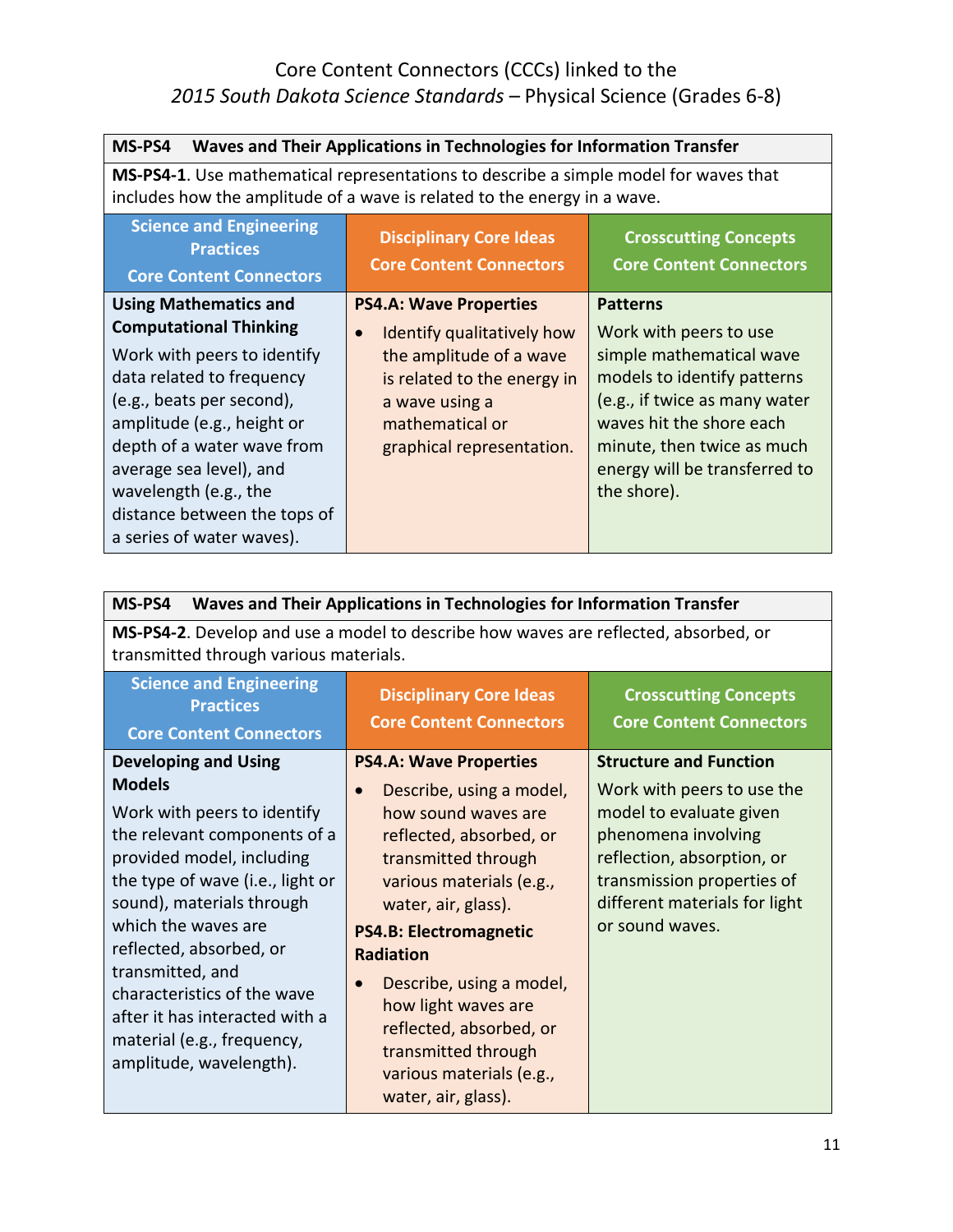| MS-PS4<br>Waves and Their Applications in Technologies for Information Transfer                                                                                                                                                                                                                                                |                                                                                                                                                                                                                                                                                                                                                                                                               |                                                                                                                                                     |
|--------------------------------------------------------------------------------------------------------------------------------------------------------------------------------------------------------------------------------------------------------------------------------------------------------------------------------|---------------------------------------------------------------------------------------------------------------------------------------------------------------------------------------------------------------------------------------------------------------------------------------------------------------------------------------------------------------------------------------------------------------|-----------------------------------------------------------------------------------------------------------------------------------------------------|
| MS-PS4-3. Obtain, evaluate and communicate information to support the claim that digitized<br>signals are a more reliable way to encode and transmit information than analog signals.                                                                                                                                          |                                                                                                                                                                                                                                                                                                                                                                                                               |                                                                                                                                                     |
| <b>Science and Engineering</b><br><b>Practices</b><br><b>Core Content Connectors</b>                                                                                                                                                                                                                                           | <b>Disciplinary Core Ideas</b><br><b>Core Content Connectors</b>                                                                                                                                                                                                                                                                                                                                              | <b>Crosscutting Concepts</b><br><b>Core Content Connectors</b>                                                                                      |
| <b>Obtaining, Evaluating, and</b><br><b>Communicating Information</b><br>Work with peers to evaluate<br>features of digital<br>transmission devices which<br>make them more reliable<br>than devices that use analog<br>transmission of signals (e.g.,<br>recorded reliably, storage,<br>transmission over long<br>distances). | <b>PS4.C: Information</b><br><b>Technologies and</b><br><b>Instrumentation</b><br>Identify features of waves<br>$\bullet$<br>that make them useful.<br>Determine if the claim<br>$\bullet$<br>that digitized signals are a<br>more reliable way to<br>encode and transmit<br>information than analog<br>signals is supported by<br>evidence using data or<br>qualitative information<br>(i.e., scientific and | <b>Structure and Function</b><br>Work with peers to describe<br>how the speed of<br>electromagnetic waves has<br>been utilized in<br>communication. |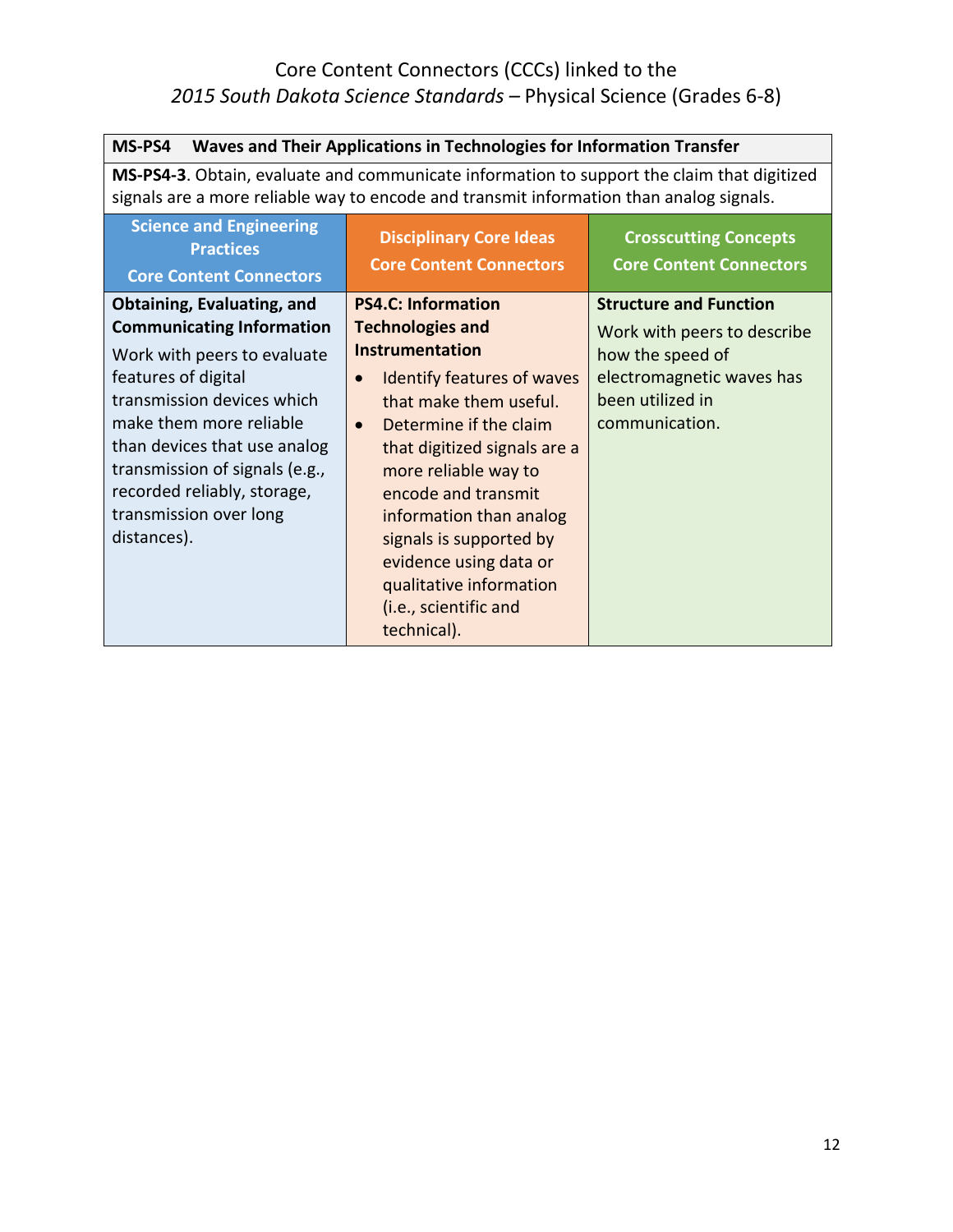#### **Middle School Life Science Conceptual Understanding\*:**

All living things are made of cells. In organisms, cells work together to form tissues and organs that are specialized for particular body functions. Animals engage in behaviors that increase the odds of reproduction. An organism's growth is affected by both genetic and environmental factors. Plants use resources from the environment and energy from light to make sugars through photosynthesis. Within individual organisms, food is broken down through a series of chemical reactions that rearrange molecules and release energy. Organisms and populations are dependent on their environmental interactions both with other living things and with nonliving factors, any of which can limit their growth. Competitive, predatory, and mutually beneficial interactions vary across ecosystems but the patterns are shared. The atoms that make up the organisms in an ecosystem are cycled repeatedly between the living and nonliving parts of the ecosystem. Food webs model how matter and energy are transferred among producers, consumers, and decomposers as the three groups interact within an ecosystem. Ecosystem characteristics vary over time. Disruptions to any part of an ecosystem can lead to shifts in all of its populations. The completeness or integrity of an ecosystem's biodiversity is often used as a measure of its health.

Genes chiefly regulate a specific protein, which affect an individual's traits. In sexual reproduction, each parent contributes half of the genes acquired by the offspring resulting in variation between parent and offspring. Genetic information can be altered because of mutations, which may result in beneficial, negative, or no change to proteins in or traits of an organism. The fossil record documents the existence, diversity, extinction, and change of many life forms and their environments through Earth's history. The fossil record and comparisons of anatomical similarities between organisms enables the inference of lines of evolutionary descent. Both natural and artificial selection result from certain traits giving some individuals an advantage in surviving and reproducing, leading to predominance of certain traits in a population. Species can change over time in response to changes in environmental conditions through adaptation by natural selection acting over generations. Traits that support successful survival and reproduction in the new environment become more common. Changes in biodiversity can influence humans' resources and ecosystem services they rely on. Students must also understand the necessity of adaptation and survival to creating biodiversity.

\* As stated in the *2015 South Dakota Science Standards.*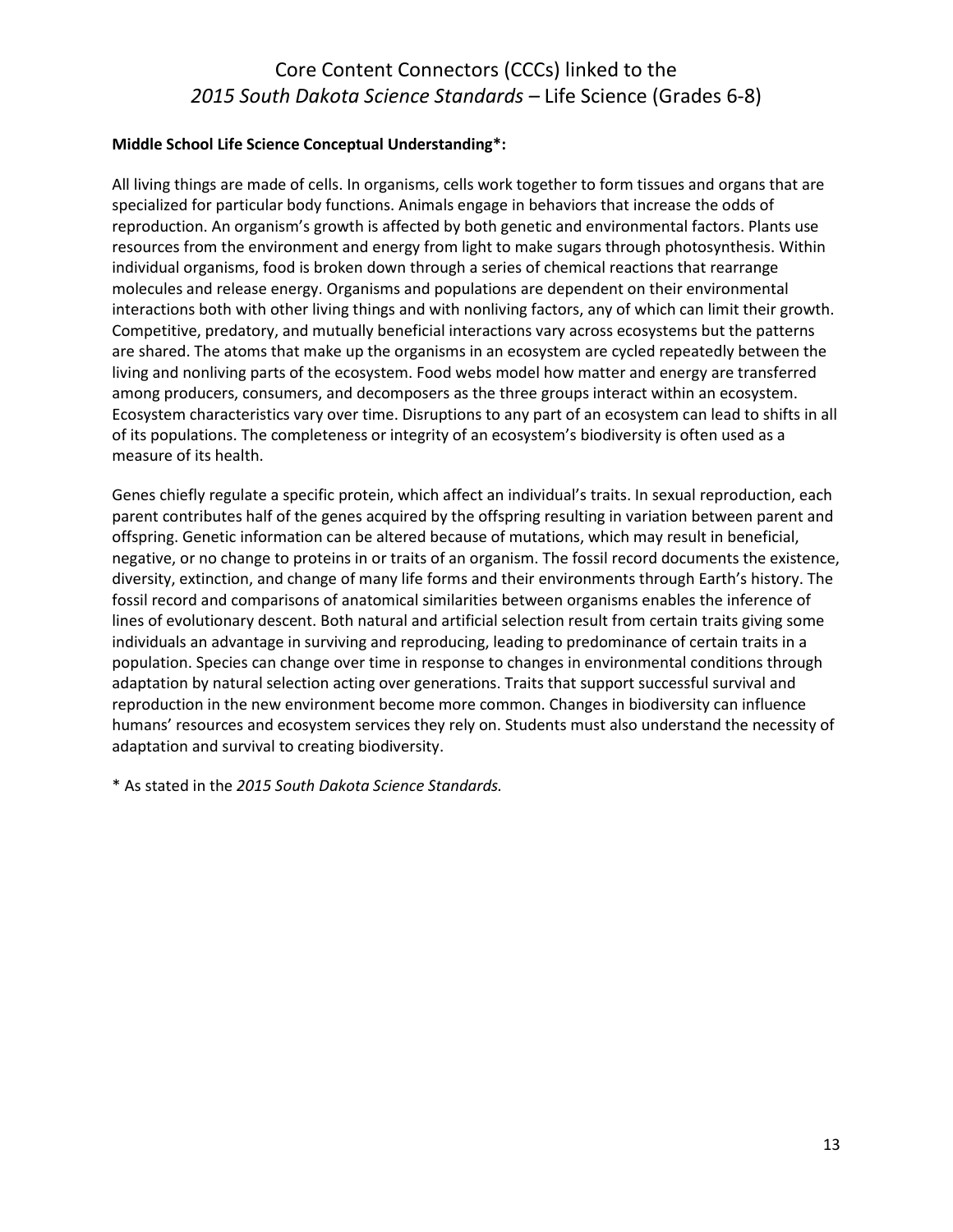| MS-LS1<br><b>From Molecules to Organisms: Structures and Processes</b>                                                                                                                                                     |                                                                                                  |                                                                                                                                                                                                              |
|----------------------------------------------------------------------------------------------------------------------------------------------------------------------------------------------------------------------------|--------------------------------------------------------------------------------------------------|--------------------------------------------------------------------------------------------------------------------------------------------------------------------------------------------------------------|
| MS-LS1-1. Plan and carry out an investigation to provide evidence that living things are made<br>of cells; either one cell or many different types and numbers of cells.                                                   |                                                                                                  |                                                                                                                                                                                                              |
| <b>Science and Engineering</b><br><b>Disciplinary Core Ideas</b><br><b>Crosscutting Concepts</b><br><b>Practices</b><br><b>Core Content Connectors</b><br><b>Core Content Connectors</b><br><b>Core Content Connectors</b> |                                                                                                  |                                                                                                                                                                                                              |
| <b>Planning and Carrying Out</b><br><b>Investigations</b>                                                                                                                                                                  | <b>LS1.A: Structure and</b><br><b>Function</b>                                                   | <b>Scale, Proportion, and</b><br><b>Quantity</b>                                                                                                                                                             |
| Work with peers to collect<br>evidence of the presence or<br>absence of cells in living and<br>nonliving things to determine<br>that the cell is the<br>fundamental unit of life.                                          | Identify that living things<br>$\bullet$<br>may be made of one cell<br>or many and varied cells. | Work with peers to discover<br>from the investigation that<br>due to their small-scale size,<br>most cells are unable to be<br>seen with the unaided eye<br>and require magnification<br>devices to be seen. |

| MS-LS1<br><b>From Molecules to Organisms: Structures and Processes</b>                                                                        |                                                                    |                                                                |
|-----------------------------------------------------------------------------------------------------------------------------------------------|--------------------------------------------------------------------|----------------------------------------------------------------|
| <b>MS-LS1-2.</b> Develop and use a model to describe the function of a cell as a whole and ways<br>parts of cells contribute to the function. |                                                                    |                                                                |
| <b>Science and Engineering</b><br><b>Practices</b><br><b>Core Content Connectors</b>                                                          | <b>Disciplinary Core Ideas</b><br><b>Core Content Connectors</b>   | <b>Crosscutting Concepts</b><br><b>Core Content Connectors</b> |
| <b>Developing and Using</b>                                                                                                                   | LS1.A: Structure and                                               | <b>Structure and Function</b>                                  |
| <b>Models</b>                                                                                                                                 | <b>Function</b>                                                    | Work with peers to use the                                     |
| Work with peers to develop a                                                                                                                  | Identify the function of a<br>$\bullet$                            | model to identify key                                          |
| model to identify the                                                                                                                         | cell as a whole.                                                   | differences between plant                                      |
| structures (e.g., nucleus,<br>chloroplasts, cell wall,                                                                                        | Recognize that special<br>$\bullet$<br>structures within cells are | and animal cells based on<br>structure and function (e.g.,     |
| mitochondria, cell                                                                                                                            | responsible for particular                                         | cell wall vs. cell membrane).                                  |
| membrane, the function of a                                                                                                                   | functions.                                                         |                                                                |
| cell as a whole) and functions                                                                                                                | Identify components of a<br>$\bullet$                              |                                                                |
| of components of cells.                                                                                                                       | cell.                                                              |                                                                |
|                                                                                                                                               | Identify the functions of                                          |                                                                |
|                                                                                                                                               | the components of a cell.                                          |                                                                |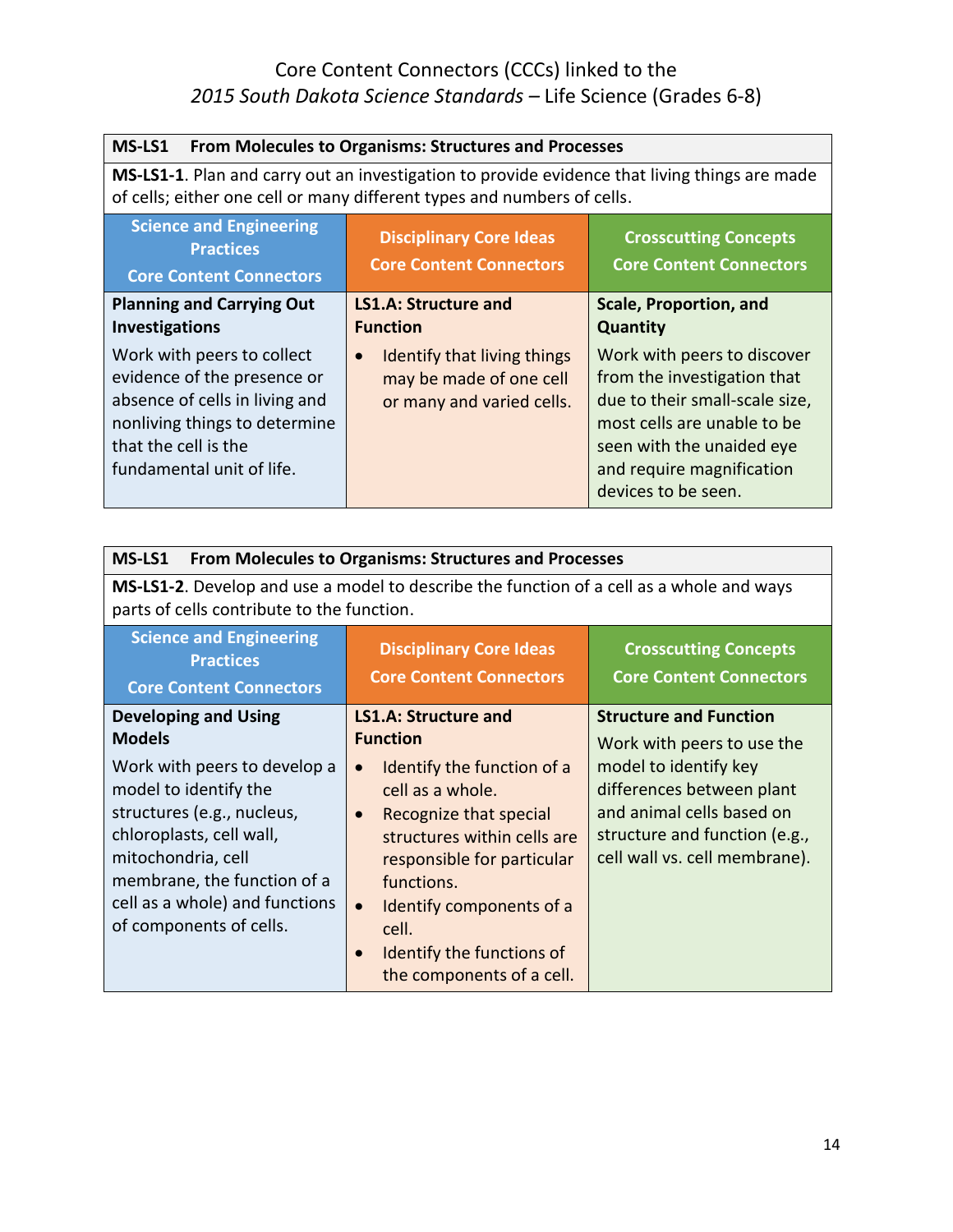| MS-LS1<br>From Molecules to Organisms: Structures and Processes                                                                                                                                          |                                                                                                                                                                                                                                                                                                                                                                                                                                                                                                                      |                                                                                                                                                                                                                                             |
|----------------------------------------------------------------------------------------------------------------------------------------------------------------------------------------------------------|----------------------------------------------------------------------------------------------------------------------------------------------------------------------------------------------------------------------------------------------------------------------------------------------------------------------------------------------------------------------------------------------------------------------------------------------------------------------------------------------------------------------|---------------------------------------------------------------------------------------------------------------------------------------------------------------------------------------------------------------------------------------------|
| MS-LS1-3. Construct an argument supported by evidence for how the body is a system of<br>interacting subsystems composed of groups of cells.                                                             |                                                                                                                                                                                                                                                                                                                                                                                                                                                                                                                      |                                                                                                                                                                                                                                             |
| <b>Science and Engineering</b><br><b>Practices</b><br><b>Core Content Connectors</b>                                                                                                                     | <b>Disciplinary Core Ideas</b><br><b>Core Content Connectors</b>                                                                                                                                                                                                                                                                                                                                                                                                                                                     | <b>Crosscutting Concepts</b><br><b>Core Content Connectors</b>                                                                                                                                                                              |
| <b>Engaging in Argument from</b><br>Evidence<br>Work with peers to provide<br>evidence to support the<br>claim that the body is a<br>system of interacting<br>subsystems composed of<br>groups of cells. | <b>LS1.A: Structure and</b><br><b>Function</b><br>Recognize that the body<br>$\bullet$<br>is a system of multiple<br>interacting subsystems.<br>Identify the basic<br>$\bullet$<br>functions of major organ<br>systems (i.e., circulatory,<br>excretory, digestive,<br>respiratory, muscular, or<br>nervous systems).<br>Identify the levels of<br>$\bullet$<br>organization for structure<br>and function which<br>includes cells, tissues,<br>organs, organ systems,<br>and organisms using<br>models or diagrams. | <b>Systems and System Models</b><br>Work with peers to develop a<br>model which illustrates how<br>every scale (e.g., cells,<br>tissues, organs, organ<br>systems) of body function is<br>composed of systems of<br>interacting components. |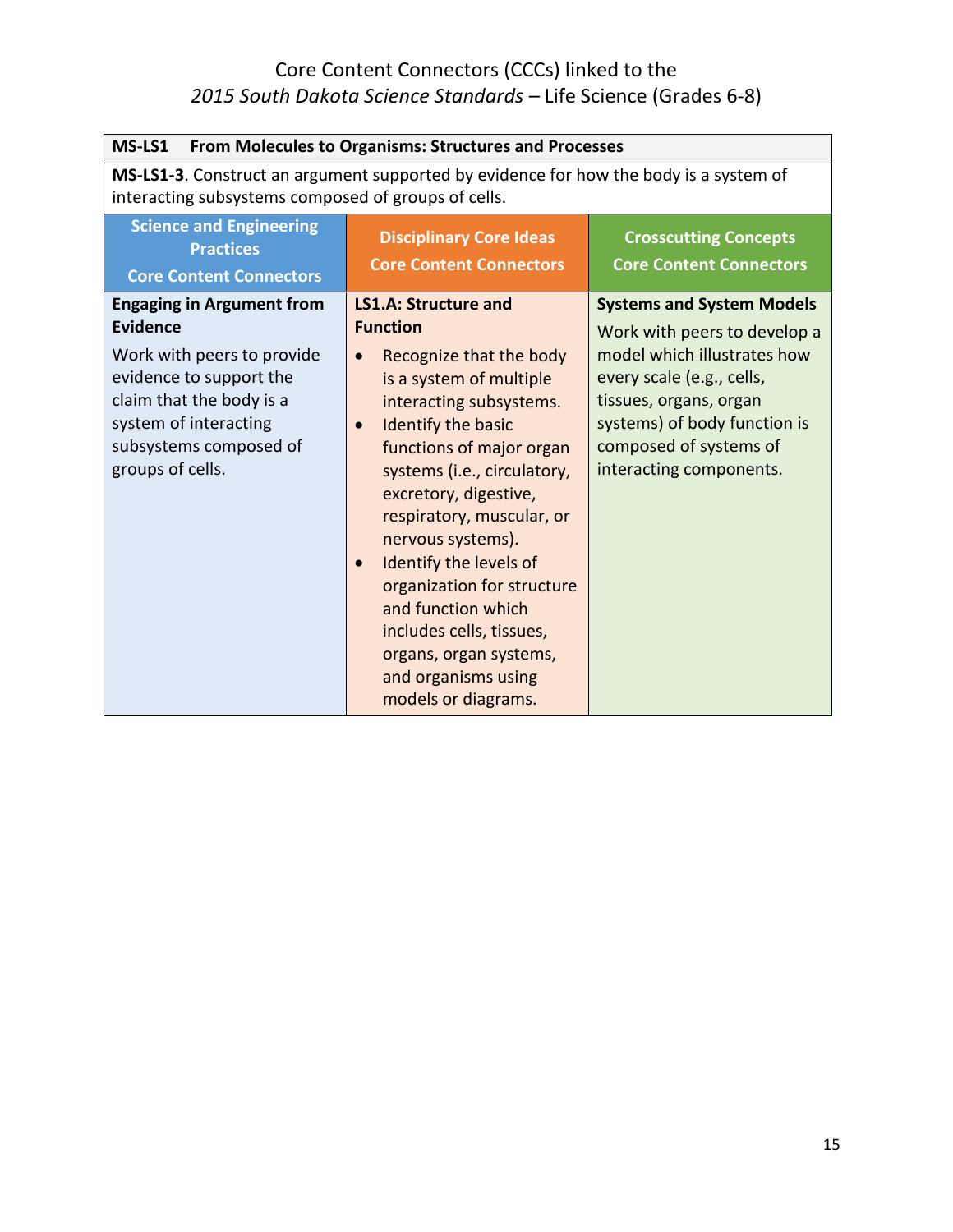| From Molecules to Organisms: Structures and Processes<br>MS-LS1                                                                                                                                                                                                                        |                                        |                                 |
|----------------------------------------------------------------------------------------------------------------------------------------------------------------------------------------------------------------------------------------------------------------------------------------|----------------------------------------|---------------------------------|
| MS-LS1-4. Construct an argument based on empirical evidence and scientific reasoning to<br>support an explanation for how characteristic animal behaviors and specialized plant<br>structures affect the probability of successful reproduction of animals and plants<br>respectively. |                                        |                                 |
| <b>Science and Engineering</b><br><b>Disciplinary Core Ideas</b><br><b>Crosscutting Concepts</b><br><b>Practices</b><br><b>Core Content Connectors</b><br><b>Core Content Connectors</b><br><b>Core Content Connectors</b>                                                             |                                        |                                 |
| <b>Engaging in Argument from</b>                                                                                                                                                                                                                                                       | <b>LS1.B: Growth and</b>               | <b>Cause and Effect</b>         |
| <b>Evidence</b>                                                                                                                                                                                                                                                                        | <b>Development of Organisms</b>        | Work with peers to describe     |
| Work with peers to identify                                                                                                                                                                                                                                                            | <b>Identify behaviors</b><br>$\bullet$ | the cause and effect            |
| evidence (e.g., data and                                                                                                                                                                                                                                                               | animals engage in (e.g.,               | relationships between animal    |
| scientific literature) that                                                                                                                                                                                                                                                            | vocalization) and                      | behaviors (e.g., strategies for |
| specialized plant structures                                                                                                                                                                                                                                                           | specialized plant                      | acquiring food, building        |
| affect the probability of                                                                                                                                                                                                                                                              | structures (e.g., bright               | shelters, or evading            |
| successful reproduction of                                                                                                                                                                                                                                                             | flower parts) that                     | predators) and how they         |
| plants.                                                                                                                                                                                                                                                                                | increase the likelihood of             | relate the probability of       |
|                                                                                                                                                                                                                                                                                        | reproduction.                          | successful reproduction.        |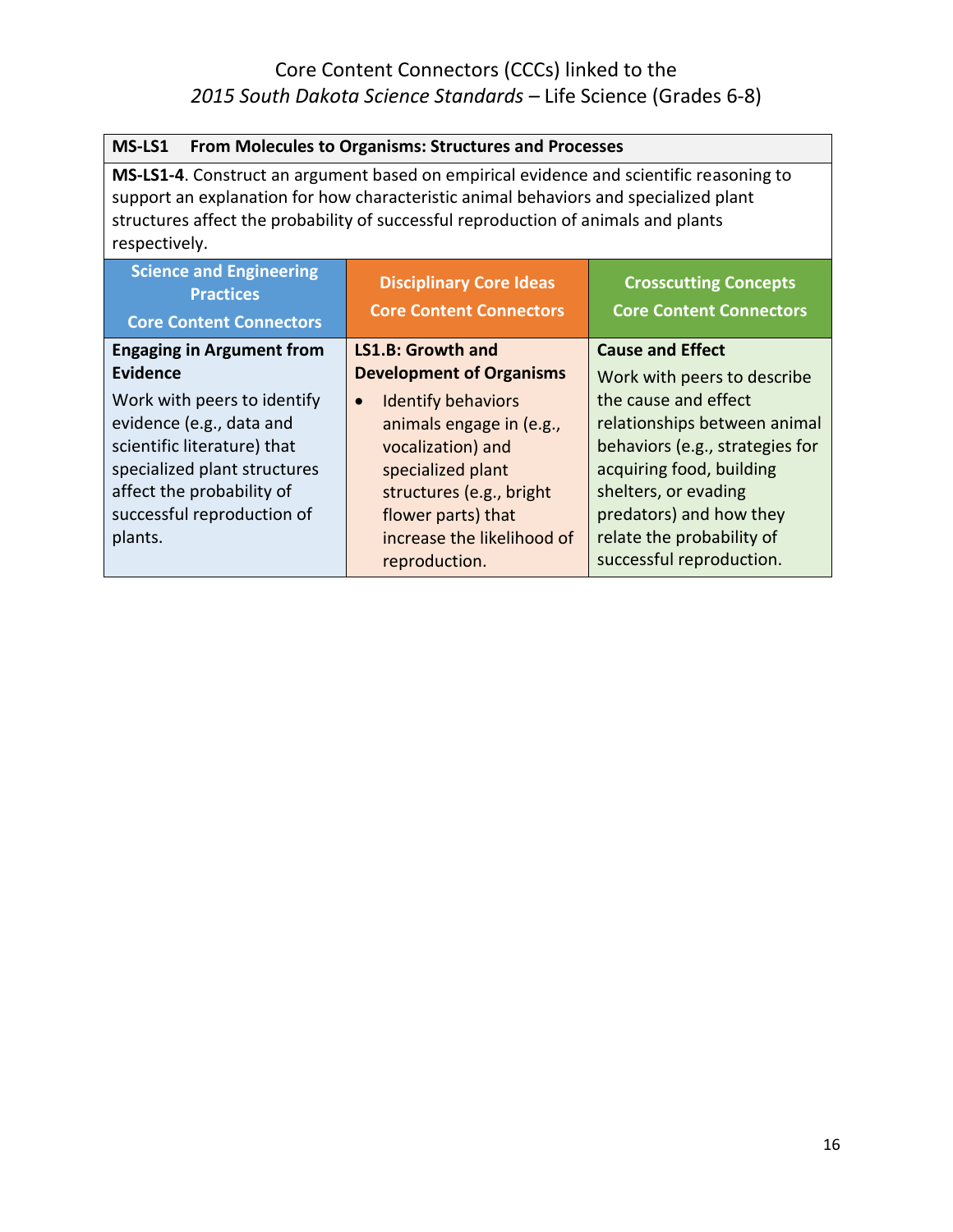| MS-LS1<br>From Molecules to Organisms: Structures and Processes                                                                                                                                                                                        |                                                                                                                                                                                                                                                                                                                                                                                                                                                                                   |                                                                                                                                                                                                                                                                                                                                                          |
|--------------------------------------------------------------------------------------------------------------------------------------------------------------------------------------------------------------------------------------------------------|-----------------------------------------------------------------------------------------------------------------------------------------------------------------------------------------------------------------------------------------------------------------------------------------------------------------------------------------------------------------------------------------------------------------------------------------------------------------------------------|----------------------------------------------------------------------------------------------------------------------------------------------------------------------------------------------------------------------------------------------------------------------------------------------------------------------------------------------------------|
| MS-LS1-5. Construct a scientific explanation based on evidence for how environmental and<br>genetic factors influence the growth of organisms.                                                                                                         |                                                                                                                                                                                                                                                                                                                                                                                                                                                                                   |                                                                                                                                                                                                                                                                                                                                                          |
| <b>Science and Engineering</b><br><b>Practices</b><br><b>Core Content Connectors</b>                                                                                                                                                                   | <b>Disciplinary Core Ideas</b><br><b>Core Content Connectors</b>                                                                                                                                                                                                                                                                                                                                                                                                                  | <b>Crosscutting Concepts</b><br><b>Core Content Connectors</b>                                                                                                                                                                                                                                                                                           |
| <b>Constructing Explanations</b><br>and Designing Solutions<br>Work with peers to identify<br>evidence (e.g., data and<br>scientific literature) to<br>explain that both<br>environmental and genetic<br>factors influence the growth<br>of organisms. | <b>LS1.B: Growth and</b><br><b>Development of Organisms</b><br>Identify a scientific<br>$\bullet$<br>explanation for how<br>environmental factors<br>(e.g., availability of light,<br>space, water, size of<br>habitat) affect the growth<br>of animals and plants.<br>Identify a scientific<br>$\bullet$<br>explanation for how<br>genetic factors (e.g.,<br>specific breeds of plants<br>and animals and their<br>typical sizes) affect the<br>growth of animals and<br>plants. | <b>Cause and Effect</b><br>Work with peers to describe<br>how both environmental and<br>genetic factors can influence<br>organisms simultaneously<br>and how organism growth is<br>the result of environmental<br>and genetic factors working<br>together (e.g., how plant<br>growth is affected by varying<br>amounts of different soil<br>components). |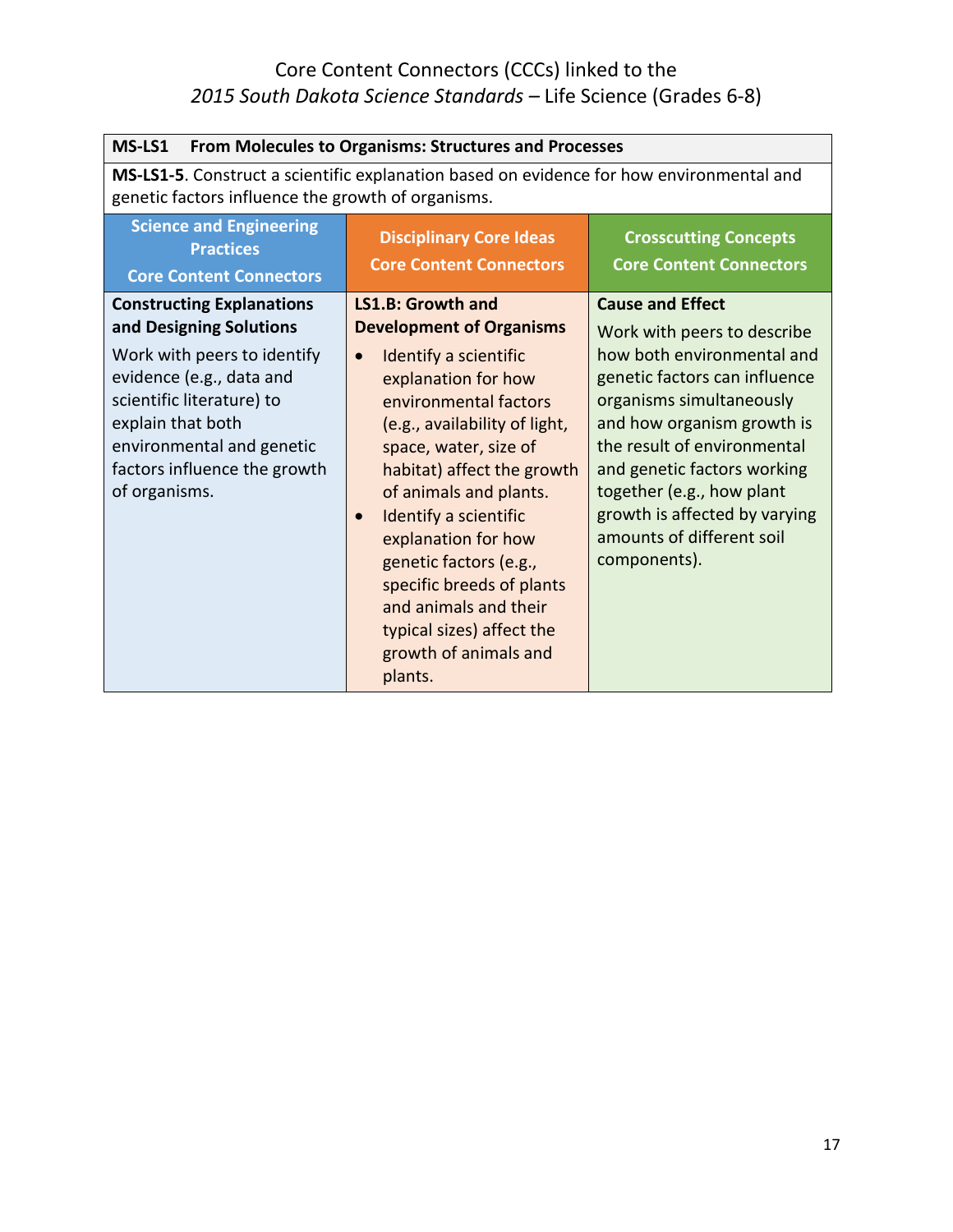| MS-LS1<br><b>From Molecules to Organisms: Structures and Processes</b>                                                                                                                                                                                                                                                                                                                         |                                                                                                                                                                                           |                                                                                                                                              |
|------------------------------------------------------------------------------------------------------------------------------------------------------------------------------------------------------------------------------------------------------------------------------------------------------------------------------------------------------------------------------------------------|-------------------------------------------------------------------------------------------------------------------------------------------------------------------------------------------|----------------------------------------------------------------------------------------------------------------------------------------------|
| <b>MS-LS1-6.</b> Construct a scientific explanation based on evidence for the role of photosynthesis<br>in the cycling of matter and flow of energy into and out of organisms.                                                                                                                                                                                                                 |                                                                                                                                                                                           |                                                                                                                                              |
| <b>Science and Engineering</b><br><b>Practices</b><br><b>Core Content Connectors</b>                                                                                                                                                                                                                                                                                                           | <b>Disciplinary Core Ideas</b><br><b>Core Content Connectors</b>                                                                                                                          | <b>Crosscutting Concepts</b><br><b>Core Content Connectors</b>                                                                               |
| <b>Constructing Explanations</b><br>and Designing Solutions                                                                                                                                                                                                                                                                                                                                    | <b>LS1.C: Organization for</b><br><b>Matter and Energy Flow in</b>                                                                                                                        | <b>Energy and Matter</b><br>Work with peers to                                                                                               |
| Work with peers to identify<br>evidence to support an<br>explanation that the process<br>of photosynthesis has an<br>important role in energy and<br>matter cycling within plants<br>(i.e., the conversion of<br>carbon dioxide and water<br>into sugars and oxygen; the<br>contribution of sugars to<br>plant growth and internal<br>processes) as well as from<br>plants to other organisms. | <b>Organisms</b><br>Recognize, using a model<br>$\bullet$<br>of photosynthesis, the<br>movement of matter and<br>flow of energy as plants<br>use the energy from light<br>to make sugars. | summarize the basic process<br>in which energy from sunlight<br>is used to make sugars from<br>carbon dioxide and water<br>(photosynthesis). |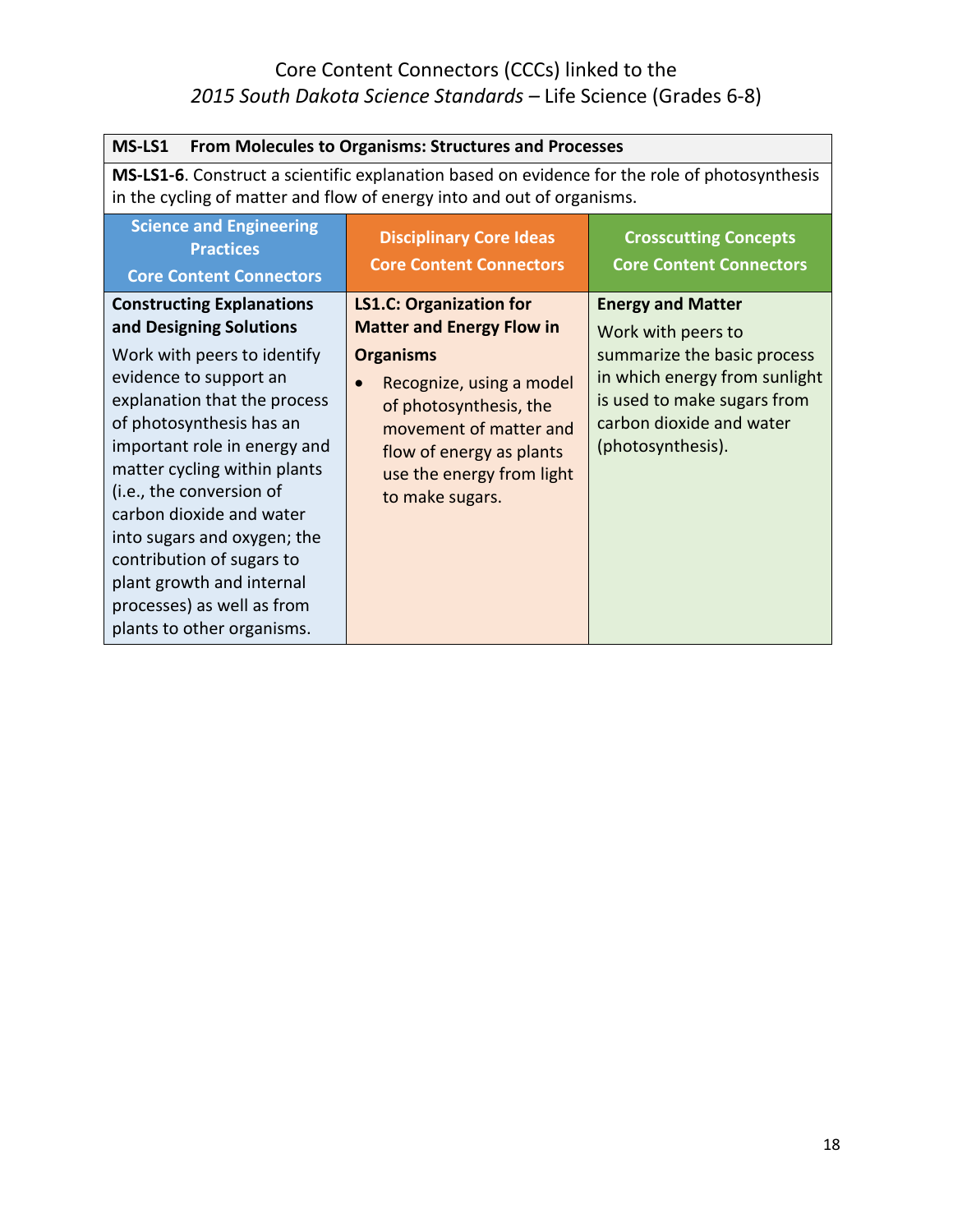| MS-LS1<br>From Molecules to Organisms: Structures and Processes                                                                                                                                                                                     |                                                                                                                                                                                                                                                   |                                                                                                                                                            |
|-----------------------------------------------------------------------------------------------------------------------------------------------------------------------------------------------------------------------------------------------------|---------------------------------------------------------------------------------------------------------------------------------------------------------------------------------------------------------------------------------------------------|------------------------------------------------------------------------------------------------------------------------------------------------------------|
| <b>MS-LS1-7.</b> Develop a model to describe how food is rearranged through chemical reactions<br>forming new molecules that support growth and/or release energy as this matter moves<br>through an organism.                                      |                                                                                                                                                                                                                                                   |                                                                                                                                                            |
| <b>Science and Engineering</b><br><b>Practices</b><br><b>Core Content Connectors</b>                                                                                                                                                                | <b>Disciplinary Core Ideas</b><br><b>Core Content Connectors</b>                                                                                                                                                                                  | <b>Crosscutting Concepts</b><br><b>Core Content Connectors</b>                                                                                             |
| <b>Developing and Using</b><br><b>Models</b><br>Work with peers to identify<br>the relevant components<br>(i.e., molecules of food,<br>oxygen, energy, new<br>molecules produced) in a<br>model to describe how food<br>molecules are rearranged as | <b>LS1.C: Organization for</b><br><b>Matter and Energy Flow in</b><br><b>Organisms</b><br>Identify the outcome of<br>the process of breaking<br>down food molecules<br>(e.g., sugar) as the<br>release of energy, which<br>can be used to support | <b>Energy and Matter</b><br>Work with peers to describe<br>how matter and energy are<br>necessary to build and<br>maintain structures within<br>organisms. |
| matter moves through an<br>organism.                                                                                                                                                                                                                | other processes within<br>the organism.                                                                                                                                                                                                           |                                                                                                                                                            |

| MS-LS2<br><b>Ecosystems: Interactions, Energy, and Dynamics</b>                                                                                                                                                                                                                              |                                                                                                                                                                                                                                                                                                                                                   |                                                                                                                                                                                                                                         |
|----------------------------------------------------------------------------------------------------------------------------------------------------------------------------------------------------------------------------------------------------------------------------------------------|---------------------------------------------------------------------------------------------------------------------------------------------------------------------------------------------------------------------------------------------------------------------------------------------------------------------------------------------------|-----------------------------------------------------------------------------------------------------------------------------------------------------------------------------------------------------------------------------------------|
| MS-LS2-1. Analyze and interpret data to provide evidence for the effects of resource<br>availability on organisms and populations of organisms in an ecosystem.                                                                                                                              |                                                                                                                                                                                                                                                                                                                                                   |                                                                                                                                                                                                                                         |
| <b>Science and Engineering</b><br><b>Practices</b><br><b>Core Content Connectors</b>                                                                                                                                                                                                         | <b>Disciplinary Core Ideas</b><br><b>Core Content Connectors</b>                                                                                                                                                                                                                                                                                  | <b>Crosscutting Concepts</b><br><b>Core Content Connectors</b>                                                                                                                                                                          |
| <b>Analyzing and Interpreting</b><br>Data<br>Work with peers to interpret<br>data (e.g., using tables,<br>graphs, and charts) to<br>determine the relationships<br>between resource<br>availability, the size of a<br>population, and the growth<br>and survival of individual<br>organisms. | LS2.A: Interdependent<br><b>Relationships in Ecosystems</b><br>Recognize that growth of<br>$\bullet$<br>organisms and population<br>increases are limited by<br>access to resources.<br>Identify factors (e.g.,<br>$\bullet$<br>resources, climate or<br>competition) in an<br>ecosystem that influence<br>growth in populations of<br>organisms. | <b>Cause and Effect</b><br>Work with peers to make<br>predictions based on<br>evidence of relationships<br>between resource<br>availability, organisms, and<br>organism populations (e.g.,<br>less food results in fewer<br>organisms). |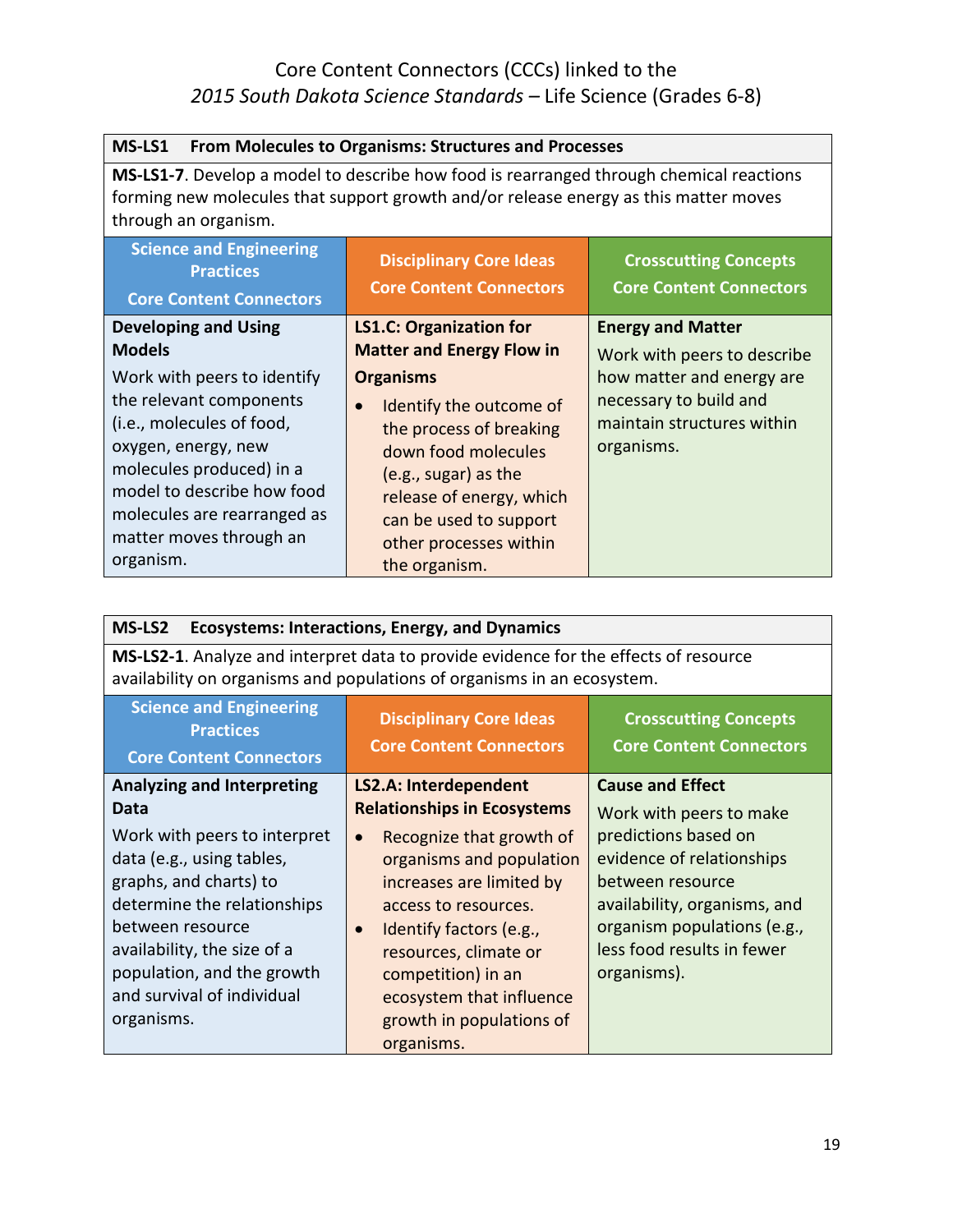| MS-LS2<br><b>Ecosystems: Interactions, Energy, and Dynamics</b>                                                                                                                                                                       |                                                                                                                                                            |                                                                                                                                                                                                                                                                                                  |
|---------------------------------------------------------------------------------------------------------------------------------------------------------------------------------------------------------------------------------------|------------------------------------------------------------------------------------------------------------------------------------------------------------|--------------------------------------------------------------------------------------------------------------------------------------------------------------------------------------------------------------------------------------------------------------------------------------------------|
| MS-LS2-2. Construct an explanation that predicts patterns of interactions among organisms<br>across multiple ecosystems.                                                                                                              |                                                                                                                                                            |                                                                                                                                                                                                                                                                                                  |
| <b>Science and Engineering</b><br><b>Practices</b><br><b>Core Content Connectors</b>                                                                                                                                                  | <b>Disciplinary Core Ideas</b><br><b>Core Content Connectors</b>                                                                                           | <b>Crosscutting Concepts</b><br><b>Core Content Connectors</b>                                                                                                                                                                                                                                   |
| <b>Constructing Explanations</b><br>and Designing Solutions                                                                                                                                                                           | <b>LS2.A: Interdependent</b><br><b>Relationships in Ecosystems</b>                                                                                         | <b>Patterns</b><br>Work with peers to illustrate                                                                                                                                                                                                                                                 |
| Work with peers to identify<br>evidence that supports the<br>explanation that competitive,<br>predatory, and mutually<br>beneficial interactions among<br>and between organisms<br>occur across multiple and<br>different ecosystems. | Use models of<br>interactions between<br>organisms in an<br>ecosystem to identify<br>examples of competitive,<br>predatory, or symbiotic<br>relationships. | that similar patterns of<br>interactions occur between<br>organisms and their<br>environment, regardless of<br>the ecosystem or the species<br>involved and can be used to<br>predict interactions among<br>organisms (e.g., predatory,<br>competitive, or mutually<br>beneficial interactions). |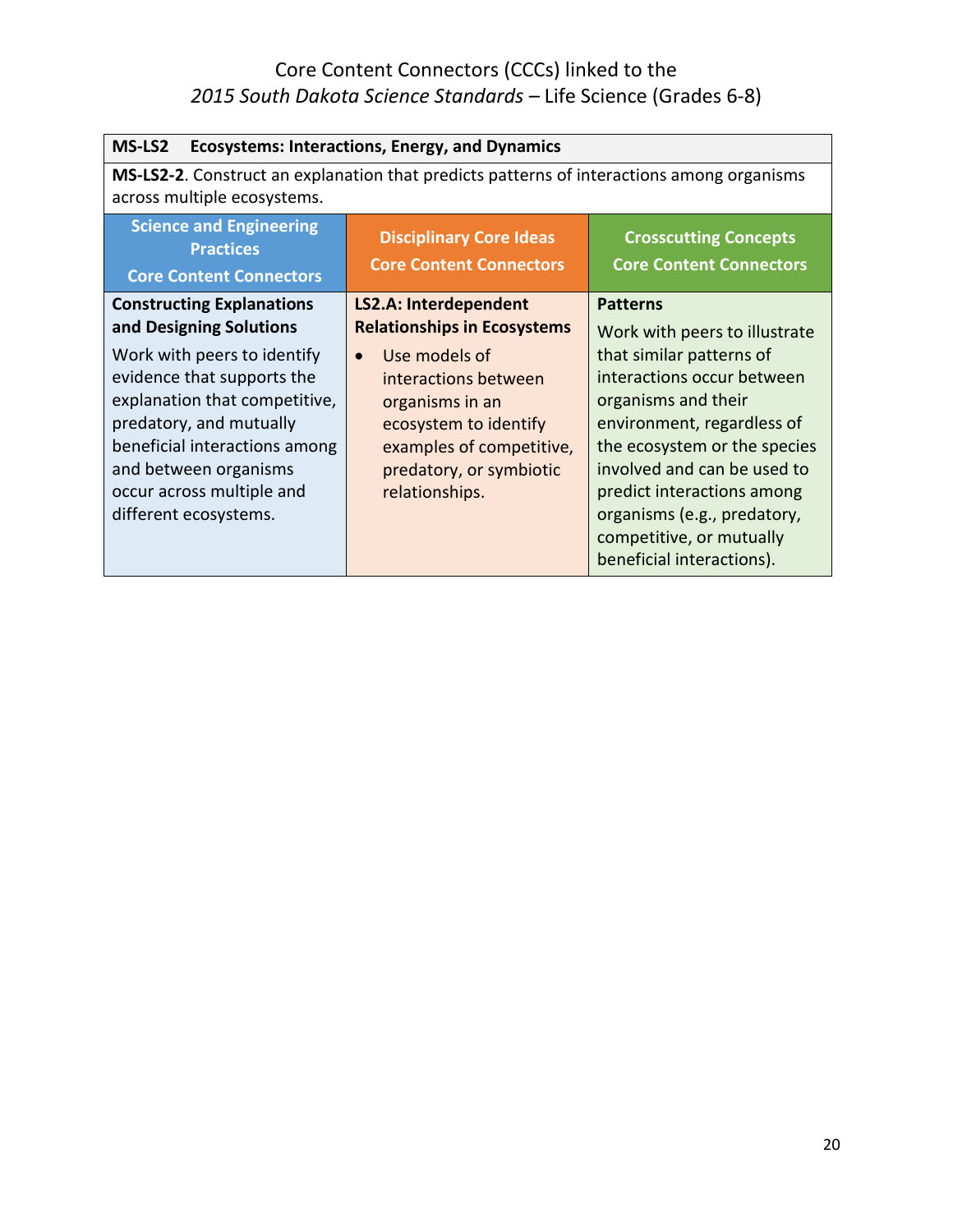| MS-LS2<br><b>Ecosystems: Interactions, Energy, and Dynamics</b>                                                                                                                                                                                                                                                  |                                                                                                                                                                                                                                                                                                                                                                                                                                                                                                                               |                                                                                                                                                                                                                                                                                             |
|------------------------------------------------------------------------------------------------------------------------------------------------------------------------------------------------------------------------------------------------------------------------------------------------------------------|-------------------------------------------------------------------------------------------------------------------------------------------------------------------------------------------------------------------------------------------------------------------------------------------------------------------------------------------------------------------------------------------------------------------------------------------------------------------------------------------------------------------------------|---------------------------------------------------------------------------------------------------------------------------------------------------------------------------------------------------------------------------------------------------------------------------------------------|
| MS-LS2-3. Develop a model to describe the cycling of matter and flow of energy among living<br>and nonliving parts of an ecosystem.                                                                                                                                                                              |                                                                                                                                                                                                                                                                                                                                                                                                                                                                                                                               |                                                                                                                                                                                                                                                                                             |
| <b>Science and Engineering</b><br><b>Practices</b><br><b>Core Content Connectors</b>                                                                                                                                                                                                                             | <b>Disciplinary Core Ideas</b><br><b>Core Content Connectors</b>                                                                                                                                                                                                                                                                                                                                                                                                                                                              | <b>Crosscutting Concepts</b><br><b>Core Content Connectors</b>                                                                                                                                                                                                                              |
| <b>Developing and Using</b><br><b>Models</b><br>Work with peers to identify<br>the relevant components in a<br>food web model, including<br>organisms that can be<br>classified as producers,<br>consumers, and/or<br>decomposers and the<br>nonliving parts of an<br>ecosystem (e.g., water,<br>minerals, air). | LS2.B: Cycle of Matter and<br><b>Energy Transfer in</b><br><b>Ecosystems</b><br>Describe energy transfer<br>$\bullet$<br>between producers and<br>consumers in an<br>ecosystem using a model<br>(e.g., producers provide<br>energy for consumers).<br>Describe the cycling of<br>$\bullet$<br>matter among living and<br>nonliving parts of a<br>defined system (e.g., the<br>atoms that make up the<br>organisms in an<br>ecosystem are cycled<br>repeatedly between the<br>living and nonliving parts<br>of the ecosystem). | <b>Energy and Matter</b><br>Work with peers to identify<br>the cycling of matter and<br>flow of energy through a<br>food web model, including<br>organisms as producers,<br>consumers, and/or<br>decomposers and the<br>nonliving parts of an<br>ecosystem (e.g., water,<br>minerals, air). |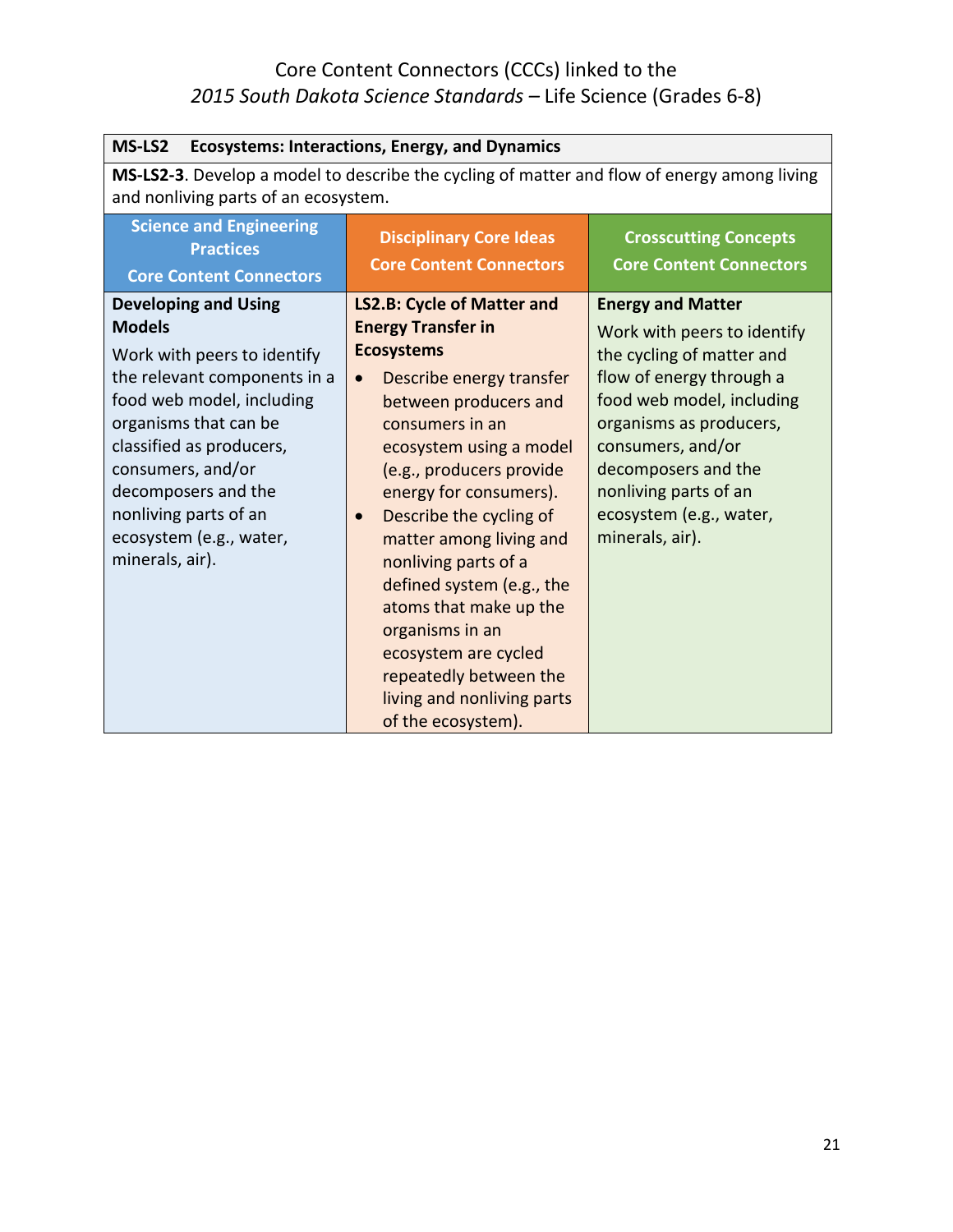| MS-LS2<br><b>Ecosystems: Interactions, Energy, and Dynamics</b>                                                                                                                                                                                                                                    |                                                                                                                                                                 |                                                                                                                                                                                                                                              |
|----------------------------------------------------------------------------------------------------------------------------------------------------------------------------------------------------------------------------------------------------------------------------------------------------|-----------------------------------------------------------------------------------------------------------------------------------------------------------------|----------------------------------------------------------------------------------------------------------------------------------------------------------------------------------------------------------------------------------------------|
| MS-LS2-4. Construct an argument supported by empirical evidence that changes to physical<br>or biological components of an ecosystem affect populations.                                                                                                                                           |                                                                                                                                                                 |                                                                                                                                                                                                                                              |
| <b>Science and Engineering</b><br><b>Practices</b><br><b>Core Content Connectors</b>                                                                                                                                                                                                               | <b>Disciplinary Core Ideas</b><br><b>Core Content Connectors</b>                                                                                                | <b>Crosscutting Concepts</b><br><b>Core Content Connectors</b>                                                                                                                                                                               |
| <b>Engaging in Argument from</b><br><b>Evidence</b>                                                                                                                                                                                                                                                | <b>LS2.C: Ecosystem Dynamics,</b><br><b>Functioning, and Resilience</b>                                                                                         | <b>Stability and Change</b><br>Work with peers to identify                                                                                                                                                                                   |
| Work with peers to describe<br>evidence (e.g., data or<br>scientific literature)<br>supporting a claim about<br>relationships between<br>changes in the components<br>of an ecosystem (e.g.,<br>rainfall, fires, predator<br>removal, species<br>introduction) with the<br>changes in populations. | Identify the outcome of<br>$\bullet$<br>changes in physical or<br>biological components of<br>an ecosystem to<br>populations of organisms<br>in that ecosystem. | specific changes in the<br>physical or biological<br>components of an ecosystem<br>which cause changes that<br>affect the survival of<br>organisms within that<br>ecosystem (e.g., scarcity of<br>food or the elimination of a<br>predator). |

| <b>Ecosystems: Interactions, Energy, and Dynamics</b><br>MS-LS2                                       |                                                                  |                                                                |
|-------------------------------------------------------------------------------------------------------|------------------------------------------------------------------|----------------------------------------------------------------|
| MS-LS2-5. Evaluate competing design solutions for maintaining biodiversity and ecosystem<br>services. |                                                                  |                                                                |
| <b>Science and Engineering</b><br><b>Practices</b><br><b>Core Content Connectors</b>                  | <b>Disciplinary Core Ideas</b><br><b>Core Content Connectors</b> | <b>Crosscutting Concepts</b><br><b>Core Content Connectors</b> |
| <b>Engaging in Argument from</b>                                                                      | <b>LS2.C: Ecosystem Dynamics,</b>                                | <b>Stability and Change</b>                                    |
| <b>Evidence</b>                                                                                       | <b>Functioning, and Resilience</b>                               | Work with peers to identify                                    |
| Work with peers to evaluate                                                                           | Recognize the stability of<br>$\bullet$                          | factors that affect the                                        |
| a given design solution for a                                                                         | an ecosystem's                                                   | stability of the biodiversity of                               |
| problem involving                                                                                     | biodiversity is the                                              | the given ecosystem.                                           |
| biodiversity and/or                                                                                   | foundation of a healthy,                                         |                                                                |
| ecosystem services.                                                                                   | functioning ecosystem.                                           |                                                                |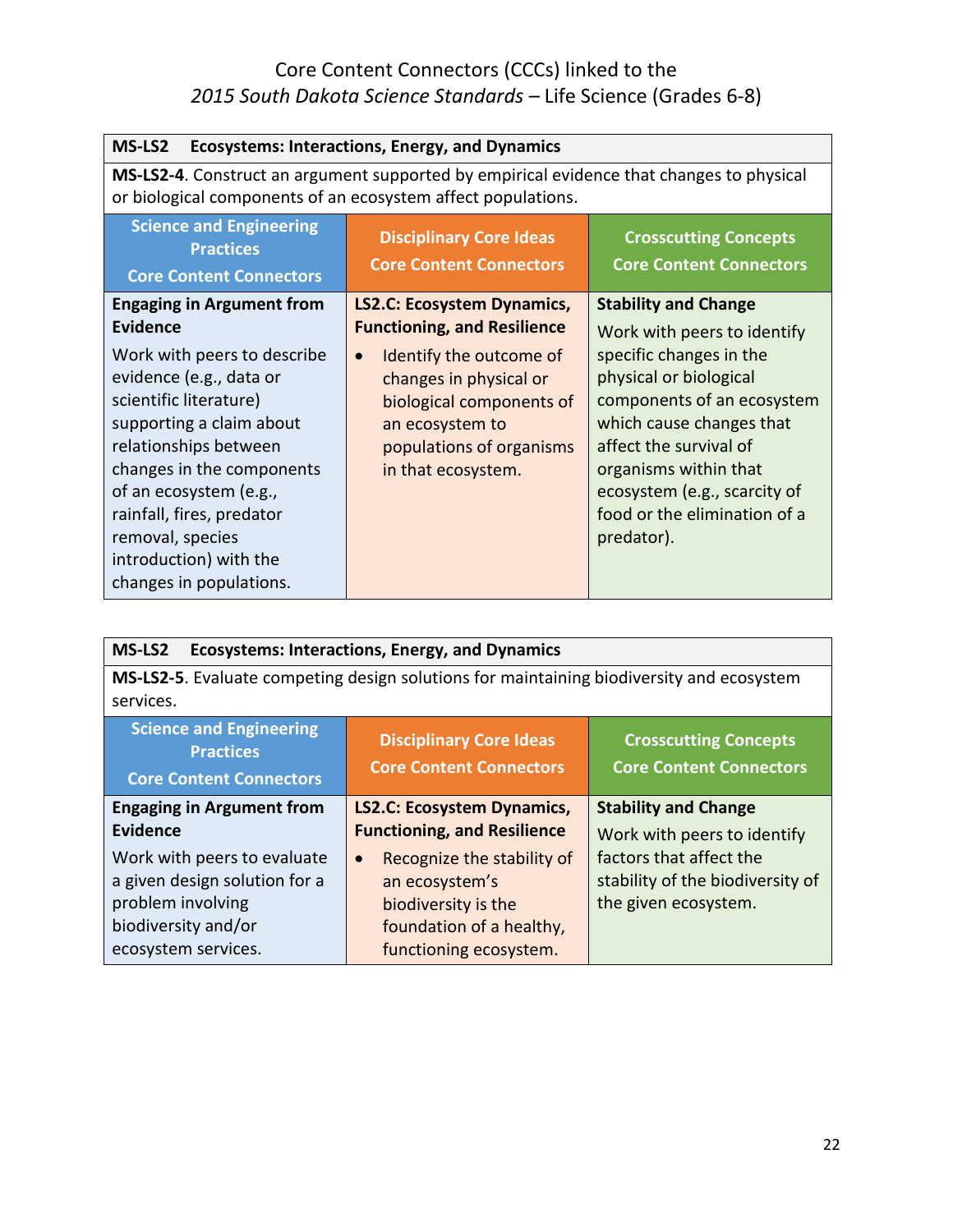| MS-LS3<br><b>Heredity: Inheritance and Variation of Traits</b>                                                                                                                                                                                      |                                                      |                                                              |
|-----------------------------------------------------------------------------------------------------------------------------------------------------------------------------------------------------------------------------------------------------|------------------------------------------------------|--------------------------------------------------------------|
| MS-LS3-1. Develop and use a model to describe why structural changes to genes (mutations)<br>located on chromosomes may affect proteins and may result in harmful, beneficial, or neutral<br>effects to the structure and function of the organism. |                                                      |                                                              |
| <b>Science and Engineering</b><br><b>Disciplinary Core Ideas</b><br><b>Crosscutting Concepts</b><br><b>Practices</b><br><b>Core Content Connectors</b><br><b>Core Content Connectors</b><br><b>Core Content Connectors</b>                          |                                                      |                                                              |
| <b>Developing and Using</b>                                                                                                                                                                                                                         | <b>LS3.B: Variation of Traits</b>                    | <b>Structure and Function</b>                                |
| <b>Models</b>                                                                                                                                                                                                                                       | Explain how genetic                                  | Work with peers to describe                                  |
| Work with peers to identify                                                                                                                                                                                                                         | variations in specific traits                        | that beneficial, neutral, or                                 |
| the relevant components of a                                                                                                                                                                                                                        | may occur as organisms                               | harmful changes to protein                                   |
| model involving the                                                                                                                                                                                                                                 | pass on their genetic                                | function can cause beneficial,                               |
| relationship between<br>mutations and the effects on                                                                                                                                                                                                | material from one                                    | neutral, or harmful changes<br>in the structure and function |
| the organism (e.g., proteins,                                                                                                                                                                                                                       | generation to the next,<br>along with small changes. | of organisms.                                                |
| genes, chromosomes, traits).                                                                                                                                                                                                                        |                                                      |                                                              |

| MS-LS3<br><b>Heredity: Inheritance and Variation of Traits</b>                                                                                                                                                                                                                  |                                                                                                                                                                                                  |                                                                                                                                                                                               |
|---------------------------------------------------------------------------------------------------------------------------------------------------------------------------------------------------------------------------------------------------------------------------------|--------------------------------------------------------------------------------------------------------------------------------------------------------------------------------------------------|-----------------------------------------------------------------------------------------------------------------------------------------------------------------------------------------------|
| MS-LS3-2. Develop and use a model to describe why asexual reproduction results in offspring<br>with identical genetic information and sexual reproduction results in offspring with genetic<br>variation.                                                                       |                                                                                                                                                                                                  |                                                                                                                                                                                               |
| <b>Science and Engineering</b><br><b>Practices</b><br><b>Core Content Connectors</b>                                                                                                                                                                                            | <b>Disciplinary Core Ideas</b><br><b>Core Content Connectors</b>                                                                                                                                 | <b>Crosscutting Concepts</b><br><b>Core Content Connectors</b>                                                                                                                                |
| <b>Developing and Using</b><br><b>Models</b><br>Work with peers to develop<br>models (e.g., Punnett<br>squares, diagrams,<br>simulations) for a given<br>phenomenon involving the<br>differences in genetic<br>variation that arise from<br>sexual and asexual<br>reproduction. | <b>LS3.A: Inheritance of Traits</b><br>Identify that a variety of<br>$\bullet$<br>inherited traits passed<br>from parents to offspring<br>lead to differences in<br>offspring (e.g., eye color). | <b>Cause and Effect</b><br>Work with peers to describe<br>the cause and effect<br>relationships found in a<br>model (e.g., Punnett squares,<br>diagrams, simulations) to<br>make predictions. |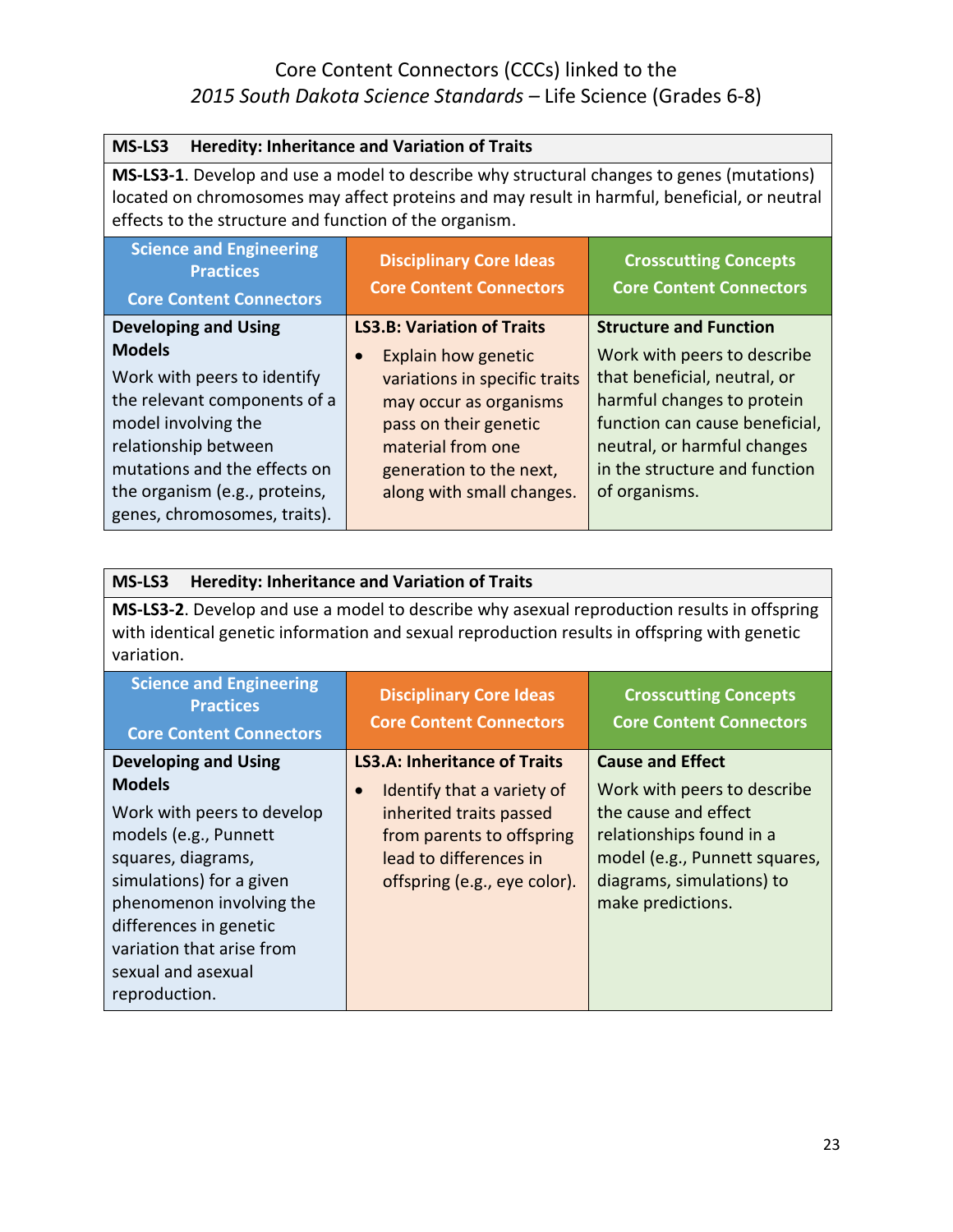| MS-LS4<br><b>Biological Evolution: Unity and Diversity</b>                                                                                                                                         |                                                                  |                                                                |
|----------------------------------------------------------------------------------------------------------------------------------------------------------------------------------------------------|------------------------------------------------------------------|----------------------------------------------------------------|
| MS-LS4-1. Analyze and interpret data for patterns in the fossil record that document the<br>existence, diversity, extinction, and change of life forms throughout the history of life on<br>Earth. |                                                                  |                                                                |
| <b>Science and Engineering</b><br><b>Practices</b><br><b>Core Content Connectors</b>                                                                                                               | <b>Disciplinary Core Ideas</b><br><b>Core Content Connectors</b> | <b>Crosscutting Concepts</b><br><b>Core Content Connectors</b> |
| <b>Analyzing and Interpreting</b>                                                                                                                                                                  | <b>LS4.A: Evidence of Common</b>                                 | <b>Patterns</b>                                                |
| Data                                                                                                                                                                                               | <b>Ancestry and Diversity</b>                                    | Work with peers to identify                                    |
| Work with peers to analyze                                                                                                                                                                         | Recognize that fossils of<br>$\bullet$                           | patterns between                                               |
| and interpret data to                                                                                                                                                                              | different animals that                                           | sedimentary layers (e.g.,                                      |
| determine evidence for the                                                                                                                                                                         | lived at different times                                         | presence or absence of large                                   |
| existence, diversity,                                                                                                                                                                              | are placed in                                                    | numbers of organisms; types                                    |
| extinction, and change in life                                                                                                                                                                     | chronological order (i.e.,                                       | of organisms; complexity of                                    |
| forms throughout the history                                                                                                                                                                       | fossil record) and located                                       | anatomical structures in                                       |
| of Earth.                                                                                                                                                                                          | in different sedimentary                                         | organisms).                                                    |
|                                                                                                                                                                                                    | layers.                                                          |                                                                |

| MS-LS4<br><b>Biological Evolution: Unity and Diversity</b>                                                                                                                                              |                                                                                                                                                                                                                                                                |                                                                                                                                                                                                                                                                                                   |
|---------------------------------------------------------------------------------------------------------------------------------------------------------------------------------------------------------|----------------------------------------------------------------------------------------------------------------------------------------------------------------------------------------------------------------------------------------------------------------|---------------------------------------------------------------------------------------------------------------------------------------------------------------------------------------------------------------------------------------------------------------------------------------------------|
| MS-LS4-2. Apply scientific ideas to construct an explanation for similarities and differences<br>among modern organisms and between modern and fossil organisms to infer evolutionary<br>relationships. |                                                                                                                                                                                                                                                                |                                                                                                                                                                                                                                                                                                   |
| <b>Science and Engineering</b><br><b>Practices</b><br><b>Core Content Connectors</b>                                                                                                                    | <b>Disciplinary Core Ideas</b><br><b>Core Content Connectors</b>                                                                                                                                                                                               | <b>Crosscutting Concepts</b><br><b>Core Content Connectors</b>                                                                                                                                                                                                                                    |
| <b>Constructing Explanations</b><br>and Designing Solutions<br>Work with peers to identify<br>anatomical similarities and<br>differences among organisms<br>to infer evolutionary<br>relationships.     | <b>LS4.A: Evidence of Common</b><br><b>Ancestry and Diversity</b><br>Recognize that<br>$\bullet$<br>similarities and<br>differences in external<br>structures can be used to<br>infer evolutionary<br>relationships between<br>living and fossil<br>organisms. | <b>Patterns</b><br>Work with peers to show<br>that organisms that share a<br>pattern of anatomical<br>features are likely to be more<br>closely related (e.g., horses<br>and zebras) than are<br>organisms that do not share<br>a pattern of anatomical<br>features (e.g., birds and<br>insects). |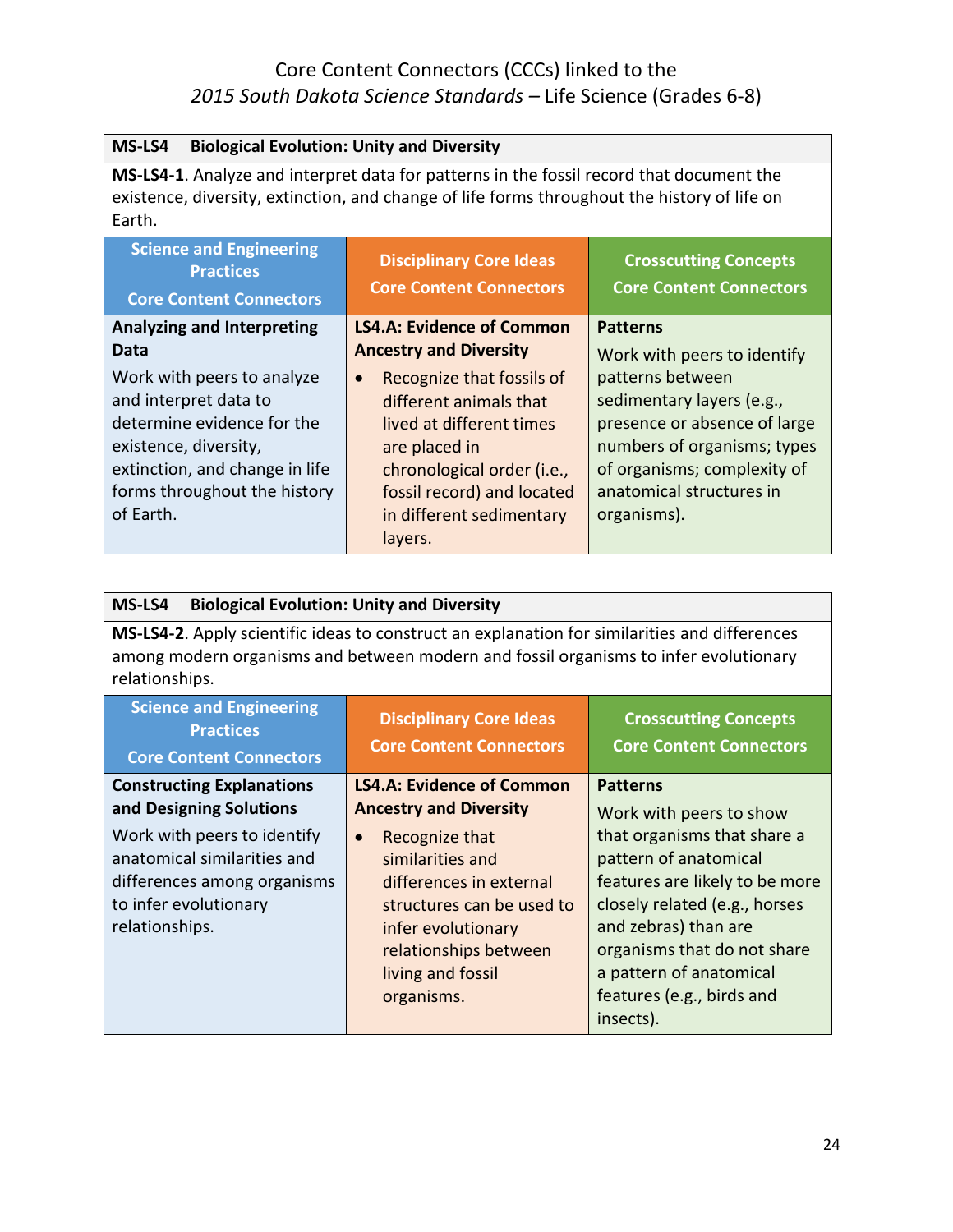| <b>Biological Evolution: Unity and Diversity</b><br>MS-LS4                                                                                                                                                                                                                                                                                                                                                                                                           |                                                                                                                                                                                                                                                                                                                                                                                                                                                                                                                                                                                                                                                        |                                                                                                                                                                                                                                                         |
|----------------------------------------------------------------------------------------------------------------------------------------------------------------------------------------------------------------------------------------------------------------------------------------------------------------------------------------------------------------------------------------------------------------------------------------------------------------------|--------------------------------------------------------------------------------------------------------------------------------------------------------------------------------------------------------------------------------------------------------------------------------------------------------------------------------------------------------------------------------------------------------------------------------------------------------------------------------------------------------------------------------------------------------------------------------------------------------------------------------------------------------|---------------------------------------------------------------------------------------------------------------------------------------------------------------------------------------------------------------------------------------------------------|
| MS-LS4-4. Construct an explanation based on evidence that describes how genetic variations<br>of traits in a population increase some individuals' probability of surviving and reproducing in<br>a specific environment.                                                                                                                                                                                                                                            |                                                                                                                                                                                                                                                                                                                                                                                                                                                                                                                                                                                                                                                        |                                                                                                                                                                                                                                                         |
| <b>Science and Engineering</b><br><b>Practices</b><br><b>Core Content Connectors</b>                                                                                                                                                                                                                                                                                                                                                                                 | <b>Disciplinary Core Ideas</b><br><b>Core Content Connectors</b>                                                                                                                                                                                                                                                                                                                                                                                                                                                                                                                                                                                       | <b>Crosscutting Concepts</b><br><b>Core Content Connectors</b>                                                                                                                                                                                          |
| <b>Constructing Explanations</b><br>and Designing Solutions<br>Work with peers to gather<br>evidence to support the<br>explanation that the<br>proportion of individual<br>organisms that have genetic<br>variations and traits that are<br>advantageous in a particular<br>environment will increase<br>from generation to<br>generation due to natural<br>selection because the<br>probability that those<br>individuals will survive and<br>reproduce is greater. | <b>LS4.B: Natural Selection</b><br>Identify a similarity in an<br>$\bullet$<br>external feature (e.g.,<br>shape of ears on animals<br>or shape of leaves on<br>plants) between young<br>plants and animals and<br>their parents.<br>Describe the relationship<br>$\bullet$<br>between genetic<br>variation and the success<br>of organisms in a specific<br>environment (e.g.,<br>individual organisms that<br>have genetic variations<br>and traits that are<br>disadvantageous in a<br>particular environment<br>will be less likely to<br>survive, and those traits<br>will decrease from<br>generation to generation<br>due to natural selection). | <b>Cause and Effect</b><br>Work with peers to identify<br>specific traits and the cause<br>and effect relationships<br>between those traits and the<br>probability of survival and<br>reproduction of a given<br>organism in a specific<br>environment. |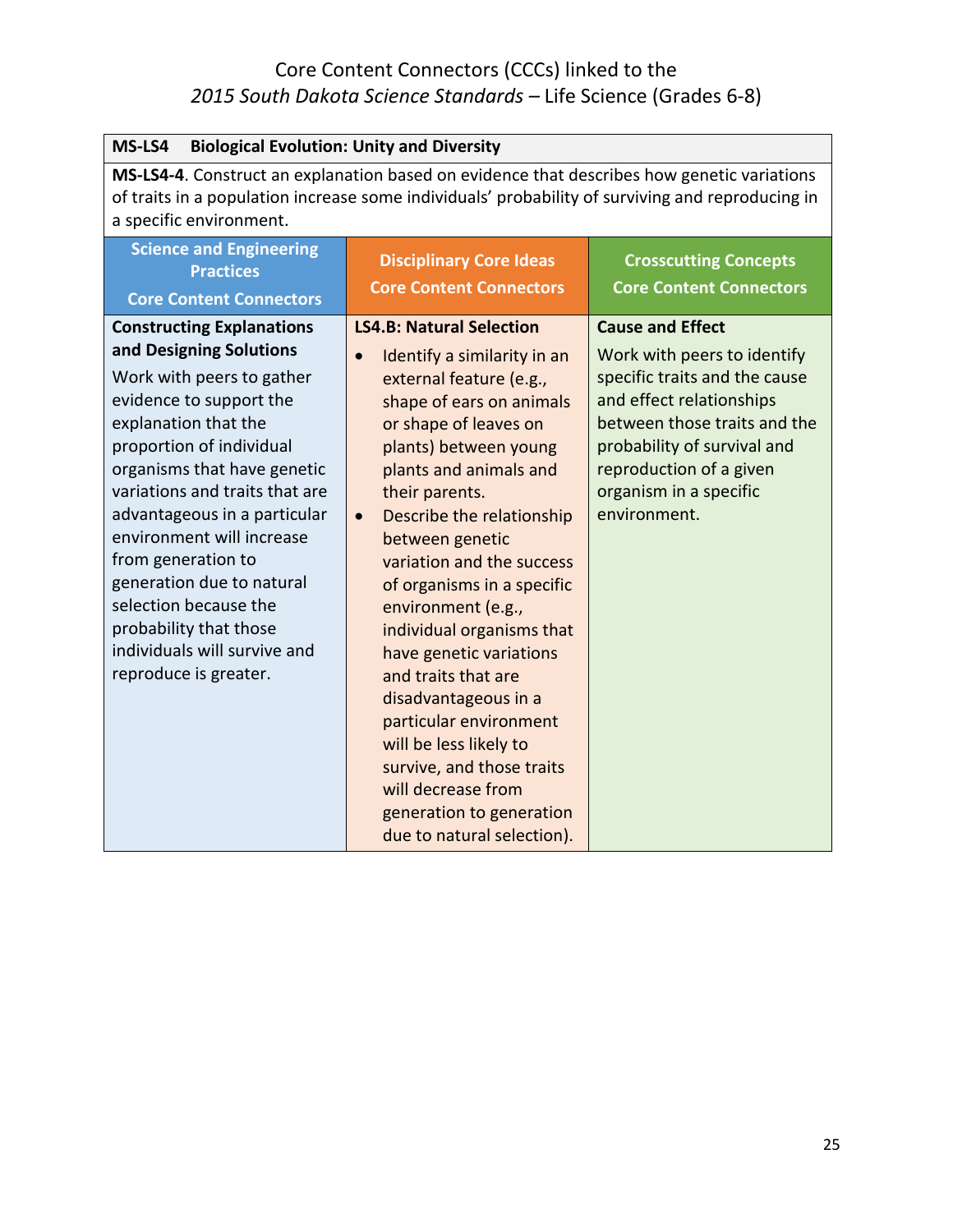| MS-LS4<br><b>Biological Evolution: Unity and Diversity</b>                                                                                                                           |                                                                  |                                                                |
|--------------------------------------------------------------------------------------------------------------------------------------------------------------------------------------|------------------------------------------------------------------|----------------------------------------------------------------|
| MS-LS4-5. Obtain, evaluate, and communicate information about how technological<br>advances have changed the way humans influence the inheritance of desired traits in<br>organisms. |                                                                  |                                                                |
| <b>Science and Engineering</b><br><b>Practices</b><br><b>Core Content Connectors</b>                                                                                                 | <b>Disciplinary Core Ideas</b><br><b>Core Content Connectors</b> | <b>Crosscutting Concepts</b><br><b>Core Content Connectors</b> |
| Obtaining, Evaluating, and                                                                                                                                                           | <b>LS4.B: Natural Selection</b>                                  | <b>Cause and Effect</b>                                        |
| <b>Communicating Information</b>                                                                                                                                                     | Identify technologies<br>$\bullet$                               | Work with peers to identify                                    |
| Work with peers to gather                                                                                                                                                            | (e.g., artificial selection                                      | and describe how a better                                      |
| information about                                                                                                                                                                    | for breeding of certain                                          | understanding of cause and                                     |
| technologies that have                                                                                                                                                               | plants and animals) that                                         | effect relationships in how                                    |
| changed the way humans                                                                                                                                                               | have changed the way                                             | and why traits occur in                                        |
| influence the inheritance of                                                                                                                                                         | humans influence the                                             | organisms has led to                                           |
| desired traits in plants and                                                                                                                                                         | inheritance of desired                                           | advances in the technology                                     |
| animals through artificial                                                                                                                                                           | traits in plants and                                             | that influence the inheritance                                 |
| selection.                                                                                                                                                                           | animals.                                                         | of desired traits in organisms.                                |

| MS-LS4<br><b>Biological Evolution: Unity and Diversity</b>                                                                                                                                                                                                                                          |                                                                                                                                                                                                                                                      |                                                                                                                                                                                                                                                                                                                                                               |
|-----------------------------------------------------------------------------------------------------------------------------------------------------------------------------------------------------------------------------------------------------------------------------------------------------|------------------------------------------------------------------------------------------------------------------------------------------------------------------------------------------------------------------------------------------------------|---------------------------------------------------------------------------------------------------------------------------------------------------------------------------------------------------------------------------------------------------------------------------------------------------------------------------------------------------------------|
| <b>MS-LS4-6.</b> Use mathematical representations to support explanations of how natural<br>selection may lead to increases and decreases of specific traits in populations over time.                                                                                                              |                                                                                                                                                                                                                                                      |                                                                                                                                                                                                                                                                                                                                                               |
| <b>Science and Engineering</b><br><b>Practices</b><br><b>Core Content Connectors</b>                                                                                                                                                                                                                | <b>Disciplinary Core Ideas</b><br><b>Core Content Connectors</b>                                                                                                                                                                                     | <b>Crosscutting Concepts</b><br><b>Core Content Connectors</b>                                                                                                                                                                                                                                                                                                |
| <b>Using Mathematics and</b><br><b>Computational Thinking</b><br>Work with peers to identify<br>the relevant components of<br>mathematical and/or<br>computational<br>representations of trends<br>(e.g., averages, histograms,<br>graphs, spreadsheets) in<br>changes to populations over<br>time. | <b>LS4.C: Adaptation</b><br>Analyze numerical data<br>$\bullet$<br>sets that represent a<br>proportional relationship<br>between some change in<br>the environment and<br>corresponding changes in<br>genetic variation (i.e.,<br>traits) over time. | <b>Cause and Effect</b><br>Work with peers to use data<br>(e.g., averages, histograms,<br>graphs, spreadsheets) to<br>identify relationships in<br>changes and trends over time<br>in the distribution of traits<br>within a population or cause<br>and effect relationships<br>between environmental<br>conditions and natural<br>selection in a population. |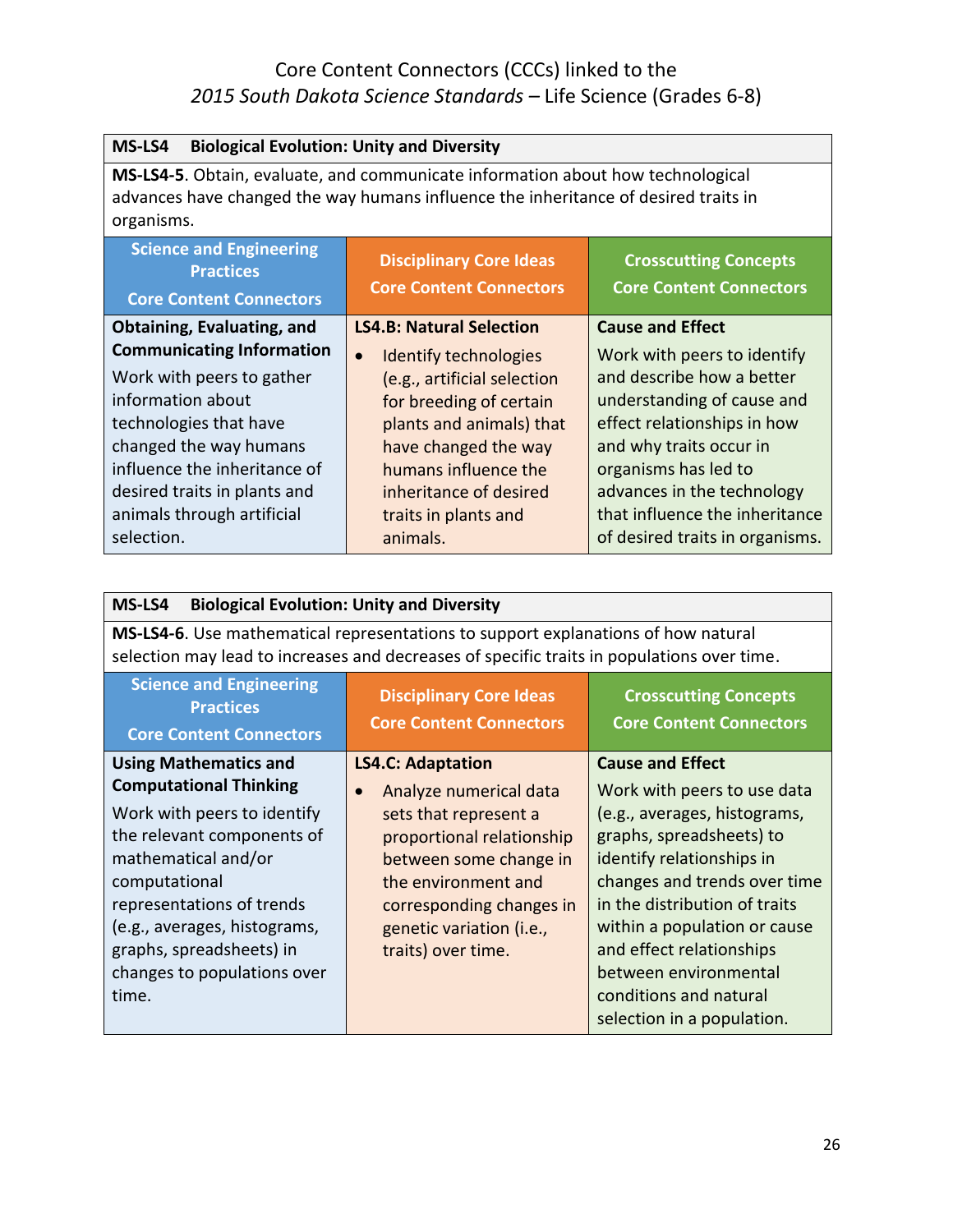#### **Middle School Earth and Space Science Conceptual Understanding\*:**

The Earth is a part of the solar system which is held together by gravity. The solar system is a part of the Milky Way Galaxy, which is one of billions of galaxies in the universe. The position of Earth's place in the solar system, Milky Way Galaxy, and the universe can be used to explain astronomical patterns such as eclipses, tides, and seasons. By exploring objects in the solar system and universe, theories have been formed and supported that explain the formation of the universe. Rock strata and the fossil record can be used as evidence to organize the relative occurrence of major historical events in Earth's history. Materials in and on Earth's crust change over time as result of the flow within and among different systems and the cycling of matter, including the sun and Earth's interior as primary energy sources. Plate tectonics is the unifying theory that explains movements of rocks at the Earth's surface and through geological history.

Water influences weather and weather patterns through oceanic, atmospheric, and land circulation. Water movement causes weathering and erosion as well as changing landscape features. Humans depend on Earth's land, ocean, atmosphere, and biosphere for different renewable and nonrenewable resources. The availability of natural resources, such as land, energy, minerals, and water, is unevenly distributed. This can affect human activities and impact the development of surroundings in a positive or negative way. Human use of resources can have an impact on the Earth and its systems. Decisions to reduce the impact on Earth and its systems depend on understanding climate, science, engineering capabilities, and social dynamics. Natural hazards can impact resource availability and development. By mapping the history of natural hazards in a region, an understanding of geological forces can be reached.

\* As stated in the *2015 South Dakota Science Standards.*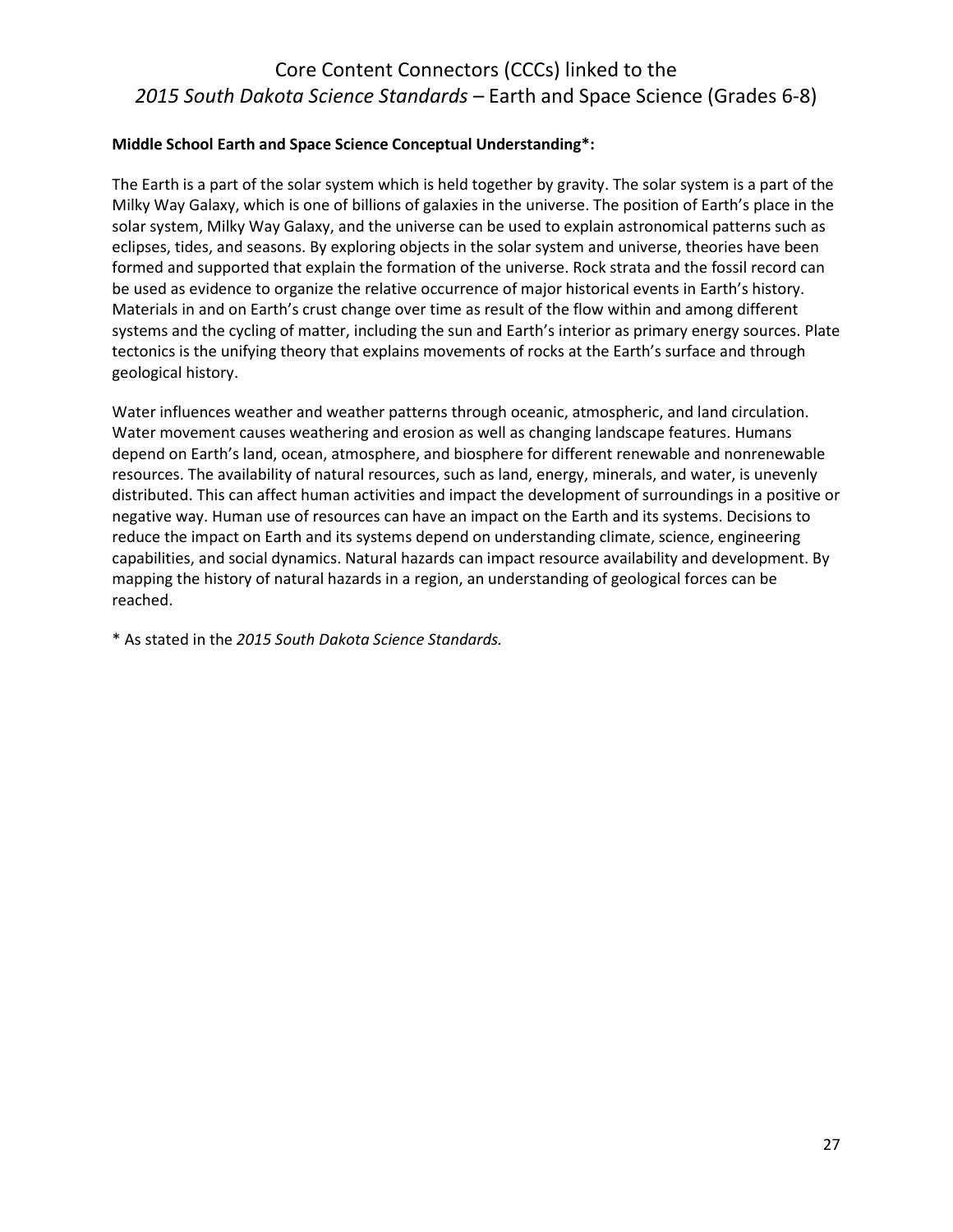| MS-ESS1                                                                                                                                                                                                                                                                                 | <b>Earth's Place in the Universe</b>                                                                                                                                                                                                                                                                                                                                                                                                                                                                                                                              |                                                                                                                                                                                                                                                              |  |
|-----------------------------------------------------------------------------------------------------------------------------------------------------------------------------------------------------------------------------------------------------------------------------------------|-------------------------------------------------------------------------------------------------------------------------------------------------------------------------------------------------------------------------------------------------------------------------------------------------------------------------------------------------------------------------------------------------------------------------------------------------------------------------------------------------------------------------------------------------------------------|--------------------------------------------------------------------------------------------------------------------------------------------------------------------------------------------------------------------------------------------------------------|--|
| MS-ESS1-1. Develop and use a model of the Earth-sun-moon system to describe the cyclic<br>patterns of lunar phases, eclipses of the sun and moon, and seasons.                                                                                                                          |                                                                                                                                                                                                                                                                                                                                                                                                                                                                                                                                                                   |                                                                                                                                                                                                                                                              |  |
| <b>Science and Engineering</b><br><b>Practices</b><br><b>Core Content Connectors</b>                                                                                                                                                                                                    | <b>Disciplinary Core Ideas</b><br><b>Core Content Connectors</b>                                                                                                                                                                                                                                                                                                                                                                                                                                                                                                  | <b>Crosscutting Concepts</b><br><b>Core Content Connectors</b>                                                                                                                                                                                               |  |
| <b>Developing and Using</b><br><b>Models</b><br>Work with peers to develop a<br>model (e.g., physical,<br>conceptual, graphical) of the<br>Earth-moon-sun system to<br>identify Earth, the sun, and<br>the moon and use the model<br>to describe moon phases,<br>eclipses, and seasons. | <b>ESS1.A: The Universe and Its</b><br><b>Stars</b><br>Use an Earth-sun-moon<br>$\bullet$<br>model to show that the<br>Earth-moon system orbits<br>the sun once an Earth<br>year and the orbit of the<br>moon around Earth<br>corresponds to a month.<br><b>ESS1.B: Earth and the Solar</b><br><b>System</b><br>Use an Earth-sun-moon<br>model to explain eclipses<br>of the sun and the moon.<br>Use an Earth-sun-moon<br>$\bullet$<br>model to explain how<br>variations in the amount<br>of the sun's energy<br>hitting Earth's surface<br>results in seasons. | <b>Patterns</b><br>Work with peers to use<br>patterns observed from a<br>model to describe the<br>relationships between<br>components (i.e.,<br>relationships between Earth<br>and the moon; relationships<br>between the Earth-moon<br>system and the sun). |  |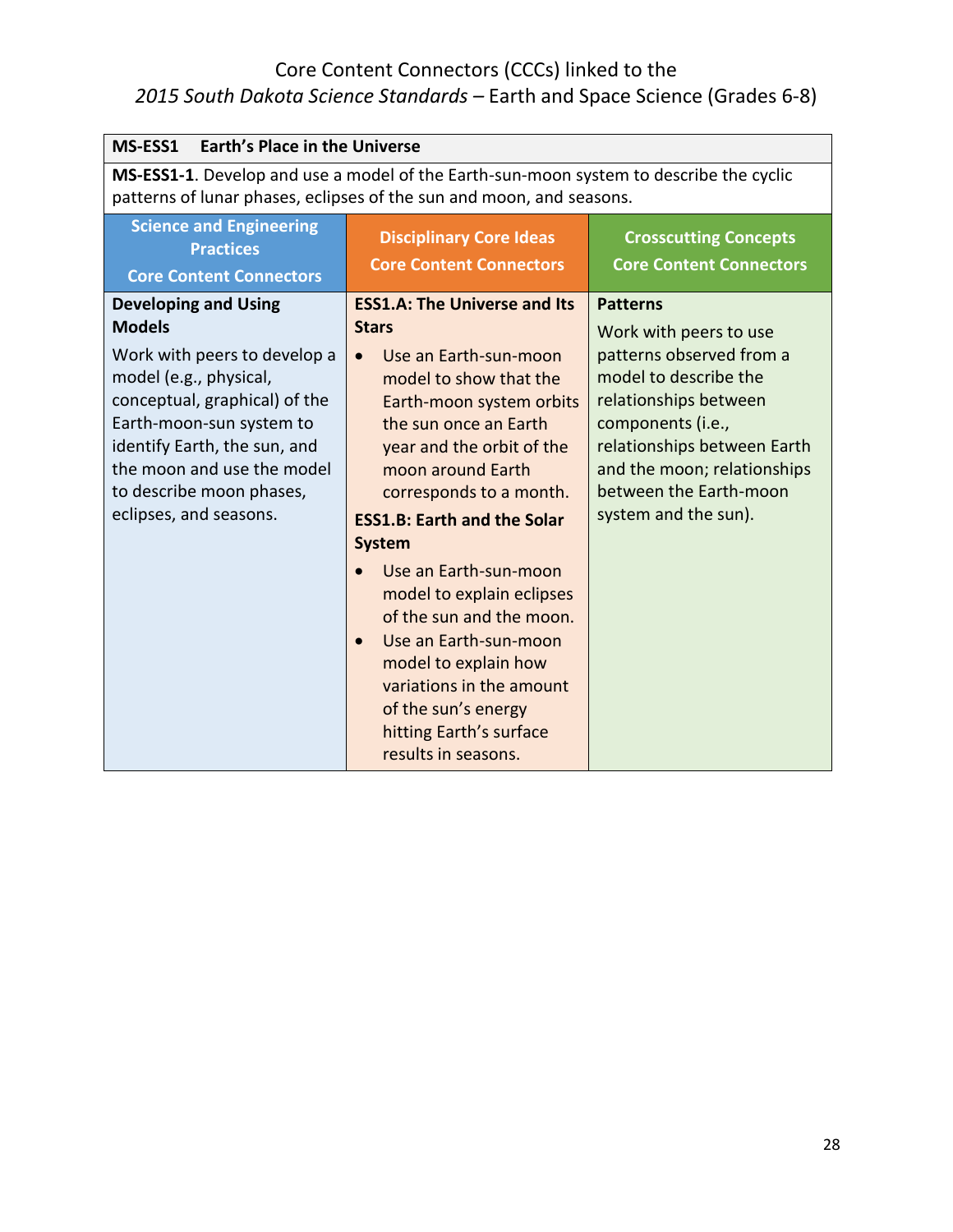| <b>Earth's Place in the Universe</b><br><b>MS-ESS1</b>                                                                                                                                                                                                                                                                                       |                                                                                                                                                                                                                                                                                                                                                                                                                                                                                                                                |                                                                                                                                                                                                                                                     |
|----------------------------------------------------------------------------------------------------------------------------------------------------------------------------------------------------------------------------------------------------------------------------------------------------------------------------------------------|--------------------------------------------------------------------------------------------------------------------------------------------------------------------------------------------------------------------------------------------------------------------------------------------------------------------------------------------------------------------------------------------------------------------------------------------------------------------------------------------------------------------------------|-----------------------------------------------------------------------------------------------------------------------------------------------------------------------------------------------------------------------------------------------------|
| MS-ESS1-2. Develop and use a model to describe the role of gravity in the motions within<br>galaxies and the solar system.                                                                                                                                                                                                                   |                                                                                                                                                                                                                                                                                                                                                                                                                                                                                                                                |                                                                                                                                                                                                                                                     |
| <b>Science and Engineering</b><br><b>Practices</b><br><b>Core Content Connectors</b>                                                                                                                                                                                                                                                         | <b>Disciplinary Core Ideas</b><br><b>Core Content Connectors</b>                                                                                                                                                                                                                                                                                                                                                                                                                                                               | <b>Crosscutting Concepts</b><br><b>Core Content Connectors</b>                                                                                                                                                                                      |
| <b>Developing and Using</b><br><b>Models</b><br>Work with peers to develop a<br>model of the solar system to<br>identify gravity, the sun,<br>planets, moons, and<br>asteroids and describe how<br>the gravitational force of the<br>sun causes the planets and<br>other bodies to orbit around<br>it, holding the solar system<br>together. | <b>ESS1.A: The Universe and Its</b><br><b>Stars</b><br>Use a model to identify<br>$\bullet$<br>the solar system as one of<br>many systems orbiting<br>the center of the larger<br>system of the Milky Way<br>galaxy, which is one of<br>many galaxy systems in<br>the universe.<br><b>ESS1.B: Earth and the Solar</b><br><b>System</b><br>Use a model to describe<br>the relationships and<br>interactions between<br>components of the solar<br>system as a collection of<br>many varied objects held<br>together by gravity. | <b>Systems and System Models</b><br>Work with peers to use a<br>model to describe that<br>objects too far away from the<br>sun do not orbit it because<br>the sun's gravitational force<br>on those objects is too weak<br>to pull them into orbit. |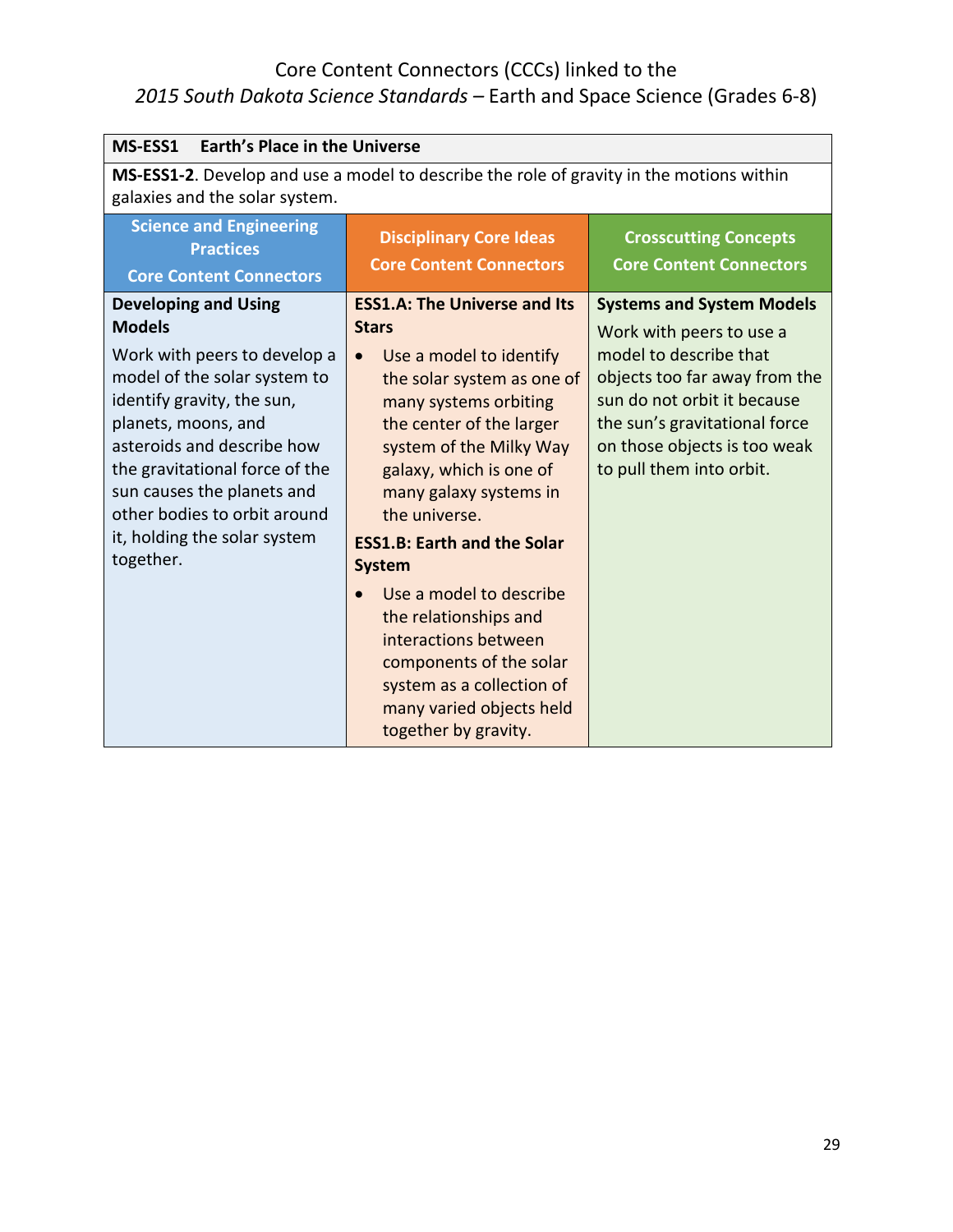| MS-ESS1<br><b>Earth's Place in the Universe</b>                                      |                                                                                             |                                                                |
|--------------------------------------------------------------------------------------|---------------------------------------------------------------------------------------------|----------------------------------------------------------------|
|                                                                                      | MS-ESS1-3. Analyze and interpret data to determine scale properties of objects in the solar |                                                                |
| system.                                                                              |                                                                                             |                                                                |
| <b>Science and Engineering</b><br><b>Practices</b><br><b>Core Content Connectors</b> | <b>Disciplinary Core Ideas</b><br><b>Core Content Connectors</b>                            | <b>Crosscutting Concepts</b><br><b>Core Content Connectors</b> |
| <b>Analyzing and Interpreting</b>                                                    | <b>ESS1.B: Earth and the Solar</b>                                                          | <b>Scale, Proportion, and</b>                                  |
| Data                                                                                 | <b>System</b>                                                                               | <b>Quantity</b>                                                |
| Work with peers to use data<br>(e.g., statistical information,                       | Determine similarities<br>$\bullet$<br>and differences among                                | Work with peers to interpret<br>data on solar system objects   |
| drawing, photographs) to                                                             | solar system objects                                                                        | (e.g., transforming tabular                                    |
| identify characteristics of                                                          | using data (e.g., statistical                                                               | data into pictures, diagrams,                                  |
| different categories of solar<br>system objects (e.g., planets,                      | information, drawings<br>and photographs, and                                               | graphs, or physical models)<br>to illustrate changes in scale. |
| meteors, asteroids, comets)                                                          | models).                                                                                    |                                                                |
| based on their features.                                                             |                                                                                             |                                                                |

| <b>MS-ESS2</b><br><b>Earth's Systems</b>                                                                                                                                               |                                                                                                                                                                                                                                                                                                             |                                                                                                                                                                                                                                                                                                                                       |
|----------------------------------------------------------------------------------------------------------------------------------------------------------------------------------------|-------------------------------------------------------------------------------------------------------------------------------------------------------------------------------------------------------------------------------------------------------------------------------------------------------------|---------------------------------------------------------------------------------------------------------------------------------------------------------------------------------------------------------------------------------------------------------------------------------------------------------------------------------------|
| MS-ESS2-1. Develop a model to describe the cycling of Earth's materials and the flow of<br>energy that drives this process.                                                            |                                                                                                                                                                                                                                                                                                             |                                                                                                                                                                                                                                                                                                                                       |
| <b>Science and Engineering</b><br><b>Practices</b><br><b>Core Content Connectors</b>                                                                                                   | <b>Disciplinary Core Ideas</b><br><b>Core Content Connectors</b>                                                                                                                                                                                                                                            | <b>Crosscutting Concepts</b><br><b>Core Content Connectors</b>                                                                                                                                                                                                                                                                        |
| <b>Developing and Using</b><br><b>Models</b><br>Work with peers to model<br>the natural cycling of rocks<br>(e.g., the formation of new<br>sediment though erosion and<br>weathering). | <b>ESS2.A: Earth Materials and</b><br><b>Systems</b><br><b>Identify relationships</b><br>$\bullet$<br>between components in a<br>model showing the<br>cycling of energy flows<br>and matter within and<br>among Earth's systems,<br>including the sun and<br>Earth's interior as primary<br>energy sources. | <b>Stability and Change</b><br>Work with peers, using a<br>model, to describe how<br>energy from the Earth's<br>interior and the sun drive<br>Earth processes that together<br>cause matter cycling through<br>different forms of Earth<br>materials (e.g., formation of<br>new rock through heat and<br>compaction of the sediment). |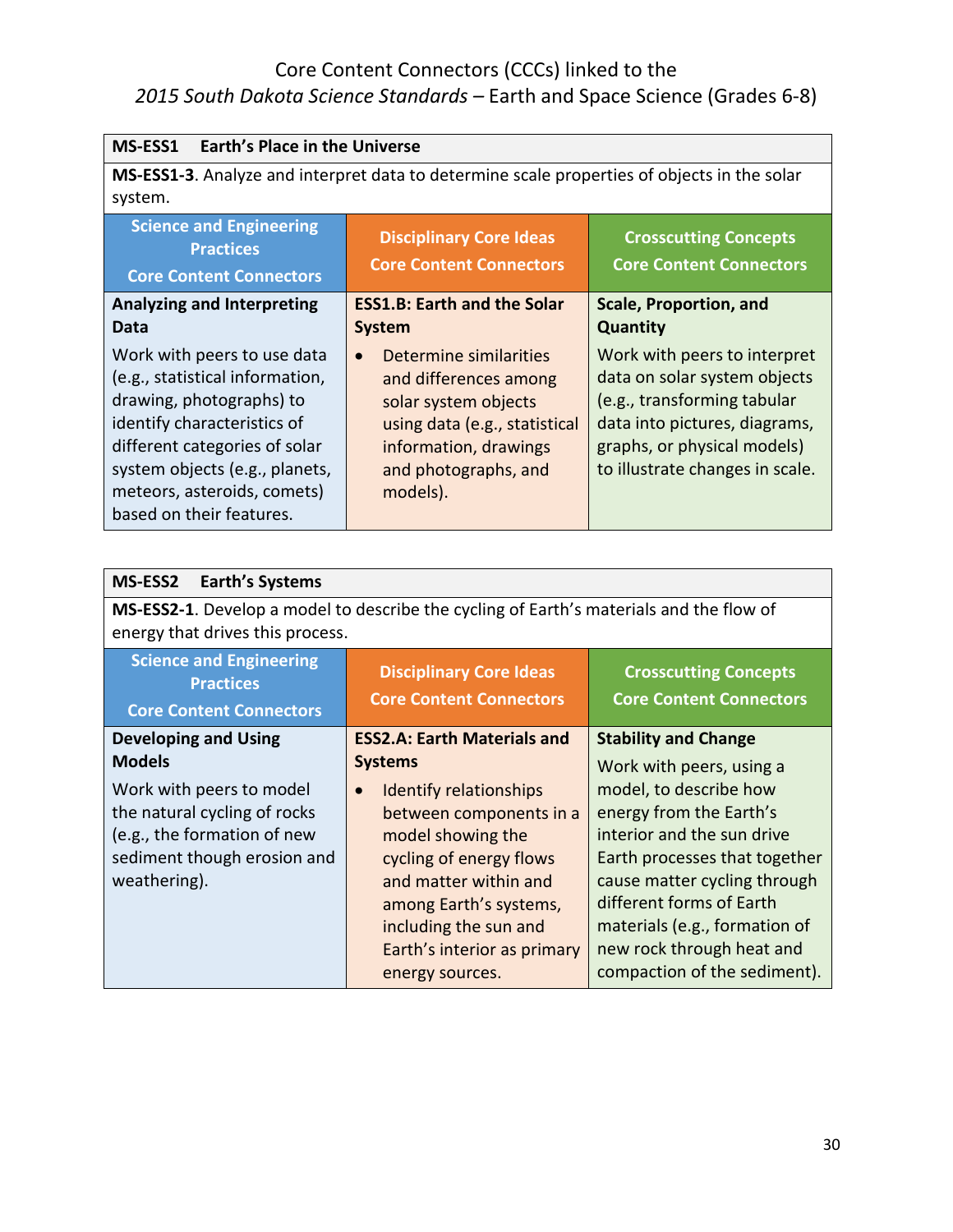| <b>MS-ESS2</b><br><b>Earth's Systems</b>                                                                                                                                                                                                                                                                                                                                                                       |                                                                                                                                                                                                   |                                                                                                                                                                                                                                                              |
|----------------------------------------------------------------------------------------------------------------------------------------------------------------------------------------------------------------------------------------------------------------------------------------------------------------------------------------------------------------------------------------------------------------|---------------------------------------------------------------------------------------------------------------------------------------------------------------------------------------------------|--------------------------------------------------------------------------------------------------------------------------------------------------------------------------------------------------------------------------------------------------------------|
| MS-ESS2-2. Construct an explanation based on evidence for how geoscience processes have<br>changed Earth's surface at varying time and spatial scales.                                                                                                                                                                                                                                                         |                                                                                                                                                                                                   |                                                                                                                                                                                                                                                              |
| <b>Science and Engineering</b><br><b>Practices</b><br><b>Core Content Connectors</b>                                                                                                                                                                                                                                                                                                                           | <b>Disciplinary Core Ideas</b><br><b>Core Content Connectors</b>                                                                                                                                  | <b>Crosscutting Concepts</b><br><b>Core Content Connectors</b>                                                                                                                                                                                               |
| <b>Constructing Explanations</b><br>and Designing Solutions                                                                                                                                                                                                                                                                                                                                                    | <b>ESS2.A: Earth Materials and</b><br><b>Systems</b>                                                                                                                                              | Scale, Proportion, and<br><b>Quantity</b>                                                                                                                                                                                                                    |
| Work with peers to construct<br>a scientific explanation,<br>based on valid and reliable<br>evidence, showing that the<br>surface of Earth changes<br>constantly, and that some of<br>these changes happen slowly<br>(e.g., plate motions or the<br>uplift of large mountain<br>ranges) while other changes<br>happen quickly and result<br>from catastrophic events<br>(e.g., major storms and<br>volcanoes). | Identify examples of<br>$\bullet$<br>processes that change<br>Earth's surface at varying<br>time and spatial scales<br>that can be large (e.g.,<br>plate motions) or small<br>(e.g., landslides). | Work with peers to describe<br>changes that occur on very<br>large or small spatial and/or<br>temporal (i.e., time) scales<br>(e.g., stream tables to<br>illustrate erosion and<br>deposition, maps and models<br>to show the motion of<br>tectonic plates). |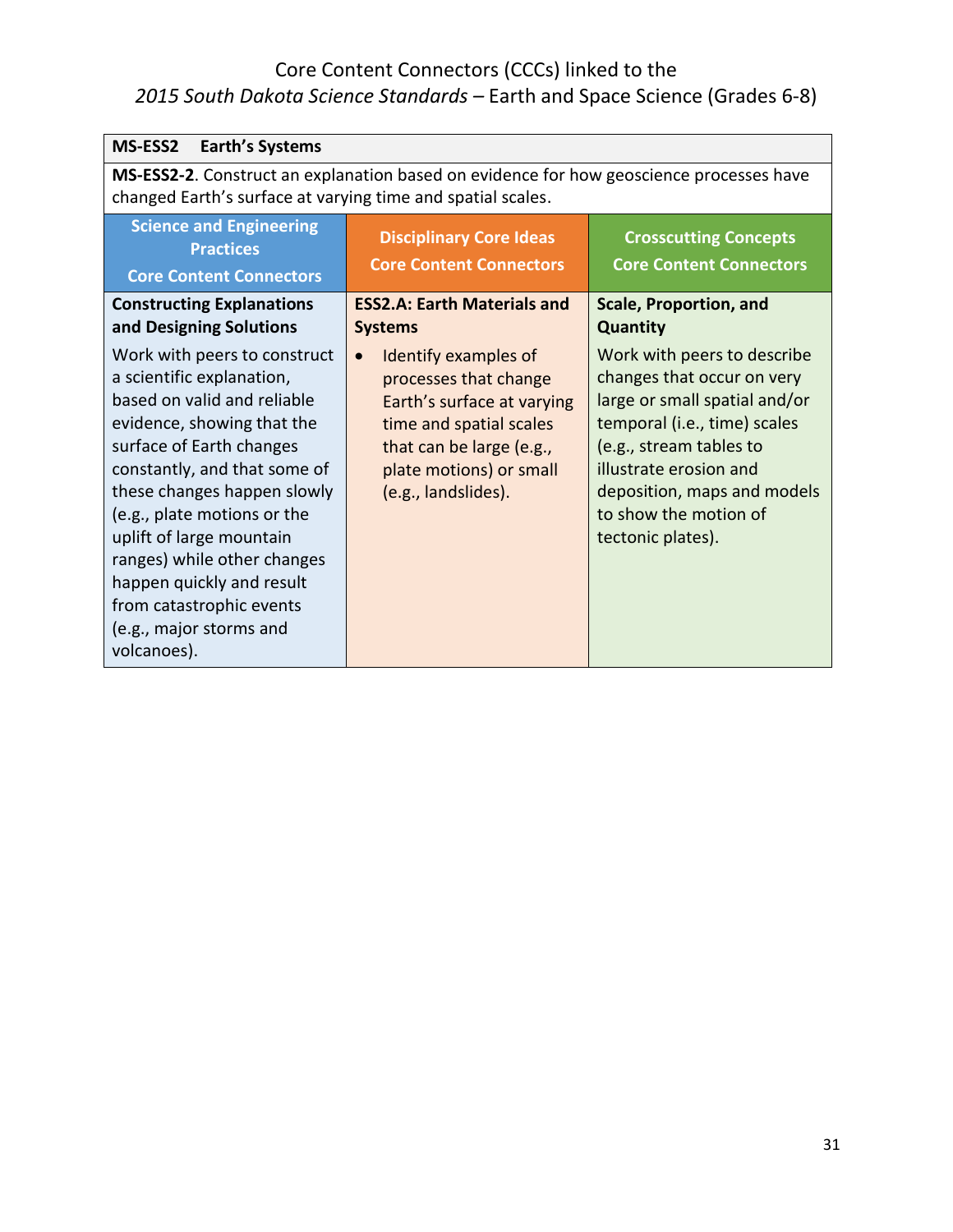| <b>Earth's Systems</b><br>MS-ESS2                                                                                                                                                                                                     |                                                                                                                                                                                                                                                           |                                                                                                                                                                                       |
|---------------------------------------------------------------------------------------------------------------------------------------------------------------------------------------------------------------------------------------|-----------------------------------------------------------------------------------------------------------------------------------------------------------------------------------------------------------------------------------------------------------|---------------------------------------------------------------------------------------------------------------------------------------------------------------------------------------|
| MS-ESS2-3. Analyze and interpret data on the age of the Earth, distribution of fossils and<br>rocks, continental shapes, and seafloor structures to provide evidence of the past plate<br>motions.                                    |                                                                                                                                                                                                                                                           |                                                                                                                                                                                       |
| <b>Science and Engineering</b><br><b>Practices</b><br><b>Core Content Connectors</b>                                                                                                                                                  | <b>Disciplinary Core Ideas</b><br><b>Core Content Connectors</b>                                                                                                                                                                                          | <b>Crosscutting Concepts</b><br><b>Core Content Connectors</b>                                                                                                                        |
| <b>Analyzing and Interpreting</b><br>Data                                                                                                                                                                                             | <b>ESS2.B: Plate Tectonics and</b><br>Large-Scale System                                                                                                                                                                                                  | <b>Patterns</b><br>Work with peers to illustrate                                                                                                                                      |
| Work with peers to use data<br>related to similarities of rock<br>and fossil types on different<br>continents, the shapes of<br>continents, and the locations<br>of ocean structures to<br>provide evidence for past<br>plate motion. | <b>Interactions</b><br>Identify how the shapes<br>$\bullet$<br>of the continents (e.g., fit<br>like a jigsaw puzzle) and<br>fossil comparisons (e.g.,<br>fit together) along the<br>edges of continents to<br>demonstrate lithospheric<br>plate movement. | how the shapes of<br>continents, which roughly fit<br>together (like pieces in a<br>jigsaw puzzle) suggest that<br>those land masses were once<br>joined and have since<br>separated. |

| <b>Earth's Systems</b><br><b>MS-ESS2</b>                                                                                                                                                                                   |                                                                                                                                                                              |                                                                |
|----------------------------------------------------------------------------------------------------------------------------------------------------------------------------------------------------------------------------|------------------------------------------------------------------------------------------------------------------------------------------------------------------------------|----------------------------------------------------------------|
| MS-ESS2-4. Develop a model to describe the cycling of water through Earth's systems driven<br>by energy from the sun and the force of gravity.                                                                             |                                                                                                                                                                              |                                                                |
| <b>Science and Engineering</b><br><b>Practices</b><br><b>Core Content Connectors</b>                                                                                                                                       | <b>Disciplinary Core Ideas</b><br><b>Core Content Connectors</b>                                                                                                             | <b>Crosscutting Concepts</b><br><b>Core Content Connectors</b> |
| <b>Developing and Using</b><br><b>Models</b>                                                                                                                                                                               | <b>ESS2.C: The Roles of Water</b><br>in Earth's Surface Processes                                                                                                            | <b>Energy and Matter</b><br>Work with peers to explain         |
| Work with peers to develop<br>and use a model (conceptual<br>or physical) to describe how<br>both energy from sunlight<br>and the force of gravity<br>drives water cycling between<br>oceans, the atmosphere, and<br>land. | Identify components in a<br>$\bullet$<br>model of water cycling<br>among land, ocean, and<br>atmosphere, and<br>recognize how it is<br>propelled by sunlight and<br>gravity. | how heat energy drives the<br>water cycle.                     |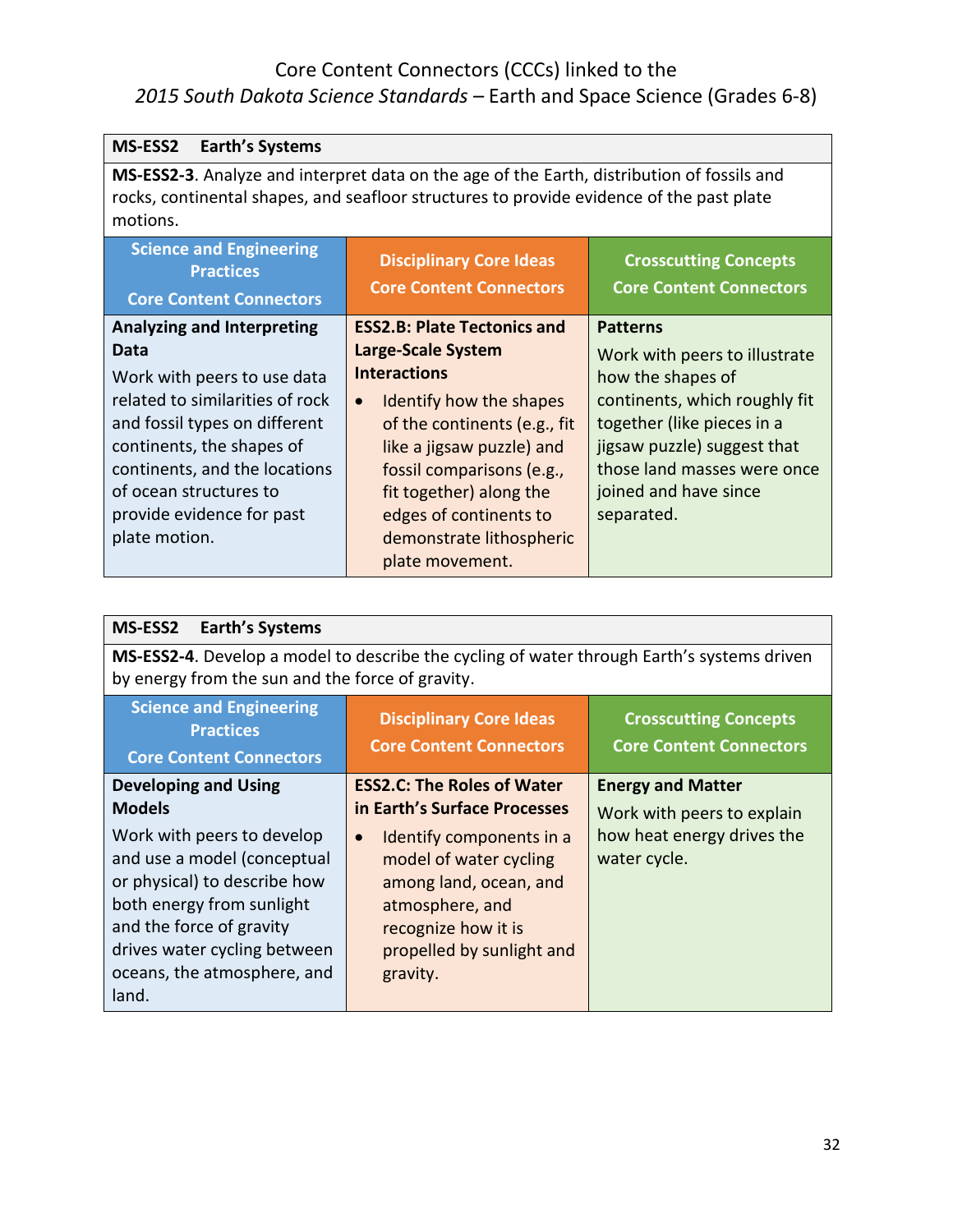| <b>MS-ESS2</b><br><b>Earth's Systems</b>                                                                                                                                                                                   |                                   |                                 |
|----------------------------------------------------------------------------------------------------------------------------------------------------------------------------------------------------------------------------|-----------------------------------|---------------------------------|
| MS-ESS2-5. Collect data to provide evidence for how the motions and complex interactions<br>of air masses results in changes in weather conditions.                                                                        |                                   |                                 |
| <b>Science and Engineering</b><br><b>Disciplinary Core Ideas</b><br><b>Crosscutting Concepts</b><br><b>Practices</b><br><b>Core Content Connectors</b><br><b>Core Content Connectors</b><br><b>Core Content Connectors</b> |                                   |                                 |
| <b>Planning and Carrying Out</b>                                                                                                                                                                                           | <b>ESS2.C: The Roles of Water</b> | <b>Cause and Effect</b>         |
| <b>Investigations</b>                                                                                                                                                                                                      | in Earth's Surface Processes      | Work with peers to illustrate   |
| Work with peers to plan an                                                                                                                                                                                                 | Identify how water<br>$\bullet$   | the relationship between the    |
| investigation and describe                                                                                                                                                                                                 | influences weather and            | uneven heating of Earth's       |
| the data to be collected for a                                                                                                                                                                                             | weather patterns through          | components (i.e., water,        |
| study of the relationships                                                                                                                                                                                                 | atmospheric, land, and            | land, air) and its influence on |
| between air mass movement                                                                                                                                                                                                  | oceanic circulation.              | weather and climate.            |
| and changes in weather.                                                                                                                                                                                                    |                                   |                                 |

| <b>Earth's Systems</b><br><b>MS-ESS2</b>                                                                                                                                                                                    |                                                                                                                                                                                                                                                                                                                             |                                                                                                                                                                                                                                                                                                       |
|-----------------------------------------------------------------------------------------------------------------------------------------------------------------------------------------------------------------------------|-----------------------------------------------------------------------------------------------------------------------------------------------------------------------------------------------------------------------------------------------------------------------------------------------------------------------------|-------------------------------------------------------------------------------------------------------------------------------------------------------------------------------------------------------------------------------------------------------------------------------------------------------|
| MS-ESS2-6. Develop and use a model to describe how unequal heating and rotation of the<br>Earth cause patterns of atmospheric and oceanic circulation that determine regional<br>climates.                                  |                                                                                                                                                                                                                                                                                                                             |                                                                                                                                                                                                                                                                                                       |
| <b>Science and Engineering</b><br><b>Practices</b><br><b>Core Content Connectors</b>                                                                                                                                        | <b>Disciplinary Core Ideas</b><br><b>Core Content Connectors</b>                                                                                                                                                                                                                                                            | <b>Crosscutting Concepts</b><br><b>Core Content Connectors</b>                                                                                                                                                                                                                                        |
| <b>Developing and Using</b><br><b>Models</b>                                                                                                                                                                                | <b>ESS2.D: Weather and</b><br><b>Climate</b>                                                                                                                                                                                                                                                                                | <b>Systems and System Models</b><br>Work with peers to use the                                                                                                                                                                                                                                        |
| Work with peers to develop a<br>model and identify relevant<br>components of the system<br>(i.e., Earth, atmosphere,<br>ocean, continents, global<br>distribution of ice,<br>distribution of living things,<br>and energy). | Recognize that as the<br>$\bullet$<br>sun's energy warms the<br>air over the land (expands<br>and rises), the air over<br>the ocean (cooler air)<br>rushes in to take its place<br>and is called wind (sea<br>breeze).<br>Recognize that weather<br>and climate vary with<br>latitude, altitude, and<br>regional geography. | model to identify<br>relationships (i.e., differences<br>in the distribution of solar<br>energy and temperature<br>changes; motion of ocean<br>waters and air masses;<br>factors affecting the motion<br>of wind and currents;<br>thermal energy transfer)<br>between components of<br>Earth systems. |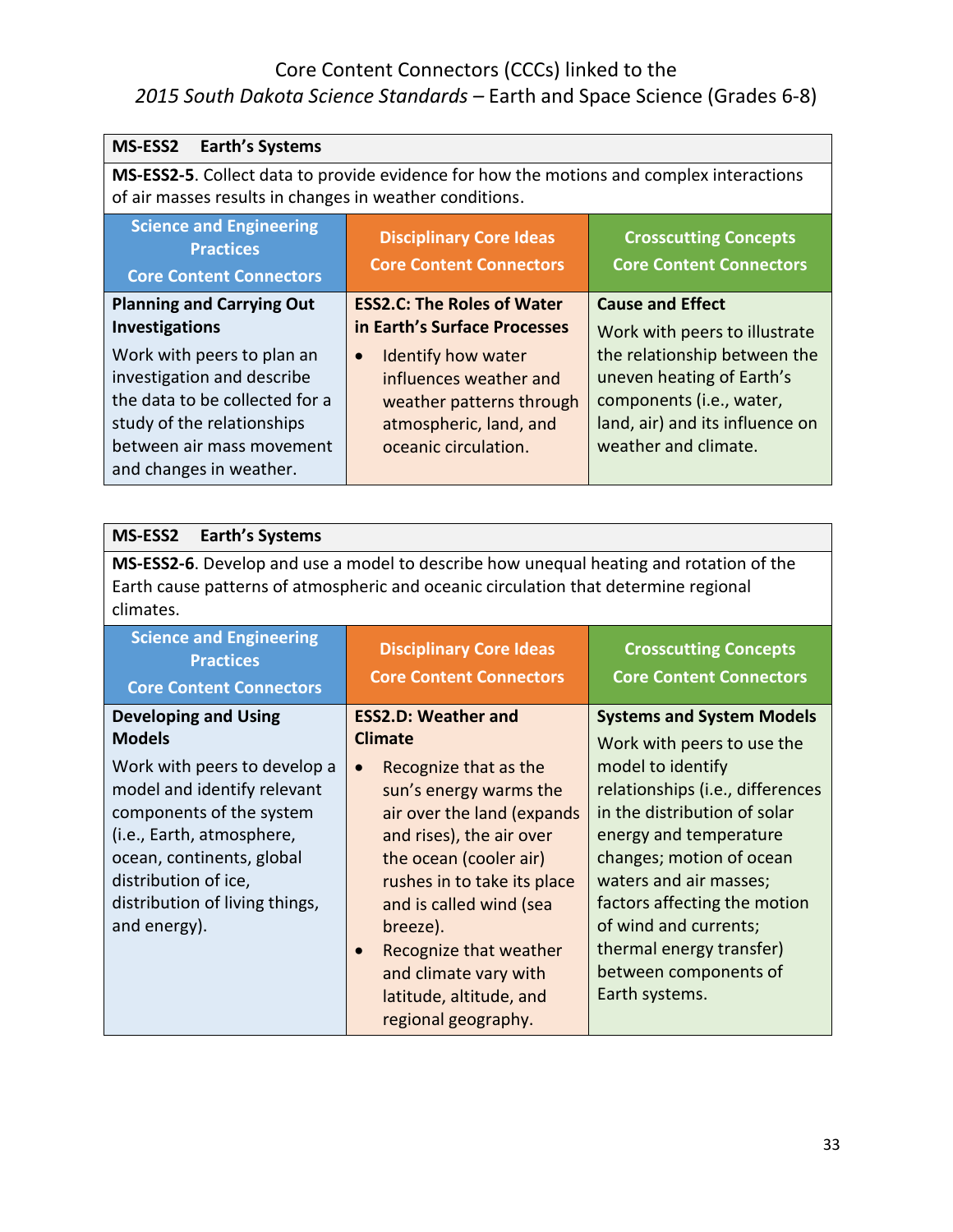| <b>MS-ESS3</b><br><b>Earth and Human Activity</b>                                                                                                                                                                                                                                                                                                                               |                                                                                                                                                                                                                                                         |                                                                                                                                                                                                                                                                                                                                         |
|---------------------------------------------------------------------------------------------------------------------------------------------------------------------------------------------------------------------------------------------------------------------------------------------------------------------------------------------------------------------------------|---------------------------------------------------------------------------------------------------------------------------------------------------------------------------------------------------------------------------------------------------------|-----------------------------------------------------------------------------------------------------------------------------------------------------------------------------------------------------------------------------------------------------------------------------------------------------------------------------------------|
| MS-ESS3-1. Construct a scientific explanation based on evidence for how the uneven<br>distributions of Earth's mineral, energy, and groundwater resources are the result of past and<br>current geoscience processes.                                                                                                                                                           |                                                                                                                                                                                                                                                         |                                                                                                                                                                                                                                                                                                                                         |
| <b>Science and Engineering</b><br><b>Practices</b><br><b>Core Content Connectors</b>                                                                                                                                                                                                                                                                                            | <b>Disciplinary Core Ideas</b><br><b>Core Content Connectors</b>                                                                                                                                                                                        | <b>Crosscutting Concepts</b><br><b>Core Content Connectors</b>                                                                                                                                                                                                                                                                          |
| <b>Constructing Explanations</b><br>and Designing Solutions<br>Work with peers to identify<br>the type and distribution of<br>an example of each type of<br>Earth resource (i.e., mineral,<br>energy, and groundwater)<br>and the ways in which the<br>extraction of each type of<br>resource by humans changes<br>how much and where more<br>of that resource can be<br>found. | <b>ESS3.A: Natural Resources</b><br>Identify explanations of<br>$\bullet$<br>the uneven distributions<br>of Earth's minerals,<br>energy, and groundwater<br>resources due to past and<br>current geoscience<br>processes or by removal<br>of resources. | <b>Cause and Effect</b><br>Work with peers to identify<br>that since resources are<br>formed as a result of past<br>and current geologic<br>processes, the conditions<br>that formed the resources<br>are specific to certain areas<br>on Earth, thus identifying<br>why those resources are<br>found only in those specific<br>places. |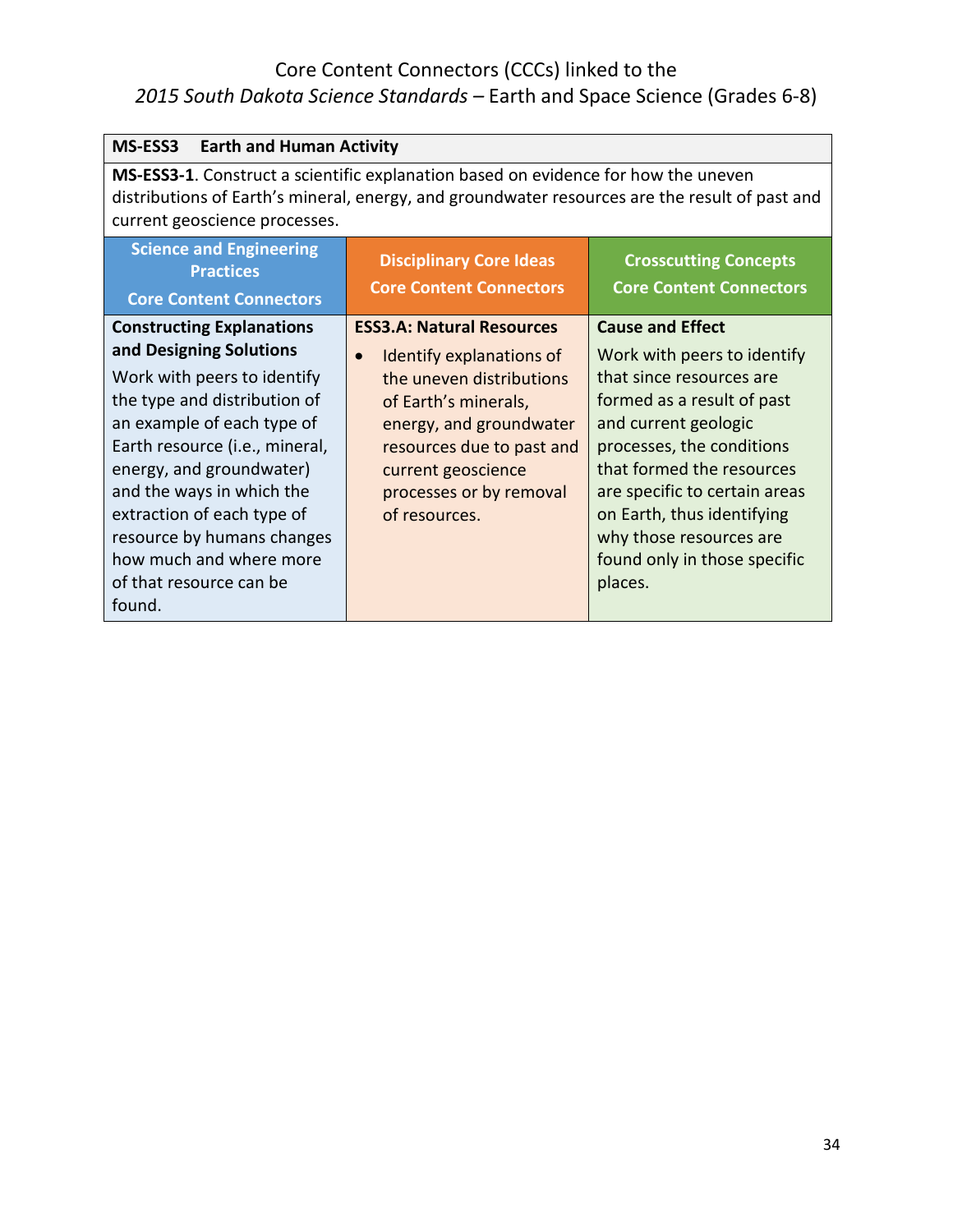| MS-ESS3<br><b>Earth and Human Activity</b>                                                                                                                                                                                                                   |                                                                                                                                                                                                                                                                                                                                                                                                                                                                                                                                                 |                                                                                                                                                                                      |
|--------------------------------------------------------------------------------------------------------------------------------------------------------------------------------------------------------------------------------------------------------------|-------------------------------------------------------------------------------------------------------------------------------------------------------------------------------------------------------------------------------------------------------------------------------------------------------------------------------------------------------------------------------------------------------------------------------------------------------------------------------------------------------------------------------------------------|--------------------------------------------------------------------------------------------------------------------------------------------------------------------------------------|
| MS-ESS3-2. Analyze and interpret data on natural hazards to forecast future catastrophic<br>events and inform the development of technologies to mitigate their effects.                                                                                     |                                                                                                                                                                                                                                                                                                                                                                                                                                                                                                                                                 |                                                                                                                                                                                      |
| <b>Science and Engineering</b><br><b>Practices</b><br><b>Core Content Connectors</b>                                                                                                                                                                         | <b>Disciplinary Core Ideas</b><br><b>Core Content Connectors</b>                                                                                                                                                                                                                                                                                                                                                                                                                                                                                | <b>Crosscutting Concepts</b><br><b>Core Content Connectors</b>                                                                                                                       |
| <b>Analyzing and Interpreting</b><br><b>Data</b><br>Work with peers to organize<br>a given data set that<br>represents a type of natural<br>hazard event and features<br>associated with that type of<br>event to determine<br>similarities and differences. | <b>ESS3.B: Natural Hazards</b><br>Use maps, charts, and<br>$\bullet$<br>images of natural hazards<br>to look for patterns in<br>past occurrences of<br>catastrophic events in<br>each of two regions to<br>predict which location<br>may receive a future<br>similar catastrophic<br>event.<br>Identify technologies that<br>$\bullet$<br>mitigate the effects of<br>natural hazards (e.g., the<br>design of buildings and<br>bridges to resist<br>earthquakes, storm<br>shelters for tornados,<br>levees along rivers to<br>prevent flooding). | <b>Patterns</b><br>Work with peers to identify<br>patterns in a data set to<br>make a forecast for the<br>potential of a natural hazard<br>event to affect an area in the<br>future. |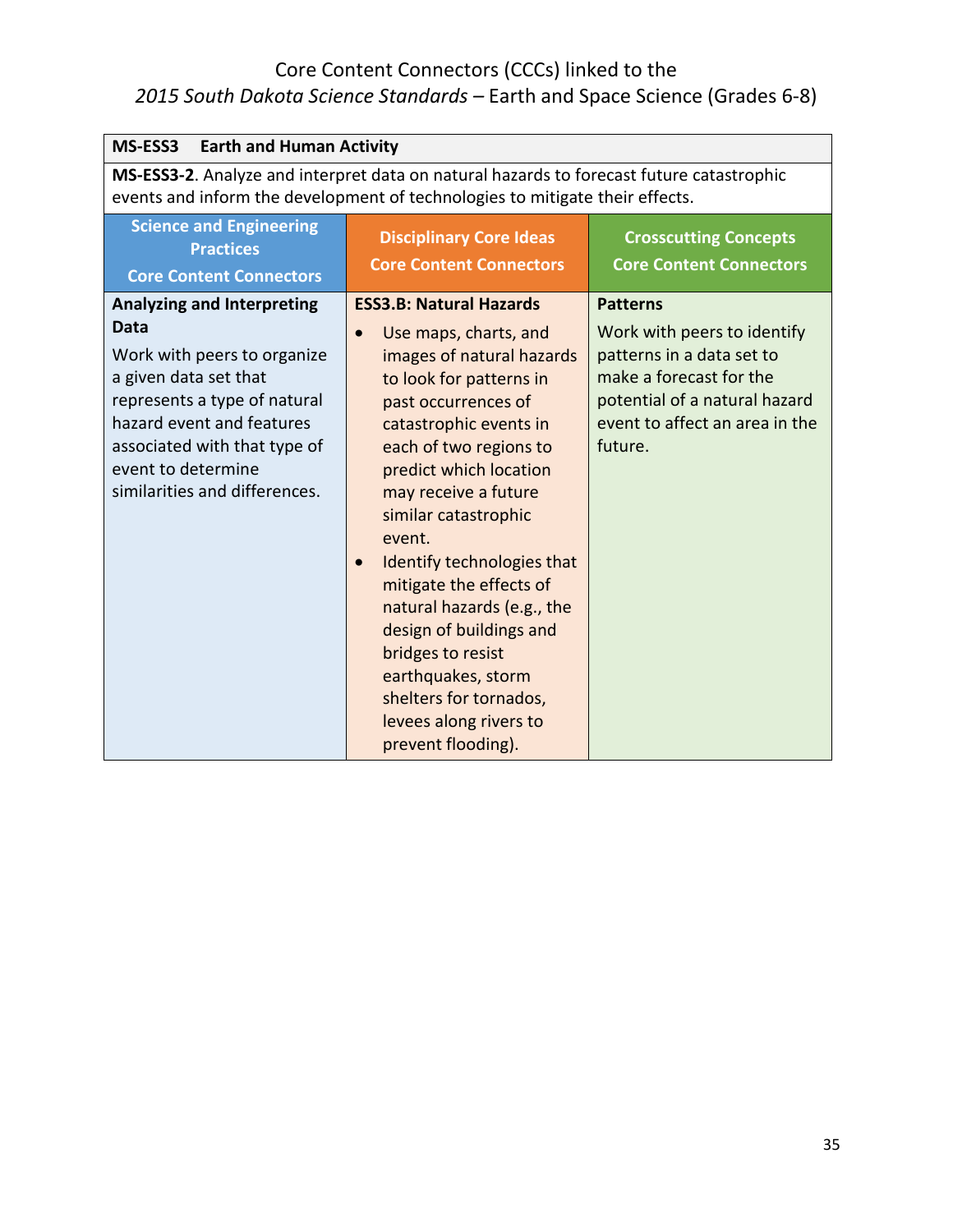| <b>MS-ESS3</b><br><b>Earth and Human Activity</b>                                                                                                                                                         |                                                                                                                                                                                                                                                                      |                                                                                                                                                                                  |
|-----------------------------------------------------------------------------------------------------------------------------------------------------------------------------------------------------------|----------------------------------------------------------------------------------------------------------------------------------------------------------------------------------------------------------------------------------------------------------------------|----------------------------------------------------------------------------------------------------------------------------------------------------------------------------------|
| MS-ESS3-3. Apply scientific principles to design a method for monitoring and minimizing a<br>human impact on the environment.                                                                             |                                                                                                                                                                                                                                                                      |                                                                                                                                                                                  |
| <b>Science and Engineering</b><br><b>Practices</b><br><b>Core Content Connectors</b>                                                                                                                      | <b>Disciplinary Core Ideas</b><br><b>Core Content Connectors</b>                                                                                                                                                                                                     | <b>Crosscutting Concepts</b><br><b>Core Content Connectors</b>                                                                                                                   |
| <b>Constructing Explanations</b><br>and Designing Solutions<br>Work with peers to identify a<br>human environmental impact<br>and assess solutions that are<br>feasible that could reduce<br>that impact. | <b>ESS3.C: Human Impacts on</b><br><b>Earth Systems</b><br>Use data from an existing<br>$\bullet$<br>design solution for<br>minimizing a human<br>impact on the<br>environment to identify<br>limitations of the use of<br>technologies employed<br>by the solution. | <b>Cause and Effect</b><br>Work with peers to identify<br>relationships between a<br>human activity and the<br>negative environmental<br>impact based on scientific<br>evidence. |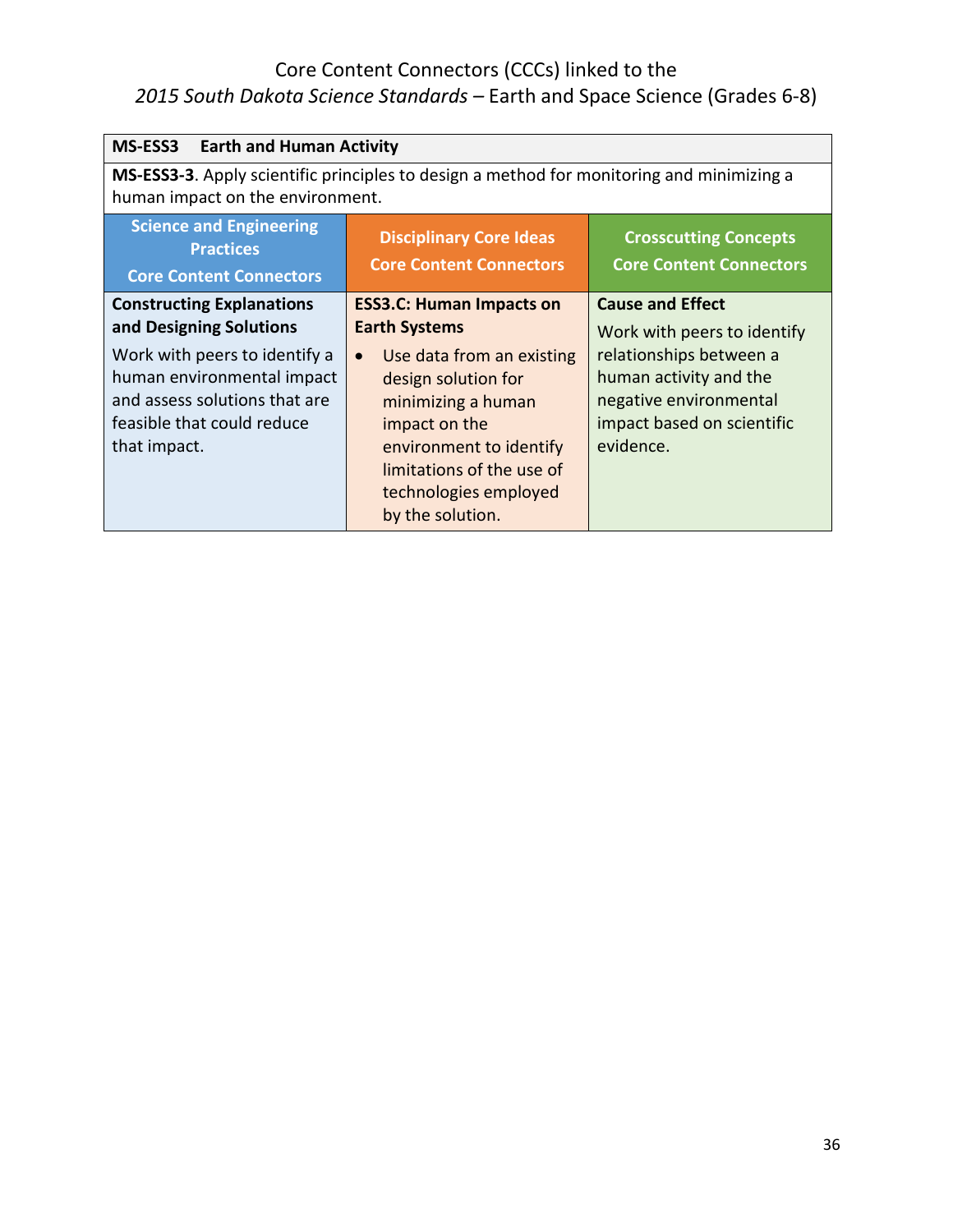| MS-ESS3<br><b>Earth and Human Activity</b>                                                                                                                                                                                                                    |                                                                                                                                                                                     |                                                                                                                                                                                                                                                                                                                                                                                                                                                               |
|---------------------------------------------------------------------------------------------------------------------------------------------------------------------------------------------------------------------------------------------------------------|-------------------------------------------------------------------------------------------------------------------------------------------------------------------------------------|---------------------------------------------------------------------------------------------------------------------------------------------------------------------------------------------------------------------------------------------------------------------------------------------------------------------------------------------------------------------------------------------------------------------------------------------------------------|
| MS-ESS3-4. Construct an argument supported by evidence for how increases in human<br>population and per-capita consumption of natural resources impact Earth's systems.                                                                                       |                                                                                                                                                                                     |                                                                                                                                                                                                                                                                                                                                                                                                                                                               |
| <b>Science and Engineering</b><br><b>Practices</b><br><b>Core Content Connectors</b>                                                                                                                                                                          | <b>Disciplinary Core Ideas</b><br><b>Core Content Connectors</b>                                                                                                                    | <b>Crosscutting Concepts</b><br><b>Core Content Connectors</b>                                                                                                                                                                                                                                                                                                                                                                                                |
| <b>Engaging in Argument from</b><br><b>Evidence</b><br>Work with peers to provide<br>evidence to support the<br>claim that increases in the<br>size of the human population<br>and per-capita consumption<br>of natural resources affects<br>Earth's systems. | <b>ESS3.C: Human Impacts on</b><br><b>Earth Systems</b><br>Identify changes that<br>$\bullet$<br>humans have made to<br>Earth's natural systems<br>using a variety of<br>resources. | <b>Cause and Effect</b><br>Work with peers to evaluate<br>the evidence, for its<br>sufficiency, for supporting<br>the claim that increases in<br>the size of the human<br>population affect Earth's<br>systems (e.g., Because<br>human population growth<br>affects natural resource<br>consumption and natural<br>resource consumption<br>influences Earth's systems,<br>changes in human<br>populations have a cause and<br>effect role in changing Earth's |